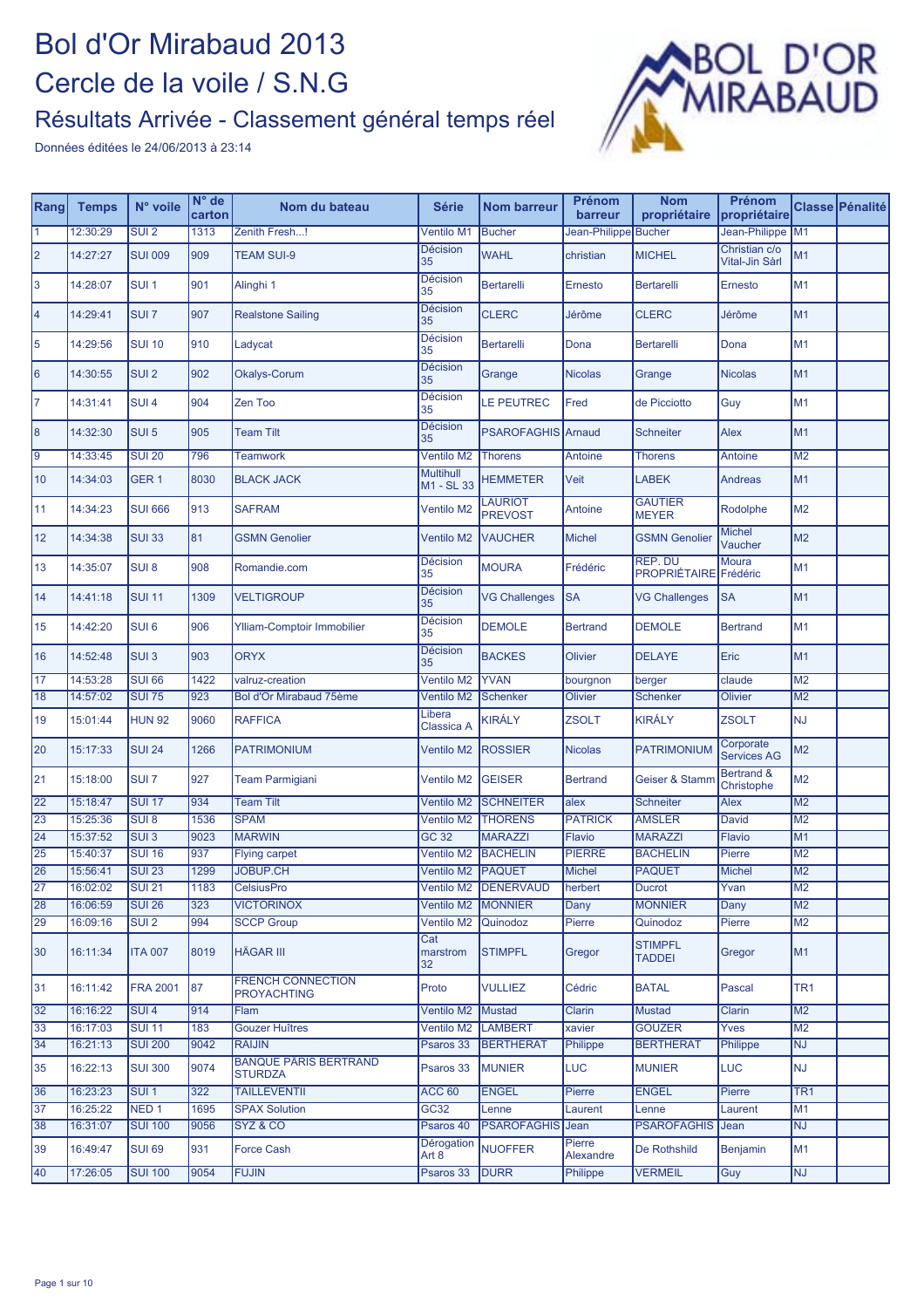#### Résultats Arrivée - Classement général temps réel



| Rang | <b>Temps</b> | N° voile         | $N^{\circ}$ de<br>carton | Nom du bateau                       | <b>Série</b>                  | <b>Nom</b><br>barreur | Prénom<br>barreur        | <b>Nom</b><br>propriétaire                                                               | Prénom<br>propriétaire          |                         | Classe Pénalité |
|------|--------------|------------------|--------------------------|-------------------------------------|-------------------------------|-----------------------|--------------------------|------------------------------------------------------------------------------------------|---------------------------------|-------------------------|-----------------|
| 41   | 17:39:21     | SUI <sub>1</sub> | 756                      | <b>CANOPUS 3</b>                    | Luthi<br>38'2                 | <b>Matthey</b>        | Philippe                 | <b>Matthey</b>                                                                           | Philippe                        | TR <sub>2</sub>         |                 |
| 42   | 18:20:01     | <b>SUI 300</b>   | 141                      | <b>OYSTER Funds</b>                 | <b>Psaros</b><br>40           | <b>HOULMANN</b>       | <b>Marc</b>              | <b>CLOCHE</b>                                                                            | Cédric                          | TR <sub>1</sub>         |                 |
| 43   | 18:25:58     | <b>SUI 32</b>    | 997                      | <b>GENEVA 18FOOTER SAILING TEAM</b> |                               | Peyrot                | Cyril                    | Peyrot                                                                                   | <b>Cyril et Patrick TR1</b>     |                         |                 |
| 44   | 18:27:29     | <b>SUI 01</b>    | 1629                     | <b>FURIA</b>                        | Luthi<br>F <sub>10</sub>      | <b>BIEDERMANN</b>     | Christian                | <b>BIEDERMANN</b>                                                                        | Christian                       | TR <sub>1</sub>         |                 |
| 45   | 18:40:14     | <b>SUI 330</b>   | 1331                     | Dentuso 4                           | Seacart<br>30GP               | Gallimard             | Christian                | Gallimard                                                                                | <b>Christian</b>                | M <sub>1</sub>          |                 |
| 46   | 18:42:49     | SUI <sub>2</sub> | 164                      | Yemaniá                             | Luthi 33                      | <b>BAAS</b>           | <b>Martin</b>            | van Leeuwen                                                                              | <b>Six</b>                      | TR <sub>2</sub>         |                 |
| 47   | 18:48:30     | <b>SUI 17701</b> | 55                       | <b>METEORITE</b>                    | Modulo<br>105                 | <b>PARIDANT</b>       | <b>Thierry</b>           | <b>Buholzer</b>                                                                          | Pierre                          | TR <sub>2</sub>         |                 |
| 48   | 18:50:18     | <b>FRA 138</b>   | 291                      | <b>PRO YACHTING</b>                 | Luthi 34                      | <b>SEGURET</b>        | Philippe                 | <b>SEGURET</b>                                                                           | Philippe                        | TR <sub>2</sub>         |                 |
| 49   | 18:54:22     | <b>SUI 03</b>    | 1670                     | <b>TRIUMVIRAT</b>                   | Luthi<br>F10                  | <b>TOURNIER</b>       | Yves                     | sauvin                                                                                   | gilles                          | TR <sub>1</sub>         |                 |
| 50   | 18:55:02     | <b>SUI 28</b>    | 1085                     | Gonet&cie                           | pi28<br>Foiler                | <b>SCHILLER</b>       | Philippe                 | <b>SCHILLER,</b><br>QUINODOZ,<br><b>VERWILGEN,</b><br><b>SCHAUB,</b><br><b>L'HULLIER</b> | Philippe                        | M <sub>2</sub>          |                 |
| 51   | 19:10:45     | $SUI -$          | 998                      | <b>MIRABAUD LX</b>                  | Foiler<br>proto               | <b>RAVONEL</b>        | Antoine                  | Jundt                                                                                    | <b>Thomas</b>                   | TR <sub>1</sub>         |                 |
| 52   | 19:44:11     | <b>SUI 108</b>   | 313                      | <b>DNDi</b>                         | <b>Modulo</b><br>108          | <b>NAIMI</b>          | <b>Alain</b>             | <b>NAIMI</b>                                                                             | <b>Alain</b>                    | TR <sub>1</sub>         |                 |
| 53   | 19:52:35     | <b>SUI 1012</b>  | 9063                     | <b>BELOTTI</b>                      | <b>Mysphi</b><br>47           | <b>FERT</b>           | Jean-Claude              | <b>FERT</b>                                                                              | Jean-Claude                     | <b>NJ</b>               |                 |
| 54   | 20:25:23     | <b>SUI 22</b>    | 331                      | Body & Soul                         | Luthi<br>1150                 | <b>BOTTGE</b>         | <b>Thierry</b>           | <b>Syndict AZP</b>                                                                       | p.a. M. Daniel<br><b>BOTTGE</b> | TR <sub>2</sub>         |                 |
| 55   | 20:28:43     | <b>FRA 46</b>    | 439                      | Passetougrain V                     | Toucan                        | <b>MAGNIN</b>         | christophe               | Chapuy                                                                                   | Thierry                         | TO                      |                 |
| 56   | 20:28:46     | <b>SUI 780</b>   | 1412                     | vuvuzela                            | T780                          | Näf                   | Raphael                  | <b>Näf</b>                                                                               | Raphael                         | TR <sub>2</sub>         |                 |
| 57   | 20:29:15     | <b>SUI 304</b>   | 297                      | Olympic                             | Mumm<br>30                    | <b>FREDERIC</b>       | <b>SAUDAN</b>            | <b>ERI Bancaire</b><br><b>SA</b>                                                         | Attn. F.<br>Saudan              | TR <sub>3</sub>         |                 |
| 58   | 20:29:55     | <b>SUI 34</b>    | 103                      | <b>PERCHETTE</b>                    | Luthi 34                      | Patry                 | Serge                    | Patry                                                                                    | Serge                           | TR <sub>2</sub>         |                 |
| 59   | 20:30:23     | <b>SUI 79</b>    | 525                      | <b>Gaston III</b>                   | <b>Toucan</b>                 | Soreau                | <b>Benoit-Charles</b>    | Soreau                                                                                   | Benoit-Charles                  | <b>TO</b>               |                 |
| 60   | 20:33:40     | <b>SUI 990</b>   | 191                      | IKI                                 | Luthi<br>990                  | <b>Bals</b>           | André                    | <b>Bals</b>                                                                              | André                           | TR <sub>3</sub>         |                 |
| 61   | 20:36:37     | <b>SUI 9902</b>  | 1448                     | <b>ESSEN'CIEL</b>                   | Esse<br>990                   | Kerr                  | <b>Jean Olivier</b>      | Kerr                                                                                     | <b>Jean Olivier</b>             | TR <sub>3</sub>         |                 |
| 62   | 20:40:05     | <b>SUI 9699</b>  | 330                      | <b>Ventcoulis</b>                   | Luthi<br>33<br><b>Cruiser</b> | Lerch                 | Tony                     | Lerch                                                                                    | Tony                            | TR <sub>3</sub>         |                 |
| 63   | 20:45:41     | <b>SUI 230</b>   | 1242                     | <b>Nitrick</b>                      | Farr30                        | Ducommun              | <b>Patrick</b>           | Ducommun                                                                                 | <b>Patrick</b>                  | TR <sub>3</sub>         |                 |
| 64   | 21:09:33     | <b>SUI 104</b>   | 1252                     | <b>Top l'Esse</b>                   | <b>Esse</b><br>850            | <b>Dubuis</b>         | Christophe               | <b>Dubuis</b>                                                                            | Christophe                      | TR <sub>3</sub>         |                 |
| 165  | 21:26:57     | <b>FRA 10</b>    | 259                      | <b>MORPHO BY KURT SALMON</b>        | Grand<br><b>Surprise</b>      | MECHELANY Jean-Marie  |                          | <b>MECHELANY</b>                                                                         | Jean-Marie                      | GS                      |                 |
| 66   | 21:31:11     | <b>SUI 114</b>   | 1434                     | <b>Seeking Alpha</b>                | Mumm<br>30                    | <b>ZUCCONI</b>        | Damien                   | <b>HAMILTON</b>                                                                          | <b>David</b>                    | TR <sub>3</sub>         |                 |
| 67   | 21:40:01     | <b>SUI 24</b>    | 1078                     | <b>String</b>                       | <b>Toucan</b>                 | <b>RIGAUD</b>         | Pierre-Philippe RIGAUD   |                                                                                          | Pierre-Philippe <sup>TO</sup>   |                         |                 |
| 68   | 21:42:05     | <b>SUI 21</b>    | 412                      | <b>Expsaros</b>                     | Toucan                        | Gétaz                 | <b>Olivier</b>           | Gétaz                                                                                    | <b>Olivier</b>                  | $\overline{\text{TO}}$  |                 |
| 69   | 21:49:47     | <b>SUI 060</b>   | 1001                     | excess                              | <b>Esse</b><br>850            | Fornet                | Julien                   | Fornet                                                                                   | Julien                          | TR <sub>3</sub>         |                 |
| 70   | 21:52:49     | <b>SUI 29</b>    | 226                      | <b>TAKATA</b>                       | Grand<br><b>Surprise</b>      | Jutzi                 | P.                       | Jutzi                                                                                    | P.                              | <b>GS</b>               |                 |
| 71   | 21:53:17     | SUI <sub>2</sub> | 260                      | Syneco                              | Luthi<br>870                  | Zbinden               | <b>Alfred</b>            | Zbinden                                                                                  | Alfred                          | TR <sub>4</sub>         |                 |
| 72   | 22:29:12     | <b>SUI 126</b>   | 500                      | <b>S.A.S.</b>                       | <b>Esse</b><br>850            | <b>GABELLA</b>        | Raphael                  | Gaillard                                                                                 | Philippe                        | TR <sub>3</sub>         |                 |
| 73   | 22:52:02     | <b>SUI 2011</b>  | 1559                     | Uniq                                | quant28                       | <b>VALENTE</b>        | Jacques                  | <b>FERT</b>                                                                              | <b>Didier</b>                   | TR <sub>2</sub>         |                 |
| 74   | 23:06:08     | <b>SUI 102</b>   | 349                      | Little Nemo II                      | Grand<br><b>Surprise</b>      | <b>BORTER</b>         | <b>Bernard</b>           | <b>BORTER</b>                                                                            | Alfred                          | <b>GS</b>               |                 |
| 75   | 23:10:51     | SUI <sub>5</sub> | 358                      | wanted                              | LUTHI                         | <b>GAUDIN</b>         | Vivian                   | gaudin-berdoz                                                                            | <b>MVM</b>                      | $\overline{\text{TR3}}$ |                 |
| 76   | 23:14:23     | <b>SUI 73</b>    | 130                      | <b>NAUTI-RUN</b>                    | <b>Moser</b><br>M2            | <b>NAUTI-FUN</b>      | Alain Corthésy NAUTI-FUN |                                                                                          | Alain Corthésy TR5              |                         |                 |
| 77   | 23:15:43     | SUI <sub>9</sub> | 388                      | <b>Baloo</b>                        | Toucan                        | <b>Martin</b>         | <b>Barthélémy</b>        | <b>Martin</b>                                                                            | Barthélémy                      | $\overline{\text{TO}}$  |                 |
| 78   | 23:18:31     | <b>SUI 72</b>    | 559                      | Zephyros                            | Toucan                        | <b>POURNARAS</b>      | Constantin               | Pournaras                                                                                | Jean-Antoine                    | <b>TO</b>               |                 |
| 79   | 23:20:53     | <b>SUI 34</b>    | 104                      | <b>SORC'HENN</b>                    | Toucan                        | <b>VERNEZ</b>         | Olivier                  | <b>Borgatta</b>                                                                          | <b>Edouard</b>                  | TO                      |                 |
| 80   | 23:24:44     | <b>SUI 47</b>    | 276                      | <b>Anubis</b>                       | Toucan                        | <b>WILHEM</b>         | Stéphane                 | <b>WILHEM</b>                                                                            | Stéphane                        | <b>TO</b>               |                 |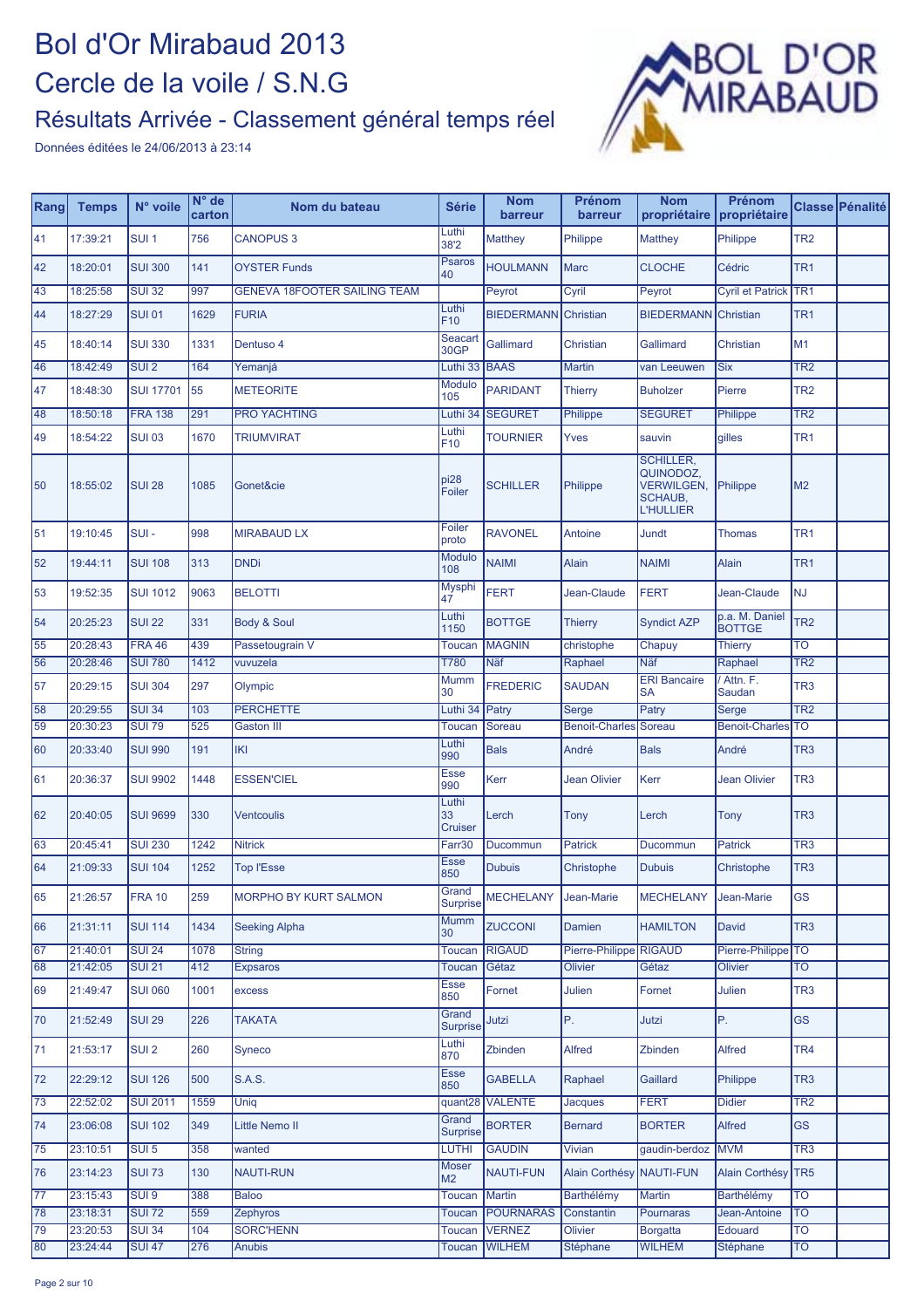#### Résultats Arrivée - Classement général temps réel



| Rang | <b>Temps</b> | N° voile         | $N^{\circ}$ de<br>carton | Nom du bateau                 | <b>Série</b>               | <b>Nom barreur</b>            | Prénom<br>barreur                    | <b>Nom</b>                              | Prénom<br>propriétaire propriétaire            |                                   | Classe Pénalité |
|------|--------------|------------------|--------------------------|-------------------------------|----------------------------|-------------------------------|--------------------------------------|-----------------------------------------|------------------------------------------------|-----------------------------------|-----------------|
| 81   | 23:25:45     | <b>SUI 830</b>   | 242                      | AssT'ko                       | T830                       | <b>TCHO</b>                   | <b>Bonne</b>                         | <b>Syfrig</b>                           | <b>Harold</b>                                  | $\overline{\text{TR3}}$           |                 |
| 82   | 23:35:26     | SUI <sub>9</sub> | 1177                     | <b>Tahuata</b>                | Luthi 870                  | Hofer                         | Alain                                | Hofer                                   | <b>Alain</b>                                   | TR <sub>4</sub>                   |                 |
| 83   | 23:35:32     | <b>SUI 42</b>    | 571                      | <b>GRYFFINDOR</b>             | Grand<br><b>Surprise</b>   | Vaharis                       | Constantin                           | <b>Vaharis</b>                          | Constantin                                     | <b>GS</b>                         |                 |
| 84   | 23:35:42     | <b>SUI 741</b>   | 1512                     | Mirabaud 1                    | <b>Surprise</b>            | <b>PALMA</b>                  | <b>Antonio</b>                       | S.N.G.                                  | <b>EV SNG</b>                                  | $\overline{\mathsf{S}\mathsf{U}}$ |                 |
| 85   | 23:35:50     | <b>SUI 341</b>   | 855                      | Yasmine                       | Luthi 990                  | <b>CIVITILLO</b>              | Elio                                 | <b>CIVITILLO</b>                        | Elio                                           | TR <sub>3</sub>                   |                 |
| 86   | 23:41:17     | <b>SUI 830</b>   | 1162                     | Flow                          | TBoat 830                  | <b>STRUBY</b>                 | Aurélien                             | <b>WOOG</b>                             | Carl                                           | TR2                               |                 |
| 87   | 23:41:56     | <b>SUI 200</b>   | $\mathbf{1}$             | Flash                         | Grand<br><b>Surprise</b>   | <b>GAY</b>                    | <b>Maurice</b>                       | <b>GAY</b>                              | <b>Maurice</b>                                 | <b>GS</b>                         |                 |
| 88   | 23:42:50     | <b>SUI 1525</b>  | 320                      | <b>Verbel - Poopy Express</b> | Proto ABC Milliquet        |                               | <b>Richard</b>                       | <b>Milliquet</b>                        | Richard                                        | TR <sub>4</sub>                   |                 |
| 89   | 23:54:51     | <b>FRA 60</b>    | 429                      | Salubido                      | <b>Tetras</b>              | <b>MEYNET</b>                 | Jean                                 | Meynet                                  | Pierre                                         | TR <sub>3</sub>                   |                 |
| 90   | 23:55:37     | <b>SUI 018</b>   | 1410                     | <b>Crazy Diamond</b>          | <b>Onyx 850</b>            | <b>Michel</b>                 | Jean-Cédric                          | <b>Michel</b>                           | Jean-Cédric                                    | TR <sub>3</sub>                   |                 |
| 91   | 23:56:14     | <b>SUI 747</b>   | 971                      | D.I. HOME                     | <b>747 One</b><br>Design   | <b>BACHY</b>                  | Pascal                               | <b>BACHY</b>                            | Pascal                                         | TR <sub>5</sub>                   |                 |
| 92   | 23:56:20     | <b>SUI 25</b>    | 1541                     | <b>TWISTER</b>                | A 31                       | Deryng                        | Jean-Marc                            | Deryng                                  | Jean-Marc                                      | TR <sub>4</sub>                   |                 |
| 93   | 23:57:40     | <b>SUI 180</b>   | 702                      | Pump-it-up                    | Grand<br><b>Surprise</b>   | Vandini                       | Alexandre                            | Vandini                                 | Alexandre                                      | <b>GS</b>                         |                 |
| 94   | 23:58:49     | <b>SUI 25</b>    | 1407                     | <b>The FireFly</b>            | <b>VMG 25</b>              | Geiser                        | <b>Alexandre</b>                     | Geiser                                  | Alexandre                                      | TR <sub>3</sub>                   |                 |
| 95   | 23:59:22     | <b>FRA 1699</b>  | 261                      | Love Again                    | <b>Suspens</b>             | <b>GAILLARD</b>               | Pierre                               | <b>GAILLARD</b>                         | Pierre                                         | TR <sub>4</sub>                   |                 |
| 96   | 24:00:18     | <b>SUI 581</b>   | 34                       | <b>CROSS SYSTEMS</b>          | <b>First 40.7</b>          | <b>ARNULF</b>                 | Janine                               | Arnulf                                  | Janine et Eric                                 | TR <sub>3</sub>                   |                 |
| 97   | 24:00:38     | FRA 19936 8010   |                          | <b>Bleu Citron</b>            | Nitro 80                   | <b>NIEUWBOURG</b>             | Marc                                 | <b>Duffard</b>                          | Pascal                                         | TR <sub>4</sub>                   |                 |
| 98   | 24:02:46     | FRA 15710 747    |                          | illico                        | <b>747 One</b><br>Design   | <b>LEONE</b>                  | <b>Salvatore</b><br><b>Christian</b> | LEONE                                   | <b>Salvatore</b><br>Christian                  | TR <sub>4</sub>                   |                 |
| 99   | 24:03:55     | FRA 19935 1592   |                          | Bouffi du Lac                 | Nitro 80                   | <b>DUPONT</b>                 | Philippe                             | <b>Dupont</b>                           | Eric                                           | TR <sub>4</sub>                   |                 |
| 100  | 24:09:32     | <b>FRA 33</b>    | 562                      | <b>THIRSTY THREE</b>          | Grand<br><b>Surprise</b>   | <b>GASCOIN</b>                | Laurent                              | <b>GASCOIN</b><br>/BARTOLINI<br>/BONDOT | -Laurent<br><b>Giancarlo</b><br><b>Olivier</b> | <b>GS</b>                         |                 |
| 101  | 24:16:17     | <b>SUI 33</b>    | 56                       | <b>DEFI</b>                   | LUTHI                      | Frei                          | Jean-Louis                           | Frei                                    | Jean-Louis                                     | TR <sub>3</sub>                   |                 |
| 102  | 24:16:50     | FRA 8            | 859                      | <b>Flophil IV</b>             | A 35                       | Fichard                       | <b>Bernard</b>                       | Fichard                                 | <b>Bernard</b>                                 | TR <sub>4</sub>                   |                 |
| 103  | 24:17:41     | FRA 16112 1620   |                          | Oxygene                       | 11 M One<br>design         | <b>RICHARDT</b>               | <b>Marco</b>                         | <b>OXYGENE</b>                          | Sailing team                                   | TR <sub>3</sub>                   |                 |
| 104  | 24:18:26     | <b>SUI 50</b>    | 541                      | <b>Protos</b>                 | Ex-Toucan                  | Pinget                        | Laurent                              | Pinget                                  | Laurent                                        | TR <sub>2</sub>                   |                 |
| 105  | 24:18:42     | FRA 65008 423    |                          | <b>SMACK</b>                  | Mach 6.50                  | <b>RAYMOND</b>                | <b>Gilles</b>                        | <b>RAYMOND</b>                          | <b>Gilles</b>                                  | TR <sub>4</sub>                   |                 |
| 106  | 24:19:57     | FRA <sub>1</sub> | 374                      | Tixway                        | Grand<br><b>Surprise</b>   | <b>RAPHOZ</b>                 | Philippe                             | <b>RAPHOZ</b>                           | <b>Philippe</b>                                | <b>GS</b>                         |                 |
| 107  | 24:20:21     | <b>SUI 16</b>    | 336                      | Sharky                        | Luthi 870                  | Guignard                      | <b>Blaise</b>                        | Guignard                                | <b>Blaise</b>                                  | TR <sub>4</sub>                   |                 |
| 108  | 24:21:00     | SUI <sub>4</sub> | 1658                     | Serafina                      | <b>SAPHIRE</b><br>FM27OD   | <b>TOBLER</b>                 | Michael                              | <b>TOBLER</b>                           | <b>Michael</b>                                 | TR <sub>4</sub>                   |                 |
| 109  | 24:21:10     | <b>SUI 3313</b>  | 551                      | Nénuphar                      | First<br>Class 10          | <b>REBEAUD</b>                | Jean-Claude                          | <b>REBEAUD</b>                          | <b>Sully</b>                                   | TR <sub>3</sub>                   |                 |
| 110  | 24:22:54     | <b>SUI 163</b>   | 234                      | <b>GB WAYPOINT 1</b>          | <b>Sprinto</b><br>quillard | <b>HERVO</b>                  | Jean François Brucchietti            |                                         | Gian Luca                                      | TR <sub>5</sub>                   |                 |
| 111  | 24:22:57     | <b>SUI 222</b>   | 896                      | <b>Wahoo Two</b>              | Grand<br><b>Surprise</b>   | SÉCHAUD /<br><b>CARDINAUX</b> | François                             | CARDINAUX Damien                        |                                                | <b>GS</b>                         |                 |
| 112  | 24:23:27     | <b>SUI 109</b>   | 452                      | Prest'eau                     | Grand<br><b>Surprise</b>   | <b>SOUCAS</b>                 | Alexandre                            | <b>SOUCAS</b>                           | Alexandre                                      | <b>GS</b>                         |                 |
| 113  | 24:23:42     | <b>SUI 1497</b>  | 677                      | <b>Blue Note</b>              | <b>Suspens</b>             | <b>EGGLI</b>                  | Jean-Jacques                         | <b>EGGLI</b>                            | Jean-Jacques TR4                               |                                   |                 |
| 114  | 24:24:09     | <b>FRA 112</b>   | 64                       | <b>MERRY II</b>               | <b>Aphrodite</b><br>101    | Carpe                         | René                                 | Carpe                                   | René                                           | TR <sub>5</sub>                   |                 |
| 115  | 24:24:35     | <b>SUI 909</b>   | 1672                     | Luna                          | <b>Surprise</b>            | stitelmann                    | renaud                               | stitelmann                              | renaud                                         | SU                                |                 |
| 116  | 24:25:00     | SUI <sub>3</sub> | 861                      | <b>Wicked Awesome II</b>      | Luthi 990                  | <b>IRMINGER</b>               | Florian                              | <b>IRMINGER</b>                         | Irmgard                                        | TR <sub>3</sub>                   |                 |
| 117  | 24:25:20     | <b>SUI 7625</b>  | 1080                     | <b>Chasse Spleen</b>          | Projection<br>762          | Sancosme                      | <b>Manuel</b>                        | Sancosme                                | Manuel                                         | TR <sub>4</sub>                   |                 |
| 118  | 24:26:22     | <b>SUI 542</b>   |                          | La Marieflo                   | <b>Surprise</b>            | Moerch                        | Pierre                               | Moerch                                  | Pierre                                         | <b>SU</b>                         |                 |
| 119  | 24:28:31     | <b>SUI 750</b>   | 356                      | <b>TEO JAKOB</b>              | <b>Surprise</b>            | <b>DUNAND</b>                 | <b>Bernard</b>                       | <b>GANZ</b>                             | Christophe                                     | SU                                |                 |
| 120  | 24:32:34     | <b>SUI 9952</b>  | 50                       | Jabulani                      | Asso 99                    | Rudaz                         | Adrien                               | Rudaz                                   | Adrien                                         | TR <sub>3</sub>                   |                 |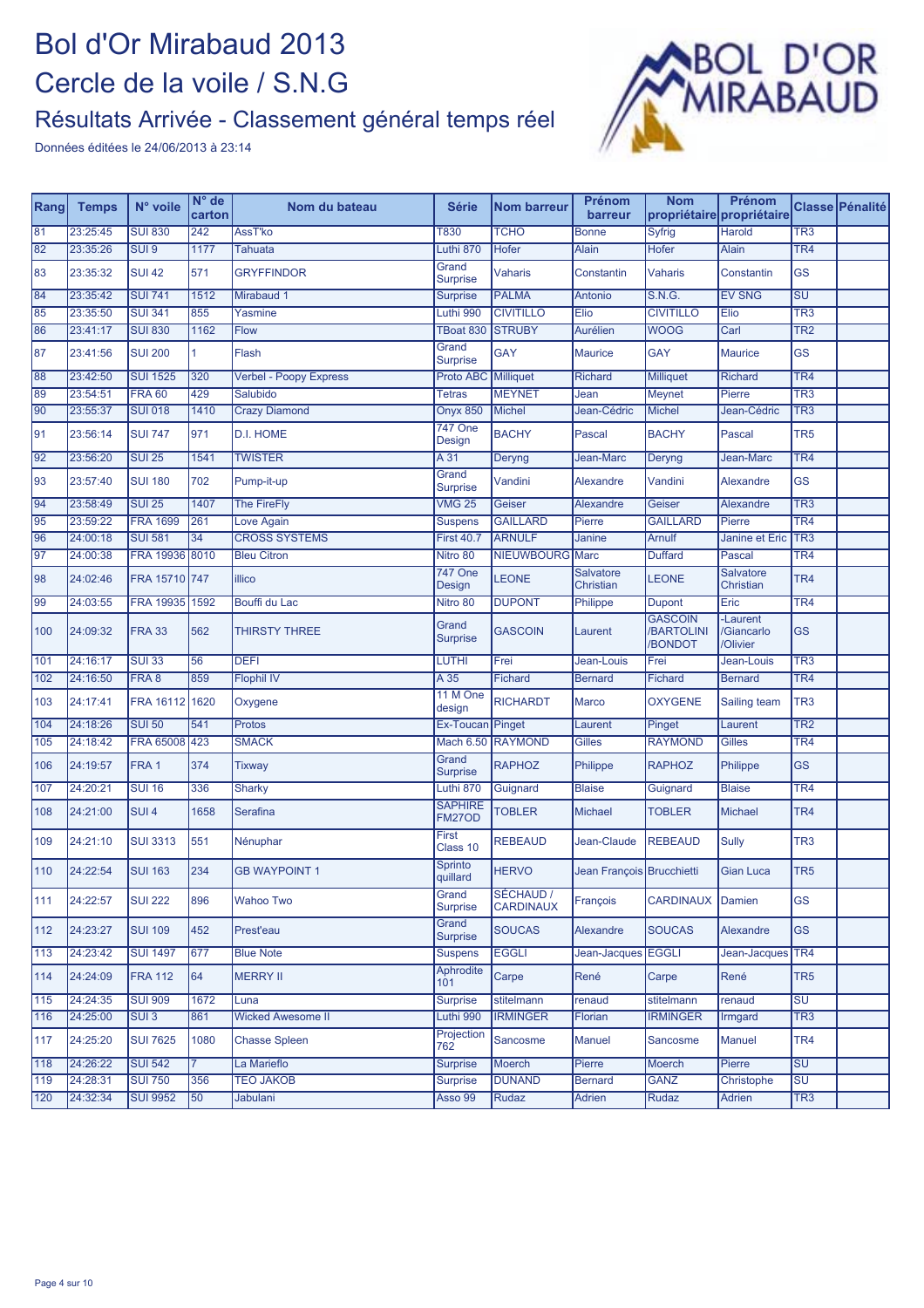#### Résultats Arrivée - Classement général temps réel



| Rang             | <b>Temps</b> | N° voile             | N° de<br>carton | Nom du bateau             | <b>Série</b>             | <b>Nom barreur</b>         | Prénom<br>barreur              | <b>Nom</b><br>propriétaire | Prénom<br>propriétaire     |                          | Classe Pénalité |
|------------------|--------------|----------------------|-----------------|---------------------------|--------------------------|----------------------------|--------------------------------|----------------------------|----------------------------|--------------------------|-----------------|
| 121              | 24:32:57     | <b>SUI 2720</b>      | 129             | <b>ARDIZIO</b>            | Luthi 33                 | <b>BEAUSSE</b>             | Eric                           | <b>BEAUSSE</b>             | Eric                       | $\overline{\text{TR3}}$  |                 |
| 122              | 24:33:30     | <b>SUI 71</b>        | 689             | Anthea                    | <b>Sélection</b><br>37   | <b>BIERI</b>               | Roland                         | <b>BIERI</b>               | Roland                     | TR <sub>4</sub>          |                 |
| 123              | 24:34:15     | <b>SUI 221</b>       | 943             | <b>MEA HUNA - ALCADIS</b> | Grand<br><b>Surprise</b> | Haegi                      | Christian                      | Haegi                      | Christian                  | <b>GS</b>                |                 |
| 124              | 24:35:03     | <b>FRA 174</b>       | 319             | <b>TIPSY ONE</b>          | Grand<br><b>Surprise</b> | <b>FREDRIGUCCI</b>         | Hugo                           | <b>FAVRE</b>               | René                       | <b>GS</b>                |                 |
| 125              | 24:35:33     | <b>SUI 643</b>       | 383             | <b>Petit Tabac</b>        | <b>Surprise</b>          | Reinhardt                  | Frank                          | Reinhardt                  | Frank                      | $\overline{\mathsf{SU}}$ |                 |
| 126              | 24:35:48     | <b>SUI 11</b>        | 1244            | Maki                      | Luthi 870                | <b>Dériaz</b>              | Guy                            | <b>Dériaz</b>              | Guy                        | TR <sub>4</sub>          |                 |
| 127              | 24:35:57     | <b>SUI 245</b>       | 1070            | <b>Découvertes</b>        | Grand<br><b>Surprise</b> | <b>WAGEN</b>               | Kilian                         | Wagen                      | Peter                      | GS                       |                 |
| 128              | 24:36:37     | <b>SUI 39</b>        | 1314            | <b>Exodus</b>             | <b>Xyacht</b><br>362     | <b>KRUGER</b>              | Gaston                         | <b>KRUGER</b>              | Gaston                     | TR <sub>4</sub>          |                 |
| 129              | 24:37:21     | <b>SUI 154</b>       | 1445            | <b>Blue Beat</b>          | <b>Surprise</b>          | brunel                     | xavier                         | brunel                     | xavier                     | $\overline{\mathsf{SU}}$ |                 |
| 130              | 24:37:35     | <b>SUI 54</b>        | 390             | Deep Blue                 | $\times 99$              | <b>VAUCHER</b>             | Jean-Claude                    | <b>VAUCHER</b>             | Jean-Claude                | TR <sub>4</sub>          |                 |
| 131              | 24:37:37     | <b>SUI 725</b>       | 743             | <b>CER 3 APROTEC</b>      | Surprise                 | <b>DEUTSCH</b>             | benoit                         | <b>METTRAUX</b>            | Elodie-Jane                | $\overline{\mathsf{SU}}$ |                 |
| 132              | 24:38:14     | <b>SUI 360</b>       | 154             | <b>COCAINE</b>            | <b>Surprise</b>          | <b>Toso</b>                | Christian                      | Toso                       | Christian                  | <b>SU</b>                |                 |
| 133              | 24:38:31     | <b>SUI 54</b>        | 445             | <b>Atalante</b>           | <b>Toucan</b>            | <b>Naville</b>             | Pierre-André                   | <b>Naville</b>             | Pierre-André               | $\overline{\mathrm{TO}}$ |                 |
| $\overline{134}$ | 24:39:30     | SUI <sub>6</sub>     | 161             | Nanook                    | Jeudi 12                 | Gerber                     | Alain                          | Gerber                     | <b>Alain</b>               | TR <sub>4</sub>          |                 |
| 135              | 24:41:38     | <b>FRA 1639</b>      | 1139            | ivalau                    | <b>Surprise</b>          | Doerenbecher               | francis                        | Doerenbecher               | francis                    | $\overline{\mathsf{SU}}$ |                 |
| 136              | 24:41:46     | <b>SUI 2279</b>      | 392             | <b>Virus</b>              | X 372                    | <b>MENETREY</b>            | <b>Régis</b>                   | <b>MENETREY</b>            | Régis                      | TR <sub>4</sub>          |                 |
| 137              | 24:41:59     | <b>SUI 49</b>        | 102             | Dopamine                  | Toucan                   | Wildi                      | Sébastien                      | Wildi                      | Sébastien                  | TO                       |                 |
| 138              | 24:47:11     | <b>SUI 46</b>        | 378             | Apsara                    | Grand<br><b>Surprise</b> | <b>GIRARDET</b>            | Yvan                           | <b>GIRARDET</b>            | Yvan                       | <b>GS</b>                |                 |
| 139              | 24:47:37     | <b>FRA 1003</b>      | 1596            | karma                     | K 650                    | Montmasson                 | <b>Nicolas</b>                 | Montmasson                 | <b>Nicolas</b>             | TR <sub>4</sub>          |                 |
| 140              | 24:50:31     | <b>SUI 032</b>       | 1014            | <b>ZERC</b>               | <b>Esse 850</b>          | Pfister                    | Riccardo                       | <b>Pfister</b>             | Riccardo                   | TR <sub>3</sub>          |                 |
| 141              | 24:59:58     | SUI <sub>6</sub>     | 442             | <b>Halloween</b>          | Luthi<br>10.50           | <b>METTRAUX</b>            | Jacques                        | <b>METTRAUX</b>            | <b>Jacques</b>             | TR <sub>4</sub>          |                 |
| 142              | 25:04:08     | <b>FRA 818</b>       | 8025            | <b>Tchikk</b>             | Longtze                  | Piot                       | Jean-Vincent                   | Piot                       | Jean-Vincent               | TR <sub>4</sub>          |                 |
| 143              | 25:04:10     | <b>FRA 019</b>       | 8014            | <b>Testez pour nous</b>   | Open $750$               | <b>Theet</b>               | Christian                      | <b>Theet</b>               | Christian                  | TR <sub>3</sub>          |                 |
| 144              | 25:05:41     | <b>FRA</b><br>389763 | 8028            | alchimiste                | A 27                     | <b>LEGLOAHEC</b>           | Cyrille                        | Legloahec                  | Cyrille                    | TR <sub>5</sub>          |                 |
| 145              | 25:06:23     | <b>FRA 770</b>       | 1099            | <b>Titinou</b>            | Luthi 770                | <b>Saint Laurent</b>       | Renaud                         | <b>Saint Laurent</b>       | Renaud                     | TR <sub>4</sub>          |                 |
| 146              | 25:07:03     | <b>SUI 131</b>       | 995             | Coriace                   | 6.5 m SI                 | <b>ENGEL</b>               | <b>Bruno</b>                   | <b>ROUSSELLE</b>           | <b>Regis</b>               | TR <sub>4</sub>          |                 |
| 147              | 25:09:17     | <b>SUI 77</b>        | 305             | Proksi                    | $\times 99$              | <b>Desgraz</b>             | Jean-Luc                       | Desgraz                    | Jean-Luc                   | TR4                      |                 |
| 148              | 25:09:27     | <b>SUI 2000</b>      | 67              | <b>MAGICOPAPACARLO</b>    | Frers 32                 | <b>Baumann</b>             | Christoph                      | <b>Baumann</b>             | Christoph                  | TR <sub>3</sub>          |                 |
| 149              | 25:10:43     | <b>ITA 042</b>       | 1678            | <b>SKYFALL</b>            | <b>UFO 28</b><br>OD      | <b>CURSCHELLAS</b> Thierry |                                | <b>CURSCHELLAS</b> Thierry |                            | TR <sub>3</sub>          |                 |
| 150              | 25:11:10     | <b>SUI 95</b>        | 593             | <b>Jubilation</b>         | Shamrock<br>9.5 Proto    | Fayet                      | Pierre                         | Fayet                      | Pierre                     | TR <sub>3</sub>          |                 |
| 151              | 25:12:53     | <b>GBR</b><br>1328L  | 324             | 3D Nexus - Coriace 2      | 6.5 m SI                 | <b>ROUSSELLE</b>           | Coriolan                       | <b>ROUSSELLE</b>           | Coriolan                   | TR4                      |                 |
| 152              | 25:13:08     | <b>SUI 58</b>        | 139             | Devi                      | <b>Toucan</b>            | <b>RENEVIER</b>            | Thierry                        | <b>Barbé</b>               | Pierre                     | <b>TO</b>                |                 |
| 153              | 25:13:38     | <b>SUI 100</b>       | 417             | <b>Nicolas</b>            | $6.5m$ SI                | Hostettler                 | <b>Alain</b>                   | <b>Hostettler</b>          | Alain                      | $\overline{\text{TR5}}$  |                 |
| 154              | 25:14:00     | <b>SUI 13</b>        | 1323            | <b>Ulysse</b>             | Luthi 870                | Richard                    | Jacques et<br><b>Christine</b> | Richard                    | Jacques et<br>Christine    | TR <sub>4</sub>          |                 |
| 155              | 25:14:36     | <b>SUI 36</b>        | 1566            | <b>Vire Vent IV</b>       | Swan<br>44MkII           | <b>DA CRUZ</b>             | antonio                        | <b>Bory</b>                | <b>Maryse</b>              | TR3                      |                 |
| 156              | 25:15:07     | <b>SUI 15</b>        | 1433            | Anaïs                     | Toucan                   | <b>EGGIMANN</b>            | Marc-André                     | <b>EGGIMANN</b>            | Marc-André                 | <b>TO</b>                |                 |
| 157              | 25:15:25     | <b>FRA 237</b>       | 989             | <b>Objectif Lune</b>      | Grand<br><b>Surprise</b> | Pommeret                   | Edouard                        | Pommeret                   | Edouard                    | <b>GS</b>                |                 |
| 158              | 25:15:49     | <b>SUI 184</b>       | 182             | <b>Blue Moon</b>          | Grand<br><b>Surprise</b> | Haenggeli                  | André                          | Haenggeli                  | André &<br><b>Béatrice</b> | <b>GS</b>                |                 |
| 159              | 25:16:01     | <b>SUI 001</b>       | 1249            | Dingo                     | Open 7.50                | Floquet                    | <b>Guillaume</b>               | Floquet                    | <b>Guillaume</b>           | TR <sub>2</sub>          |                 |
| 160              | 25:17:15     | <b>SUI 48</b>        | 878             | Run                       | Toucan                   | Monnard                    | Marc-Antoine                   | Monnard                    | Marc-Antoine               | <b>TO</b>                |                 |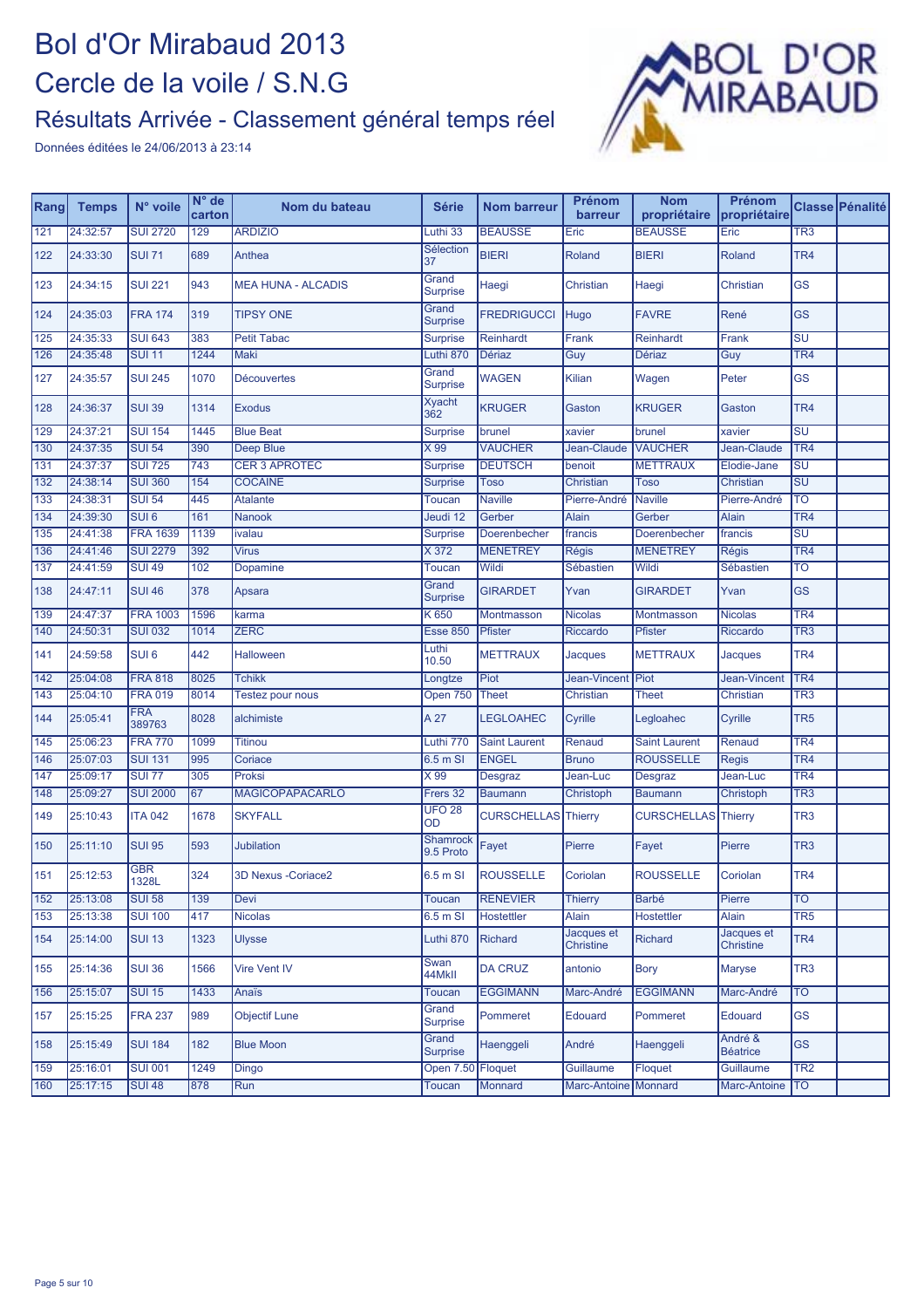#### Résultats Arrivée - Classement général temps réel



| Rang | <b>Temps</b> | N° voile         | $N^{\circ}$ de<br>carton | Nom du bateau                      | <b>Série</b>                | <b>Nom barreur</b>    | Prénom<br>barreur      | <b>Nom</b><br>propriétaire | <b>Prénom</b><br>propriétaire  |                                   | Classe Pénalité |
|------|--------------|------------------|--------------------------|------------------------------------|-----------------------------|-----------------------|------------------------|----------------------------|--------------------------------|-----------------------------------|-----------------|
| 161  | 25:18:43     | <b>FRA 22181</b> | 8013                     | esprit'sail                        | <b>Surprise</b>             | poirier               | jean jacques           | poirier                    | jean jacques                   | SU                                |                 |
| 162  | 25:18:59     | <b>FRA 264</b>   | 782                      | <b>Illawarra</b>                   | Grand<br><b>Surprise</b>    | Mounié                | <b>Thierry</b>         | Mounié                     | <b>Thierry</b>                 | <b>GS</b>                         |                 |
| 163  | 25:19:30     | <b>SUI 137</b>   | 898                      | <b>WHITUBY</b>                     | Grand<br>Surprise           | <b>THEUNINCK</b>      | <b>Nils</b>            | <b>Theuninck</b>           | Yves                           | GS                                |                 |
| 164  | 25:19:33     | <b>SUI 632</b>   | 118                      | CUST 2 - Ecole de régate Lausanne  | <b>Surprise</b>             | <b>HALDIMANN</b>      | Jean-Luc               | <b>REY CHANTAL</b>         | Ecole de<br>régate<br>Lausanne | SU                                |                 |
| 165  | 25:19:57     | <b>SUI 143</b>   | 595                      | <b>NEXUS</b>                       | Grand<br><b>Surprise</b>    | <b>Yannick Muller</b> | Yannick                | <b>MULLER</b>              | Yannick                        | <b>GS</b>                         |                 |
| 166  | 25:20:33     | <b>SUI 342</b>   | 174                      | <b>Escape</b>                      | <b>Surprise</b>             | <b>Fallot</b>         | <b>Alain</b>           | <b>Fallot</b>              | <b>Alain</b>                   | $\overline{\mathsf{SU}}$          |                 |
| 167  | 25:20:50     | <b>SUI 278</b>   | 176                      | Sibuya II                          | Grand<br><b>Surprise</b>    | De Groote             | Thierry                | De Groote                  | <b>Thierry</b>                 | <b>GS</b>                         |                 |
| 168  | 25:20:52     | <b>FRA 1708</b>  | 1396                     | <b>VELASCO-USHIP-Port de SCIEZ</b> | <b>Surprise</b>             | Machado               | Arnaud                 | Machado                    | Arnaud                         | $\overline{\mathsf{SU}}$          |                 |
| 169  | 25:21:19     | <b>SUI 742</b>   | 1513                     | <b>MIRABAUD 2</b>                  | <b>Surprise</b>             | <b>DORESTE</b>        | <b>LUIS</b>            | S.N.G.                     | <b>Michel</b>                  | $\overline{\text{SU}}$            |                 |
| 170  | 25:23:13     | <b>SUI 179</b>   | 680                      | CHOCO-BOOM                         | <b>Surprise</b>             | <b>POCHELON</b>       | <b>Alexis</b>          | kauffmann                  | nicolas                        | $\overline{\mathsf{SU}}$          |                 |
| 171  | 25:23:28     | <b>SUI 76</b>    | 490                      | <b>Aquarius</b>                    | Toucan                      | <b>BANNA</b>          | Pierre                 | <b>Bordier</b>             | Grégoire                       | TO                                |                 |
| 172  | 25:23:46     | <b>SUI 319</b>   | 179                      | <b>MOSQUITO</b>                    | <b>Surprise</b>             | <b>Baer</b>           | Pascal                 | <b>Baer</b>                | Pascal                         | <b>SU</b>                         |                 |
| 173  | 25:23:58     | <b>FRA 276</b>   | 611                      | <b>AIVEUNZDOR</b>                  | Grand<br>Surprise           | <b>BARNOUD</b>        | <b>Michel</b>          | <b>BARNOUD</b>             | <b>Michel</b>                  | <b>GS</b>                         |                 |
| 174  | 25:25:05     | <b>SUI 131</b>   | 1319                     | <b>Filochard VII</b>               | Grand<br><b>Surprise</b>    | <b>PASCHOUD</b>       | Jean-François PASCHOUD |                            | Jean-François GS               |                                   |                 |
| 175  | 25:28:43     | <b>FRA 1496</b>  | 9057                     | <b>CNA VOILE</b>                   | <b>Surprise</b>             | <b>GUINOT</b>         | <b>Florent</b>         | <b>GUINOT</b>              | Florent                        | ΝJ                                |                 |
| 176  | 25:29:08     | <b>SUI 10</b>    | 265                      | Anytime                            | Arcona<br>340               | <b>GASSER</b>         | Georges                | <b>GASSER</b>              | Georges                        | TR <sub>4</sub>                   |                 |
| 177  | 25:29:46     | <b>FRA 1486</b>  | 763                      | <b>WHILE WIND</b>                  | <b>Surprise</b>             | Ragot-Bujadoux        | Antoine                | Ragot-Bujadou              | Antoine                        | SU                                |                 |
| 178  | 25:30:55     | <b>FRA 1340</b>  | 1254                     | Licorne <sub>2</sub>               | <b>Surprise</b>             | costantini            | dominique              | <b>COSTANTINI</b>          | dominique                      | SU                                |                 |
| 179  | 25:31:40     | <b>FRA 65006</b> | 8021                     | Némo                               | Mach 6.5                    | Guedon                | <b>Manuel</b>          | Guedon                     | <b>Manuel</b>                  | TR <sub>3</sub>                   |                 |
| 180  | 25:35:32     | <b>SUI 8713</b>  | 143                      | <b>SURFIN</b>                      | Finngulf<br>31              | Aschwanden            | <b>Melchior</b>        | Aschwanden                 | <b>Melchior</b>                | TR <sub>5</sub>                   |                 |
| 181  | 25:36:06     | <b>SUI 304</b>   | 659                      | Carré d'As                         | <b>Surprise</b>             | <b>LE FORT</b>        | Dominique              | <b>LE FORT</b>             | Dominique                      | SU                                |                 |
| 182  | 25:36:27     | <b>SUI 435</b>   | 1214                     | <b>Miss Tick</b>                   | <b>Surprise</b>             | Henry                 | <b>Sarah</b>           | Henry                      | Sarah                          | $\overline{\mathsf{S}\mathsf{U}}$ |                 |
| 183  | 25:39:09     | <b>SUI 006</b>   | 1118                     | <b>Birkibi</b>                     | Speed<br>Feet 18            | Dixon                 | <b>Michael</b>         | Dixon                      | <b>Michael</b>                 | TR <sub>5</sub>                   |                 |
| 184  | 25:39:19     | <b>SUI 140</b>   | 1185                     | <b>OUTSIDER</b>                    | Grand<br><b>Surprise</b>    | <b>Bopp</b>           | François               | <b>Bopp</b>                | François                       | <b>GS</b>                         |                 |
| 185  | 25:39:26     | <b>SUI 14372</b> | 82                       | didisteam too                      | dod 30                      | Didisheim             | Laurent                | <b>Didisheim</b>           | Laurent                        | TR <sub>3</sub>                   |                 |
| 186  | 25:40:38     | <b>SUI 114</b>   | 1461                     | <b>Lof Machine</b>                 | 6.5 m SI                    | Reymond               | Frédéric               | Reymond                    | Frédéric                       | TR <sub>5</sub>                   |                 |
| 187  | 25:43:54     | <b>FRA 125</b>   | 63                       | <b>PETREL</b>                      | 6.5 m SI                    | Laval                 | claude                 | Laval                      | Claude                         | TR <sub>5</sub>                   |                 |
| 188  | 25:44:46     | <b>SUI 163</b>   | 938                      | Calopteryx                         | <b>Dragonfly</b><br>800 Tri | Jobé                  | Jean-Philippe Jobé     |                            | Jean-Philippe M2               |                                   |                 |
| 189  | 25:45:43     | FRA 4            | 556                      | Y <sub>2</sub> K                   | Grand<br>Surprise           | Zwibel                | <b>Bernard</b>         | <b>Zwibel</b>              | <b>Bernard</b>                 | <b>GS</b>                         |                 |
| 190  | 25:46:39     | <b>SUI 497</b>   | 79                       | Avocado                            | <b>Surprise</b>             | <b>SCHMIDT</b>        | <b>Manuel</b>          | <b>SCHMIDT</b>             | <b>Manuel</b>                  | <b>SU</b>                         |                 |
| 191  | 25:47:16     | <b>SUI 65</b>    | 1053                     | Cormoran                           | <b>Toucan</b>               | Projahn               | Wulf                   | Projahn                    | Wulf                           | $\overline{TO}$                   |                 |
| 192  | 25:49:52     | <b>SUI 381</b>   | 51                       | <b>Christelle</b>                  | X 99                        | Ducommun              | <b>Jacques</b>         | Ducommun                   | Jacques                        | $\overline{\text{TR4}}$           |                 |
| 193  | 25:50:03     | <b>SUI 524</b>   | 15                       | Mirabaud 4                         | <b>Surprise</b>             | <b>SAGUIER</b>        | Marcelo                | S.N.G.                     | <b>S.N.G.</b>                  | $\overline{\mathsf{SU}}$          |                 |
| 194  | 25:51:17     | <b>SUI 653</b>   | 1329                     | Satori                             | <b>Surprise</b>             | <b>PITTELOUD</b>      | Dominique              | <b>Bosshart</b>            | Willi                          | SU                                |                 |
| 195  | 25:51:38     | <b>SUI 656</b>   | 1057                     | Nelson                             | <b>Surprise</b>             | <b>KLEMM</b>          | Pierre<br>Richard      | <b>KLEMM</b>               | Pierre<br><b>Richard</b>       | SU                                |                 |
| 196  | 25:52:01     | <b>SUI 38</b>    | 1700                     | Stockholm                          | Blu26                       | <b>WOLLKOPF</b>       | Christian              | <b>SNG</b>                 | <b>WMRC</b>                    | TR <sub>4</sub>                   |                 |
| 197  | 25:52:30     | <b>SUI 254</b>   | 254                      | <b>THALIA</b>                      | <b>DUFOUR</b><br>34E        | <b>REY</b>            | Jean-Claude            | <b>REY</b>                 | Jean-Claude                    | TR4                               |                 |
| 198  | 25:52:49     | <b>SUI 723</b>   | 741                      | <b>CER 1 Signaterre</b>            | <b>Surprise</b>             | <b>MOSER</b>          | Pascal                 | <b>METTRAUX</b>            | Elodie-Jane                    | <b>SU</b>                         |                 |
| 199  | 25:52:55     | <b>FRA 0138</b>  | 1684                     | lo Team                            | Grand<br><b>Surprise</b>    | Braghi                | Jean-Marc              | <b>Braghi</b>              | Jean-Marc                      | <b>GS</b>                         |                 |
| 200  | 25:53:03     | <b>FRA 1430</b>  | 9039                     | <b>MARQUISES 3</b>                 | <b>Surprise</b>             | <b>HAUTEFAYE</b>      | William                | <b>HAUTEFAYE</b>           | William                        | <b>NJ</b>                         |                 |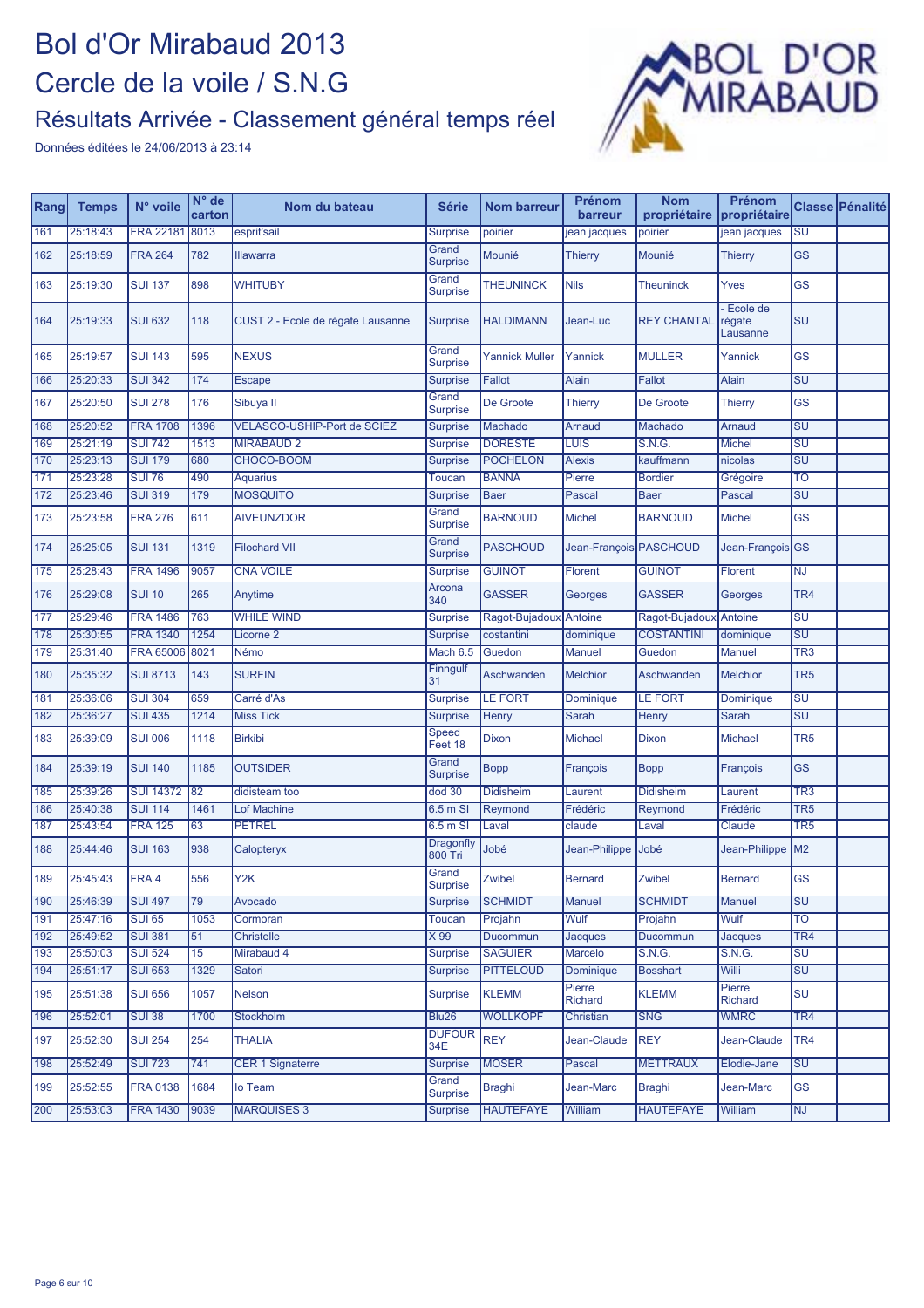

| Rang             | <b>Temps</b> | N° voile         | $N°$ de<br>carton | Nom du bateau                  | <b>Série</b>               | <b>Nom</b><br>barreur | Prénom<br>barreur     | <b>Nom</b><br>propriétaire | Prénom<br>propriétaire      |                                   | Classe Pénalité |
|------------------|--------------|------------------|-------------------|--------------------------------|----------------------------|-----------------------|-----------------------|----------------------------|-----------------------------|-----------------------------------|-----------------|
| 201              | 25:53:16     | <b>FRA 176</b>   | 506               | <b>Ad Maiora</b>               | <b>Grand Surprise</b>      | <b>RAMES</b>          | Laurence              | <b>MORELLE</b>             | Yves                        | $\overline{\text{GS}}$            |                 |
| 202              | 25:53:33     | <b>SUI 20</b>    | 101               | <b>BELLE IROISE</b>            | Kompromiss W30 Bonjour     |                       | Jean-François Bonjour |                            | Jean-François TR4           |                                   |                 |
| 203              | 25:54:23     | <b>SUI 96</b>    | 299               | Scoubidou                      | Fun open                   | <b>BUGNON</b>         | <b>Martial</b>        | <b>BUGNON</b>              | <b>Martial</b>              | TR <sub>5</sub>                   |                 |
| 204              | 25:54:49     | <b>SUI 117</b>   | 709               | Tonnerre du Crétacé            | Sprint 95                  | <b>BONJOUR</b>        | <b>Michel</b>         | <b>Berset</b>              | <b>Marc</b>                 | TR <sub>4</sub>                   |                 |
| 205              | 25:55:03     | <b>SUI 2028</b>  | 9078              | S                              | <b>Streamline</b>          | <b>HAEGY</b>          | <b>Thomas</b>         | <b>HAEGY</b>               | <b>Thomas</b>               | <b>NJ</b>                         |                 |
| 206              | 25:55:12     | <b>SUI 505</b>   | 1441              | <b>LOLA</b>                    | <b>Surprise</b>            | <b>HANHART</b>        | <b>Martin</b>         | <b>Strölin</b>             | Hermann                     | $\overline{\mathsf{SU}}$          |                 |
| 207              | 25:55:19     | <b>SUI 15</b>    | 1062              | <b>Beausobre</b>               | 6 m JI                     | <b>GUEX</b>           | Jean-Daniel           | Guex                       | Pierre                      | TR <sub>5</sub>                   |                 |
| 208              | 25:55:30     | <b>SUI 964</b>   | 295               | <b>DT AGENTIL</b>              | <b>Surprise</b>            | De Carlo              | Sébastien             | De Carlo                   | <b>Sébastien</b>            | $\overline{\mathsf{SU}}$          |                 |
| 209              | 25:55:39     | <b>SUI 270</b>   | 53                | <b>COQ T'ELLE</b>              | <b>Surprise</b>            | <b>Noble</b>          | <b>Stéphane</b>       | <b>Noble</b>               | Stéphane                    | $\overline{\mathsf{SU}}$          |                 |
| 210              | 25:55:50     | <b>SUI 2084</b>  | 263               | <b>Jaisalmer</b>               | <b>Banner 33</b>           | <b>HUBER</b>          | <b>STEFAN</b>         | <b>HUBER</b>               | <b>STEFAN</b>               | TR <sub>4</sub>                   |                 |
| 211              | 25:56:04     | <b>SUI 671</b>   | 1199              | <b>Malice</b>                  | <b>Surprise</b>            | LANZ                  | Edgar                 | LANZ                       | <b>Thierry</b>              | $\overline{\mathsf{SU}}$          |                 |
| 212              | 25:56:16     | <b>FRA 1707</b>  | 1426              | <b>Miles of Blue</b>           | <b>Surprise</b>            | <b>PETIBON</b>        | <b>Xavier</b>         | Schmittbuhl                | Matthieu                    | $\overline{\mathsf{SU}}$          |                 |
| $\overline{213}$ | 25:57:32     | <b>SUI 77</b>    | 1146              | <b>JAMEZ</b>                   | J-BOAT 92S                 | <b>LANZREIN</b>       | alexander             | LANZREIN                   | alexander                   | TR <sub>4</sub>                   |                 |
| 214              | 25:57:43     | <b>SUI 682</b>   | 1296              | <b>Mordicus Girod Piscines</b> | <b>Surprise</b>            | Girod                 | <b>Patrick</b>        | Girod                      | <b>Patrick</b>              | $\overline{\mathsf{S}\mathsf{U}}$ |                 |
| 215              | 25:57:55     | <b>SUI 18</b>    | 663               | <b>Askaro</b>                  | <b>Toucan</b>              | <b>Malsot</b>         | <b>Olivier</b>        | <b>Malsot</b>              | Olivier                     | <b>TO</b>                         |                 |
| 216              | 25:58:08     | <b>SUI 551</b>   | 1446              | ener-J                         | <b>J80</b>                 | <b>BUXTORF</b>        | <b>Dominik</b>        | <b>Buxtorf</b>             | <b>Dominik</b>              | TR <sub>4</sub>                   |                 |
| 217              | 25:58:18     | <b>SUI 688</b>   | 351               | valhalla                       | <b>Surprise</b>            | <b>Naef</b>           | Damien                | <b>Naef</b>                | Damien                      | $\overline{\text{SU}}$            |                 |
| 218              | 25:58:24     | <b>SUI 77</b>    | 8026              | <b>SAM</b>                     | <b>Surprise</b>            | sottovia              | <b>Bruno</b>          | sottovia                   | <b>Bruno</b>                | $\overline{\mathsf{SU}}$          |                 |
| 219              | 25:58:33     | <b>SUI 441</b>   | 1517              | <b>HydroMel</b>                | <b>Surprise</b>            | Henry                 | <b>Mélanie</b>        | Henry                      | Mélanie                     | $\overline{\mathsf{S}\mathsf{U}}$ |                 |
| 220              | 25:58:52     | <b>SUI 595</b>   | $\overline{44}$   | <b>MAYER OPTICIENS</b>         | <b>Surprise</b>            | Chatagny              | Jean-Pascal           | Chatagny                   | Jean-Pascal                 | $\overline{\mathsf{S}\mathsf{U}}$ |                 |
| 221              | 25:59:06     | SUI <sub>1</sub> | 767               | <b>Terrific</b>                | Dufour 36<br>Performance   | Ott                   | Rene                  | Ott                        | Rene                        | TR <sub>4</sub>                   |                 |
| 222              | 26:00:14     | <b>FRA 1582</b>  | 1644              | <b>TAHOE</b>                   | <b>Surprise</b>            | <b>Hincker</b>        | <b>Francois</b>       | <b>Hincker</b>             | Francois                    | $\overline{\mathsf{SU}}$          |                 |
| 223              | 26:01:15     | SUI <sub>9</sub> | 9059              | <b>KIWIK</b>                   | <b>Surprise</b>            | <b>LE GODEC</b>       | emmanuel              | <b>LE GODEC</b>            | emmanuel                    | <b>NJ</b>                         |                 |
| 224              | 26:01:24     | FRA <sub>3</sub> | 1614              | <b>PARA BELLUM</b>             | <b>ARCHAMBAULT</b><br>A 27 | <b>LION</b>           | Hervé                 | <b>LION</b>                | Hervé                       | TR <sub>5</sub>                   |                 |
| 225              | 26:05:34     | <b>SUI 500</b>   | 475               | Waventin                       | <b>Surprise</b>            | <b>MERMOUD</b>        | René                  | Daulte-Mermoud             | Monique                     | $\overline{\mathsf{SU}}$          |                 |
| 226              | 26:07:19     | <b>SUI 531</b>   | 1020              | Jawa                           | <b>Surprise</b>            | <b>CARTIER</b>        | Caroline              | Cartier                    | Caroline                    | $\overline{\mathsf{SU}}$          |                 |
| 227              | 26:07:20     | <b>SUI 3037</b>  | 267               | 5 ème Elément                  | $\overline{J24}$           | <b>Bodmer</b>         | Alexandre             | <b>Bodmer</b>              | Alexandre                   | TR <sub>5</sub>                   |                 |
| 228              | 26:08:41     | <b>SUI 37</b>    | 1589              | <b>LULEA</b>                   | <b>Blu26</b>               | <b>QUIRI</b>          | <b>Aurélien</b>       | S.N.G.                     | S.N.G                       | TR <sub>4</sub>                   |                 |
| 229              | 26:09:12     | <b>SUI 134</b>   | 175               | <b>OLAYM</b>                   | <b>Grand Surprise</b>      | De Preter             | <b>Michel</b>         | De Preter                  | <b>Michel</b>               | $\overline{\text{GS}}$            |                 |
| 230              | 26:09:19     | $SUI$ 1          | 744               | <b>JULIE</b>                   | Luthi 850                  | <b>JACCARD</b>        | <b>François</b>       | <b>Schaerrer</b>           | <b>Bruno</b>                | TR <sub>5</sub>                   |                 |
| 231              | 26:12:19     | <b>SUI 677</b>   | 704               | <b>Blue Spirit</b>             | <b>First Class 8</b>       | <b>BOMMOTTET</b>      | <b>Daniel</b>         | <b>Bommottet</b>           | Daniel                      | TR <sub>5</sub>                   |                 |
| 232              | 26:12:47     | <b>SUI 372</b>   | 1307              | 37°2                           | <b>Surprise</b>            | Cialente              | Marie-Claude          | Cialente                   | Marie-Claude                | $\overline{\mathsf{S}\mathsf{U}}$ |                 |
| 233              | 26:14:31     | <b>SUI 561</b>   | 166               | <b>MANGO</b>                   | <b>Surprise</b>            | <b>SCHAFFNER</b>      | Frédéric              | <b>SCHAFFNER</b>           | Frédéric                    | $\overline{\mathsf{S}\mathsf{U}}$ |                 |
| 234              | 26:15:37     | <b>FRA 1699</b>  | 1360              | <b>Tchouk Tchouk Nougat</b>    | <b>Surprise</b>            | Davy                  | Jean-Claude           | Davy                       | Jean-Claude                 | $\overline{\mathsf{SU}}$          |                 |
| 235              | 26:19:11     | <b>SUI 557</b>   | 58                | <b>CNM Voiles Gautier</b>      | <b>Surprise</b>            | <b>MERKLI</b>         | Claude                | <b>CNM</b>                 | Club<br>Nautique<br>Morgien | <b>SU</b>                         |                 |
| 236              | 26:19:55     | SUI <sub>7</sub> | 1485              | Sébast & Pol                   | Sprint 95                  | Mayenzet              | Paul                  | Mayenzet                   | Paul                        | TR <sub>4</sub>                   |                 |
| 237              | 26:24:50     | <b>SUI 136</b>   | 9079              | <b>MATHE 4</b>                 | Surprise (Open)            | <b>MAUGUÉ</b>         | Eric                  | <b>MAUGUÉ</b>              | Eric                        | $\overline{\text{NJ}}$            |                 |
| 238              | 26:28:20     | <b>FRA 1030</b>  | 1691              | <b>PAPYACHT</b>                | <b>Surprise</b>            | <b>MEGEVAND</b>       | Jean-Jacques          | <b>MEGEVAND</b>            | Jean-Jacques                | SU                                |                 |
| 239              | 26:28:38     | <b>SUI 398</b>   | 720               | <b>Bora</b>                    | First Class 8<br>(Open)    | <b>Trolliet</b>       | Jean-Claude           | <b>Trolliet</b>            | Jean-Claude                 | TR <sub>5</sub>                   |                 |
| 240              | 26:28:55     | <b>SUI 739</b>   | 1510              | <b>GAVROCHE</b>                | <b>Surprise</b>            | <b>PFYFFER</b>        | Frédéric              | Guignard                   | Christophe                  | $\overline{\mathsf{S}\mathsf{U}}$ | 60              |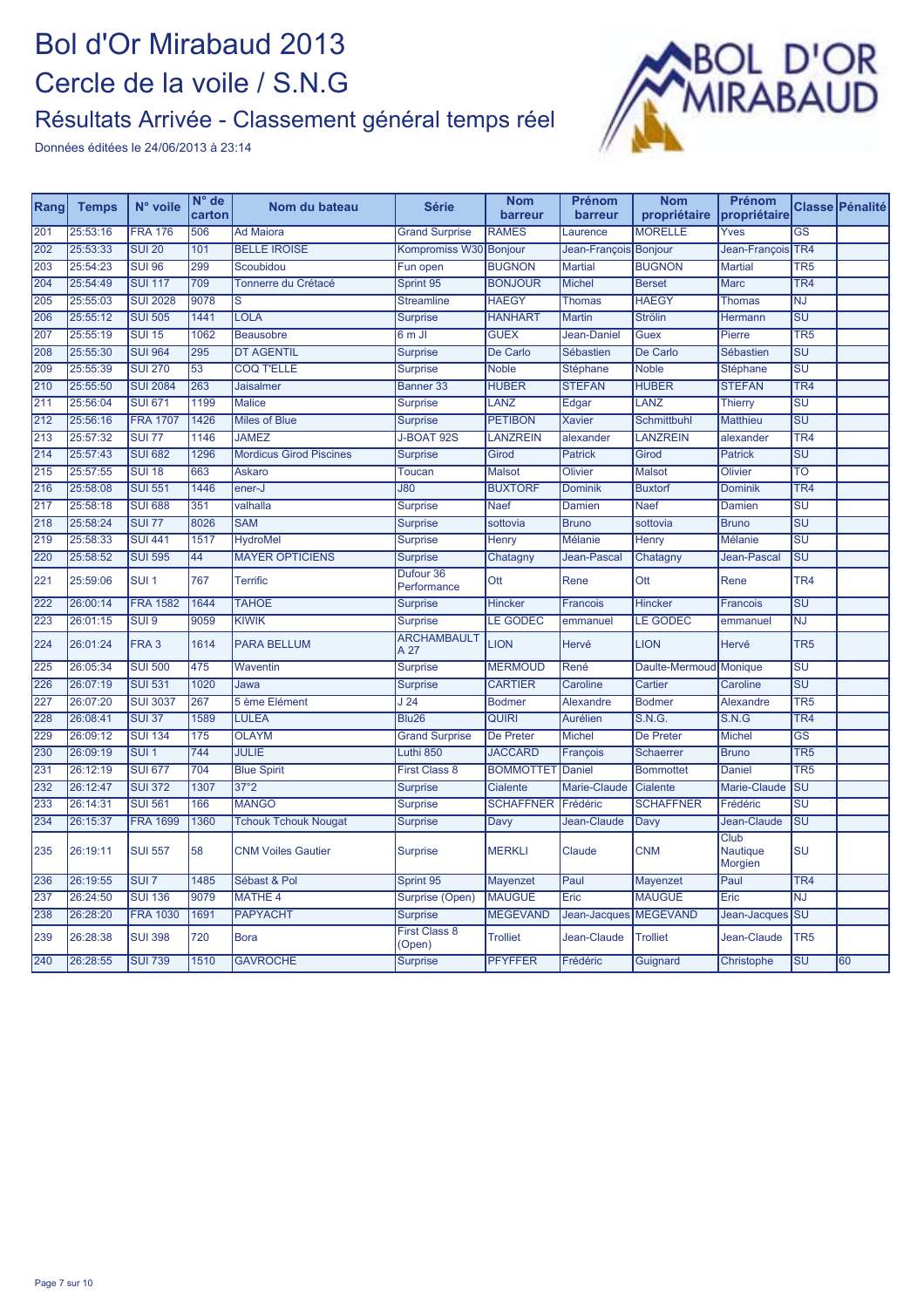

| Rang | <b>Temps</b> | N° voile         | $N^{\circ}$ de<br>carton | Nom du bateau                     | <b>Série</b>              | <b>Nom</b><br>barreur                           | Prénom<br>barreur           | <b>Nom</b><br>propriétaire           | Prénom<br>propriétaire         |                                   | Classe Pénalité |
|------|--------------|------------------|--------------------------|-----------------------------------|---------------------------|-------------------------------------------------|-----------------------------|--------------------------------------|--------------------------------|-----------------------------------|-----------------|
| 241  | 26:30:27     | <b>SUI 590</b>   | 858                      | L'Octave                          | <b>Surprise</b>           | Wetter                                          | Roland                      | Wetter                               | Roland                         | $\overline{\mathsf{SU}}$          |                 |
| 242  | 26:32:07     | <b>SUI 71</b>    | 264                      | <b>AGEPOLY IV</b>                 | <b>Surprise</b>           | <b>BOCKEL</b>                                   | <b>Thomas</b>               | <b>AGEPoly</b>                       | <b>Club de Voile</b>           | $\overline{\mathsf{SU}}$          |                 |
| 243  | 26:32:08     | <b>FRA 000</b>   | 9025                     | <b>VAIHERE II</b>                 | Dufour <sub>34</sub>      | <b>SCHRANER</b>                                 | Jean-Claude                 | <b>SCHRANER</b>                      | Jean-Claude                    | <b>NJ</b>                         |                 |
| 244  | 26:32:19     | <b>SUI 418</b>   | 1454                     | <b>Nitro</b>                      | <b>Surprise</b>           | Rochat                                          | Cédric                      | <b>Rochat</b>                        | Cédric                         | SU                                |                 |
| 245  | 26:33:49     | <b>FRA 185</b>   | 157                      | Fantôme                           | <b>MELGES</b><br>20       | LACEY                                           | Joe                         | Lacey                                | <b>Stephanie</b>               | TR <sub>5</sub>                   |                 |
| 246  | 26:34:29     | <b>FRA 1509</b>  | 1576                     | <b>TOKOLOC</b>                    | <b>Surprise</b>           | <b>MENNRATH</b>                                 | Hervé                       | <b>MENNRATH</b>                      | Hervé                          | SU                                |                 |
| 247  | 26:39:15     | <b>SUI 377</b>   | 784                      | www.kheops-constructions.ch       | <b>Surprise</b>           | <b>PISTARA</b>                                  | marco                       | Giovanetti                           | Livio                          | $\overline{\text{SU}}$            |                 |
| 248  | 26:51:03     | <b>SUI 263</b>   | 1211                     | Pile ou face                      | <b>Surprise</b>           | Mermoud                                         | Damien                      | Mermoud                              | <b>Damien</b>                  | $\overline{\mathsf{S}\mathsf{U}}$ | 60              |
| 249  | 27:34:48     | <b>SUI 1802</b>  | 1483                     | <b>Virus</b>                      | <b>Surprise</b>           | <b>KERRISON</b>                                 | Raymond                     | Kerrison                             | Raymond                        | $\overline{\mathsf{S}\mathsf{U}}$ |                 |
| 250  | 27:59:27     | SUI <sub>2</sub> | 974                      | Cléo IV                           | <b>Schwalbe</b>           | Roman                                           | <b>Richard</b>              | Roman                                | <b>Richard</b>                 | TR <sub>5</sub>                   |                 |
| 251  | 28:00:57     | <b>SUI 1008</b>  | 277                      | Maurablia                         | Luthi 28                  | <b>POUJOULAT</b><br>Gilbert<br><b>POUJOULAT</b> |                             | Gilbert                              | TR <sub>5</sub>                |                                   |                 |
| 252  | 28:25:18     | <b>SUI 2095</b>  | 794                      | Pop Corn                          | X 95                      | <b>PFIRTER</b>                                  | pierre-yves                 | <b>PFIRTER</b>                       | Georges                        | TR <sub>5</sub>                   |                 |
| 253  | 28:26:29     | <b>SUI 639</b>   | 807                      | Du Pont à la Voile                | Surprise                  | <b>Dupont</b><br><b>Sailing Club</b>            | <b>Eric Denis</b>           | <b>Dupont</b><br><b>Sailing Club</b> | <b>Eric Denis</b>              | SU                                |                 |
| 254  | 28:27:46     | <b>SUI 76</b>    | 335                      | <b>MUSCADET 7</b>                 | Grand<br><b>Surprise</b>  | <b>BRICHET</b>                                  | <b>Thierry</b>              | <b>BRICHET</b>                       | <b>Thierry</b>                 | <b>GS</b>                         |                 |
| 255  | 28:28:28     | <b>SUI 89</b>    | 513                      | <b>Rock Me Baby</b>               | <b>Suspens</b>            | <b>WALKER</b>                                   | Tony                        | <b>WALKER</b>                        | Tony                           | TR4                               |                 |
| 256  | 28:28:47     | SUI <sub>9</sub> | 9003                     | Joana                             | <b>Suspens</b>            | <b>DUPASQUIER</b>                               | Stéphane                    | <b>DUPASQUIER</b>                    | <b>Stéphane</b>                | NJ                                |                 |
| 257  | 28:30:20     | Z 1198           | 1694                     | As de coeur                       | <b>Macareux</b>           | <b>Hiltbrand</b>                                | Frédéric                    | <b>Hiltbrand</b>                     | Frédéric                       | TR4                               |                 |
| 258  | 28:31:08     | <b>SUI 218</b>   | 1218                     | Olakala                           | Corsair<br><b>28CC</b>    | Gremaud                                         | <b>Charles-Henri</b>        | Gremaud                              | Charles-Henri                  | M <sub>1</sub>                    |                 |
| 259  | 28:34:51     | <b>SUI 55</b>    | 484                      | Célofan                           | Dehler 31                 | <b>Bamat</b>                                    | André                       | <b>Bamat</b>                         | André                          | TR4                               |                 |
| 260  | 28:36:03     | <b>SUI 71</b>    | 8027                     | 2X3                               | <b>Toucan</b>             | <b>Briaux</b>                                   | <b>Titouan</b>              | <b>Briaux</b>                        | <b>Titouan</b>                 | TO                                |                 |
| 261  | 28:37:51     | <b>SUI 51</b>    | 505                      | Twinky                            | Moser M2                  | <b>JORDAN</b>                                   | Patricia                    | <b>Boucherba</b>                     | Daniel                         | TR <sub>5</sub>                   |                 |
| 262  | 28:39:29     | <b>FRA 1433</b>  | 8004                     | Thoxa 5                           | <b>Surprise</b>           | <b>DELORY</b>                                   | françois                    | <b>DELORY</b>                        | françois                       | SU                                |                 |
| 263  | 28:42:17     | <b>SUI 465</b>   | 123                      | Corto                             | <b>Surprise</b>           | Mayor                                           | <b>Jacques</b>              | Mayor                                | <b>Jacques</b>                 | SU                                |                 |
| 264  | 28:43:29     | <b>SUI 666</b>   | 899                      | <b>Vade Retro</b>                 | Surprise                  | <b>Rinolfi</b>                                  | <b>Daniel</b>               | Rinolfi                              | Daniel                         | $\overline{\mathsf{SU}}$          |                 |
| 265  | 28:45:45     | <b>SUI 436</b>   | 1534                     | Peter Pan                         | <b>Surprise</b>           | <b>Scherer</b>                                  | <b>Adrian</b>               | <b>Scherer</b>                       | Adrian                         | <b>SU</b>                         |                 |
| 266  | 28:47:15     | <b>FRA 751</b>   | 163                      | <b>NAUSIKAA</b>                   | <b>Surprise</b>           | <b>Steiner</b>                                  | <b>Markus</b>               | <b>Steiner</b>                       | <b>Markus</b>                  | SU                                |                 |
| 267  | 28:47:31     | <b>SUI 2338</b>  | 660                      | <b>Daphnis</b>                    | <b>Dehler</b><br>36 CWS   | <b>Bleicken</b>                                 | Peter                       | <b>Bleicken</b>                      | Peter                          | TR4                               |                 |
| 268  | 28:48:26     | <b>FRA 1403</b>  | $\overline{4}$           | <b>Bubíta</b>                     | <b>Surprise</b>           | <b>Puls</b>                                     | Christoph                   | <b>Puls</b>                          | Christoph                      | SU                                |                 |
| 269  | 28:49:33     | <b>SUI 551</b>   | 1036                     | Grain de Sel                      | First<br>Class 8          | <b>Blanc</b>                                    | Pierre                      | <b>Blanc</b>                         | Pierre                         | TR <sub>5</sub>                   |                 |
| 270  | 28:50:45     | <b>SUI 230</b>   | 395                      | Mic Mac                           | <b>Surprise</b>           | <b>MORRIS</b>                                   | Helen                       | <b>CERN</b>                          | <b>Yachting Club</b>           | <b>SU</b>                         |                 |
| 271  | 28:50:56     | <b>SUI 44</b>    | 1643                     | Arcandide                         | Granada<br>35             | <b>Dittus</b>                                   | Peter                       | <b>Dittus</b>                        | Peter                          | TR4                               |                 |
| 272  | 28:51:39     | <b>SUI 3791</b>  | 122                      | CUST 3 - Ecole de régate Lausanne | <b>Surprise</b>           | <b>PACHE</b>                                    | Stéphane                    | <b>CUST</b>                          | Ecole de<br>régate<br>Lausanne | <b>SU</b>                         |                 |
| 273  | 28:54:54     | SUI 9            | 1366                     | ΙÔ                                | DOD 24.5 Midgley          |                                                 | <b>Mike</b>                 | Midgley                              | <b>Mike</b>                    | TR4                               |                 |
| 274  | 28:55:40     | <b>SUI 601</b>   | 721                      | <b>Ringle</b>                     | <b>Surprise</b>           | <b>LUEDTKE</b>                                  | Paul                        | <b>LUEDTKE</b>                       | Paul                           | SU                                |                 |
| 275  | 28:56:29     | <b>FRA 712</b>   | 1526                     | tac tic toc                       | <b>Surprise</b>           | morvan                                          | pascal                      | morvan                               | pascal                         | SU                                |                 |
| 276  | 28:58:11     | <b>SUI 141</b>   | 1689                     | Octoputzy                         | First 30                  | Willimann                                       | Laurent                     | Willimann                            | Laurent                        | TR <sub>4</sub>                   |                 |
| 277  | 28:59:17     | <b>SUI 32</b>    | 1662                     | OroSol                            | Django<br>770             | <b>Stüssi</b>                                   | Olivier                     | <b>Stüssi</b><br>Olivier             |                                | TR4                               |                 |
| 278  | 29:00:43     | <b>SUI 611</b>   | 1151                     | ça n'existe pas                   | <b>Surprise</b><br>(Open) | <b>Dieter Graser</b>                            | <b>Dieter</b>               | Graser<br><b>Dieter</b>              |                                | TR <sub>5</sub>                   |                 |
| 279  | 29:00:48     | <b>SUI 371</b>   | 9041                     | <b>FORTISSIMO</b>                 | <b>ALC 40</b>             | <b>ROCHAT</b>                                   | <b>Charles-Henry ROCHAT</b> |                                      | Charles-Henry NJ               |                                   |                 |
| 280  | 29:00:52     | <b>FRA 1588</b>  | 1105                     | <b>Surprise Party III</b>         | <b>Surprise</b>           | <b>LACHARME</b>                                 | Matthieu                    | <b>RILLIET</b>                       | <b>Bénédict</b>                | SU                                |                 |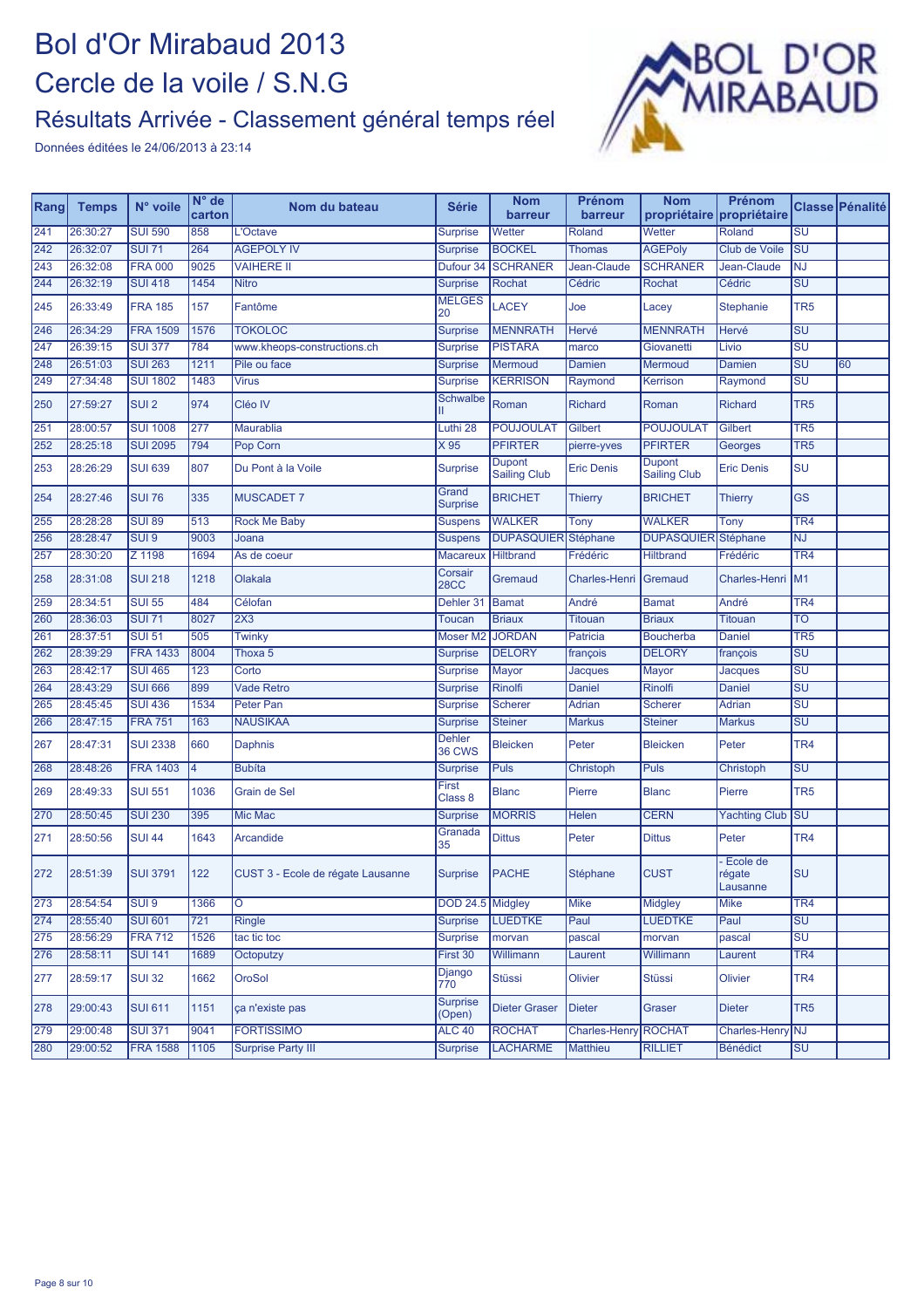

| Rang | <b>Temps</b> | N° voile         | $N^{\circ}$ de<br>carton | Nom du bateau             | <b>Série</b>                       | <b>Nom barreur</b>     | Prénom<br>barreur         | <b>Nom</b><br>propriétaire  | Prénom<br>propriétaire          |                                   | Classe Pénalité |
|------|--------------|------------------|--------------------------|---------------------------|------------------------------------|------------------------|---------------------------|-----------------------------|---------------------------------|-----------------------------------|-----------------|
| 281  | 29:01:32     | <b>FRA 34</b>    | 1557                     | <b>ABRICOTINE</b>         | Monotype<br>7,50                   | Lacheray               | Guillaume                 | Lacheray                    | Guillaume                       | TR <sub>5</sub>                   |                 |
| 282  | 29:03:12     | <b>SUI 702</b>   | 982                      | Mamma Mia                 | Surprise                           | <b>KASTERINE</b>       | Alexander                 | <b>CERN</b>                 | <b>Yachting Club</b>            | $\overline{\text{su}}$            |                 |
| 283  | 29:03:44     | <b>SUI 233</b>   | 608                      | <b>ARACHNOPHOBIA</b>      | <b>Surprise</b>                    | Hesener                | <b>Martin</b>             | <b>Hesener</b>              | Martin                          | $\overline{\mathsf{S}\mathsf{U}}$ |                 |
| 284  | 29:05:05     | <b>FRA 75117</b> | 9085                     | <b>KIWI JUNIOR</b>        | <b>FIRST</b><br><b>CLASS 7.5</b>   | <b>DURAND</b>          | <b>JEAN-PIERRE DURAND</b> |                             | JEAN-PIERRE NJ                  |                                   |                 |
| 285  | 29:06:08     | <b>SUI 518</b>   | 1660                     | <b>SKYRIM</b>             | Surprise                           | <b>FABRE</b>           | <b>Nicolas</b>            | <b>FABRE</b>                | <b>Nicolas</b>                  | SU                                |                 |
| 286  | 29:07:30     | <b>FRA 1374</b>  | 8003                     | <b>KRISS</b>              | <b>Surprise</b>                    | <b>CLAVEAU</b>         | Geraldine                 | <b>BERTRAND</b>             | Claude                          | $\overline{\mathsf{SU}}$          |                 |
| 287  | 29:07:56     | <b>SUI 1385</b>  | 632                      | 2 Minutes                 | Dulia 30                           | <b>PICENNI</b>         | <b>Bernard</b>            | <b>PICENNI</b>              | <b>Bernard</b>                  | TR <sub>5</sub>                   |                 |
| 288  | 29:08:07     | <b>SUI 1316</b>  | 37                       | Farrniente                | <b>Farr 727</b>                    | <b>Booth</b>           | <b>Brian</b>              | <b>Booth</b>                | <b>Brian</b>                    | TR <sub>5</sub>                   |                 |
| 289  | 29:08:15     | <b>FRA 153</b>   | 54                       | <b>NORA</b>               | First 29                           | Ackermann              | Alain                     | Ackermann                   | <b>Alain</b>                    | TR <sub>5</sub>                   |                 |
| 290  | 29:08:26     | <b>SUI 932</b>   | 966                      | Phénix                    | <b>Surprise</b>                    | Nordhof                | Francois                  | Nordhof                     | Francois                        | SU                                |                 |
| 291  | 29:08:51     | <b>SUI 030</b>   | 638                      | <b>ITASKA</b>             | joker                              | <b>ROMELLI</b>         | <b>Massimo</b>            | <b>ROMELLI</b>              | Massimo                         | TR <sub>4</sub>                   |                 |
| 292  | 29:09:49     | <b>SUI 24</b>    | 189                      | <b>Baliste II</b>         | Sprint 98                          | <b>Boulian</b>         | Eric                      | <b>Boulian</b>              | Eric                            | TR <sub>4</sub>                   |                 |
| 293  | 29:09:52     | <b>SUI 157</b>   | 531                      | Nanouk 4                  | <b>Surprise</b>                    | <b>ROGNER</b>          | Frank                     | Dorenbos                    | Peter                           | SU                                |                 |
| 294  | 29:13:00     | <b>SUI 743</b>   | 1514                     | Mirabaud 3                | <b>Surprise</b>                    | <b>FAUCHIER-MAGNAN</b> | Louis                     | <b>S.N.G.</b>               | S.N.G.                          | SU                                |                 |
| 295  | 29:13:28     | <b>SUI 1994</b>  | 817                      | <b>Blue Sea</b>           | Jeanneau<br>Sun<br>Odyssey<br>36.2 | <b>Delarue</b>         | Olivier                   | Delarue                     | Olivier                         | TR <sub>5</sub>                   |                 |
| 296  | 29:14:12     | <b>SUI 329</b>   | 9072                     | <b>PATOOTIE</b>           | confortina<br>32                   | <b>SPIELMANN</b>       | peter                     | <b>SPIELMANN</b>            | peter                           | NJ                                |                 |
| 297  | 29:17:17     | <b>SUI 211</b>   | 630                      | <b>Jevimavi</b>           | <b>Gib Sea</b><br>312              | <b>BERNSTEIN</b>       | Jean-Claude               | <b>BERNSTEIN</b>            | Jean-Claude                     | TR <sub>5</sub>                   |                 |
| 298  | 29:19:39     | <b>SUI 654</b>   | 1017                     | LA RIVALE 3               | <b>Surprise</b>                    | <b>Pictet</b>          | Olivier                   | <b>Pictet</b>               | <b>Olivier</b>                  | SU                                |                 |
| 299  | 29:20:48     | SUI <sub>2</sub> | 9094                     | <b>DESMOISELLE</b>        | Saphire 27                         | <b>BAERISWYL</b>       | <b>Michel</b>             | <b>SAILCOM</b>              | Peter Auf der<br>Maur           | <b>NJ</b>                         |                 |
| 300  | 29:21:09     | <b>FRA 1368</b>  | 470                      | Apolo                     | <b>Surprise</b>                    | <b>REDUREAU</b>        | Sylvain                   | <b>CAMPS</b>                | Paul                            | SU                                |                 |
| 301  | 29:21:21     | <b>SUI 213</b>   | 880                      | <b>MARWILL</b>            | <b>Surprise</b>                    | Klausch                | Willi                     | Klausch                     | Willi                           | $\overline{\mathsf{s}\mathsf{u}}$ |                 |
| 302  | 29:21:29     | <b>FRA 127</b>   | 8012                     | <b>BANZAI</b>             | <b>MELDGES</b><br>24               | <b>ROSSSIGNOL</b>      | <b>STEPHANE</b>           | <b>Boulay</b>               | frederic                        | TR <sub>4</sub>                   |                 |
| 303  | 29:22:37     | <b>SUI 365</b>   | 1442                     | Plan <sub>B</sub>         | fun                                | <b>Rothhardt</b>       | <b>Mathias</b>            | <b>Rothhardt</b>            | <b>Mathias</b>                  | TR <sub>5</sub>                   |                 |
| 304  | 29:22:42     | <b>FRA 402</b>   | 1677                     | <b>Bonne Mine</b>         | <b>Surprise</b>                    | courtois               | camille                   | courtois                    | camille                         | $\overline{\text{SU}}$            |                 |
| 305  | 29:23:02     | <b>SUI 703</b>   | 237                      | windward                  | <b>Birbaum</b><br>Vidygo 701       | WOLFENDER              | Jean-Luc                  | <b>WOLFENDER</b>            | Jean-Luc                        | TR <sub>5</sub>                   |                 |
| 306  | 29:23:29     | <b>SUI 729</b>   | 1455                     | <b>Teenwork</b>           | Surprise<br>Proto                  | assal                  | coline                    | assal                       | coline                          | TR <sub>5</sub>                   |                 |
| 307  | 29:23:31     | FRA 38725 9064   |                          | <b>CARANGUE BLEUE</b>     | Speed<br>Feet 18                   | <b>ROL</b>             | jean-yves                 | <b>ROL</b>                  | jean-yves                       | <b>NJ</b>                         |                 |
| 308  | 29:23:58     | <b>SUI 132</b>   | 1452                     | melges <sub>24</sub>      | Melges 24                          | <b>Bichelmeier</b>     | <b>Hans-Peter</b>         | <b>Bichelmeier</b>          | <b>Hans-Peter</b>               | TR <sub>4</sub>                   |                 |
| 309  | 29:24:04     | <b>FRA 21864</b> | 1659                     | avel                      | helium                             | Raymond                | Gilles                    | Raymond                     | Gilles                          | TR <sub>5</sub>                   |                 |
| 310  | 29:24:32     | <b>SUI38</b>     | 1701                     | <b>BlackSwan</b>          | Grand<br><b>Surprise</b>           | <b>PEREGO</b>          | <b>VINCENT</b>            | <b>PEREGO</b>               | <b>VINCENT</b>                  | <b>GS</b>                         |                 |
| 311  | 29:24:40     | <b>NED 52</b>    | 8017                     | Crash V                   | Dyas                               | <b>Bouwmeester</b>     | Daniel                    | <b>Bouwmeester</b>          | Daniel                          | TR <sub>5</sub>                   |                 |
| 312  | 29:24:44     | <b>SUI 250</b>   | 194                      | <b>ECOLE DE VOILE CNM</b> | <b>Surprise</b>                    | <b>LACHAIZE</b>        | <b>Patrick</b>            | <b>CNM</b>                  | <b>Club Nautique</b><br>Morgien | SU                                |                 |
| 313  | 29:24:57     | <b>SUI 29</b>    | 1243                     | <b>POMME</b>              | Surprise                           | Sulzer                 | Henri                     | <b>Sulzer</b>               | Henri                           | $\overline{\text{SU}}$            |                 |
| 314  | 29:24:57     | <b>SUI 80</b>    | 536                      | <b>Nicolus</b>            | Flying<br>Forty                    | <b>DIDISHEIM</b>       | <b>Nicolas</b>            | <b>DIDISHEIM</b>            | <b>Nicolas</b>                  | TR <sub>5</sub>                   |                 |
| 315  | 29:25:38     | <b>SUI 13</b>    | 9055                     | <b>JASPER</b>             | $\Omega$                           | <b>PONCET</b>          | Laurent                   | <b>PONCET</b>               | Laurent                         | <b>NJ</b>                         |                 |
| 316  | 29:25:52     | SUI <sub>1</sub> | 1060                     | Chinook                   | $im@x-25$                          | <b>Ciletti</b>         | <b>Vincent</b>            | Ciletti                     | Vincent                         | TR <sub>4</sub>                   |                 |
| 317  | 29:29:10     | <b>SUI 63</b>    | 9052                     | <b>KALMAR</b>             | 0                                  | <b>BINDSCHEDLER</b>    | <b>Nicolas</b>            | <b>BINDSCHEDLER</b> Nicolas |                                 | <b>NJ</b>                         |                 |
| 318  | 29:29:53     | <b>SUI 742</b>   | 1494                     | <b>Jolly Jumper</b>       |                                    | D'Ambrosio             | <b>Stefano</b>            | D'Ambrosio                  | Stefano                         | TR <sub>5</sub>                   |                 |
| 319  | 29:31:38     | Z 570            | 303                      | Cracoucass                | Rêve de<br>Mer                     | <b>DESLEX</b>          | René                      | <b>DESLEX</b>               | René                            | TR <sub>5</sub>                   |                 |
| 320  | 29:34:54     | FRA 27922 9080   |                          | <b>PUNCH COCO</b>         | <b>DJANGO</b><br>67                | <b>CHOLLET</b>         | Adrien                    | <b>CHOLLET</b>              | Adrien                          | <b>NJ</b>                         |                 |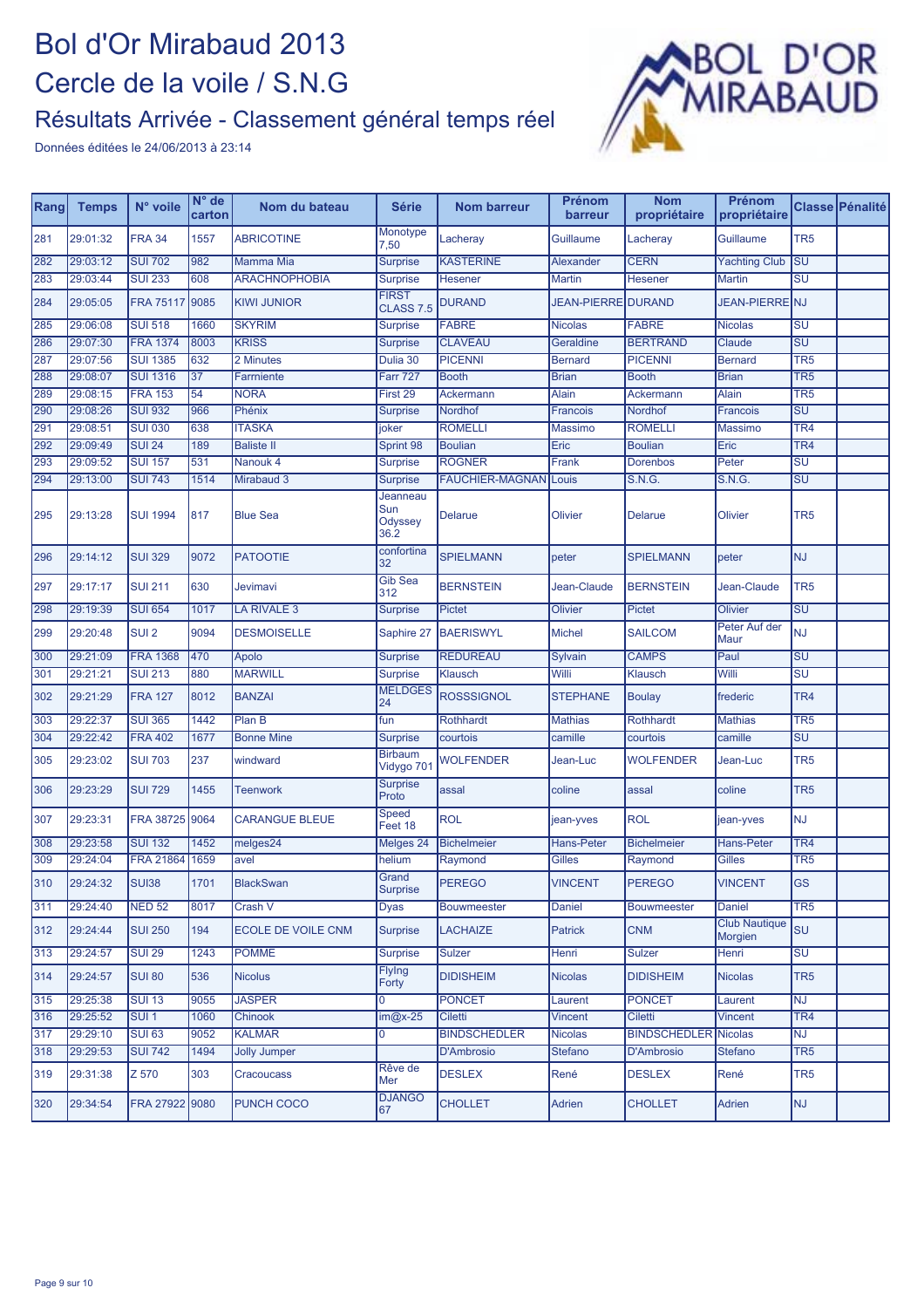

| Rang | <b>Temps</b> | N° voile                   | $N^{\circ}$ de<br>carton | Nom du bateau      | <b>Série</b>                        | <b>Nom barreur</b>        | <b>Prénom</b><br>barreur | <b>Nom</b><br>propriétaire | <b>Prénom</b><br>Ipropriétaire |                                   | <b>Classe Pénalité</b> |
|------|--------------|----------------------------|--------------------------|--------------------|-------------------------------------|---------------------------|--------------------------|----------------------------|--------------------------------|-----------------------------------|------------------------|
| 321  | 29:40:09     | <b>FRA 22244</b>           | 1573                     | <b>CHAMPAGNE!</b>  | <b>Surprise</b>                     | <b>HARLIN</b>             | <b>RAYNALD</b>           | <b>HARLIN</b>              | <b>RAYNALD</b>                 | $\overline{\text{SU}}$            |                        |
| 322  | 29:40:24     | K <sub>24</sub>            | 9075                     | <b>SUZETTE</b>     | $8m$ JI                             | <b>MALANDAIN</b>          | Jean-Jacques MALANDAIN   |                            | Jean-Jacques NJ                |                                   |                        |
| 323  | 29:42:16     | ELAN <sub>34</sub>         | 9020                     | <b>RESPIRO</b>     | Elan 33                             | <b>ADELLA</b>             | <b>GIUSEPPE</b>          | <b>ADELLA</b>              | <b>GIUSEPPE</b>                | INJ.                              |                        |
| 324  | 29:42:17     | <b>SUI 30</b>              | 1270                     | <b>ULYSSE 2</b>    | luthi 29                            | Luthy                     | Stéphane                 | Luthy                      | Stéphane                       | TR <sub>5</sub>                   |                        |
| 325  | 29:42:46     | <b>SUI 219</b>             | 407                      | Citron pressé      | <b>Surprise</b>                     | <b>FREI</b>               | Dominique                | <b>FREI</b>                | Dominique                      | $\overline{\mathsf{S}\mathsf{U}}$ |                        |
| 326  | 29:43:35     | <b>SUI 349</b>             | 8031                     | <b>MONHEGAN</b>    | <b>Surprise</b>                     | <b>THORENS</b>            | Olivier                  | <b>THORENS</b>             | <b>Bernard</b>                 | SU                                |                        |
| 327  | 29:44:39     | <b>SUI 109</b>             | 962                      | Mémoire d'Eau      | <b>First 34.7</b>                   | <b>ISEURET</b>            | <b>Vincent</b>           | <b>Seuret</b>              | Bernard &<br><b>Vincent</b>    | TR <sub>4</sub>                   |                        |
| 328  | 29:45:01     | <b>SUIG</b><br>18326       | 9029                     | <b>LE DAHU</b>     | <b>RM 880</b>                       | MULLIEZ                   | <b>Michel</b>            | MULLIEZ                    | Michel                         | INJ.                              |                        |
| 329  | 29:45:20     | <b>SUI 380</b>             | 1609                     | <b>Mistral</b>     | <b>Neptune</b><br><b>Trident 80</b> | <b>HOLWEGER</b>           | <b>Thierry</b>           | <b>SEREX</b>               | Patricia                       | TR <sub>5</sub>                   |                        |
| 330  | 29:45:23     | <b>FRA</b><br><b>FR320</b> | 544                      | L'O-MAGIC          | first 35s5                          | <b>TCHIMBARENKO</b> Serge |                          | <b>TCHIMBARENKO</b> Serge  |                                | TR <sub>4</sub>                   |                        |
| 331  | 29:45:27     | $\overline{Z8}$            | 464                      | <b>Sysiphus</b>    | Dragon                              | Nordmann                  | Hervé                    | Nordmann                   | <b>Hervé</b>                   | TR <sub>5</sub>                   |                        |
| 332  | 29:46:27     | FRA 53                     | 9031                     | <b>GALOPIN</b>     | Flying<br>Forty                     | <b>AUDIBERT</b>           | <b>HERVE</b>             | <b>AUDIBERT</b>            | <b>HERVE</b>                   | INJ.                              |                        |
| 333  | 29:46:41     | <b>SUI 729</b>             | 1588                     | <b>LOO MOON</b>    | Bénéteau<br><b>First 31.7</b>       | <b>BURKHARDT</b>          | <b>Markus</b>            | <b>BURKHARDT</b>           | <b>Markus</b>                  | TR <sub>5</sub>                   |                        |
| 334  | 29:46:43     | <b>FRA 274</b>             | 8015                     | <b>KARABOUDJAN</b> | Surprise                            | Vandeweghe                | Nicolas                  | Vandeweghe                 | <b>Nicolas</b>                 | $\overline{\mathsf{S}\mathsf{U}}$ |                        |
| 335  | 29:48:20     | <b>FRA 945</b>             | 9022                     | <b>KINY III</b>    | Elan 31                             | <b>EDMOND</b>             | <b>Jacques</b>           | <b>EDMOND</b>              | Jacques                        | <b>NJ</b>                         |                        |
| 336  | 30:03:29     | <b>SUI 141</b>             | 273                      | <b>EXTRADOSE</b>   | <b>Surprise</b>                     | Champendal                | Marc                     | Champendal                 | <b>Marc</b>                    | <b>SU</b>                         |                        |
| 337  | 30:13:34     | <b>SUI 66</b>              | 612                      | Seajoy             | Dehler 34                           | <b>OERTLY</b>             | <b>Martin</b>            | <b>OERTLY</b>              | Charly                         | TR <sub>5</sub>                   |                        |
| 338  | 30:38:39     | <b>FRA 37</b>              | 9044                     | POCO LOCO          | l N                                 | <b>SATORRE</b>            | Antonio                  | <b>SATORRE</b>             | Antonio                        | <b>NJ</b>                         |                        |
| 339  | 30:49:49     | <b>SUI 330</b>             | 587                      | <b>Svala</b>       | <b>RJ 85</b>                        | <b>Bouvier</b>            | Francois                 | <b>Bouvier</b>             | François                       | TR <sub>5</sub>                   |                        |

| Statistiques                    |                                   |  |  |  |  |  |
|---------------------------------|-----------------------------------|--|--|--|--|--|
| Nombre de bateaux inscrits: 509 | Nombre de bateaux partants: 499   |  |  |  |  |  |
| Nombre de bateaux abandons: 104 | Nombre de bateaux disqualifiés: 0 |  |  |  |  |  |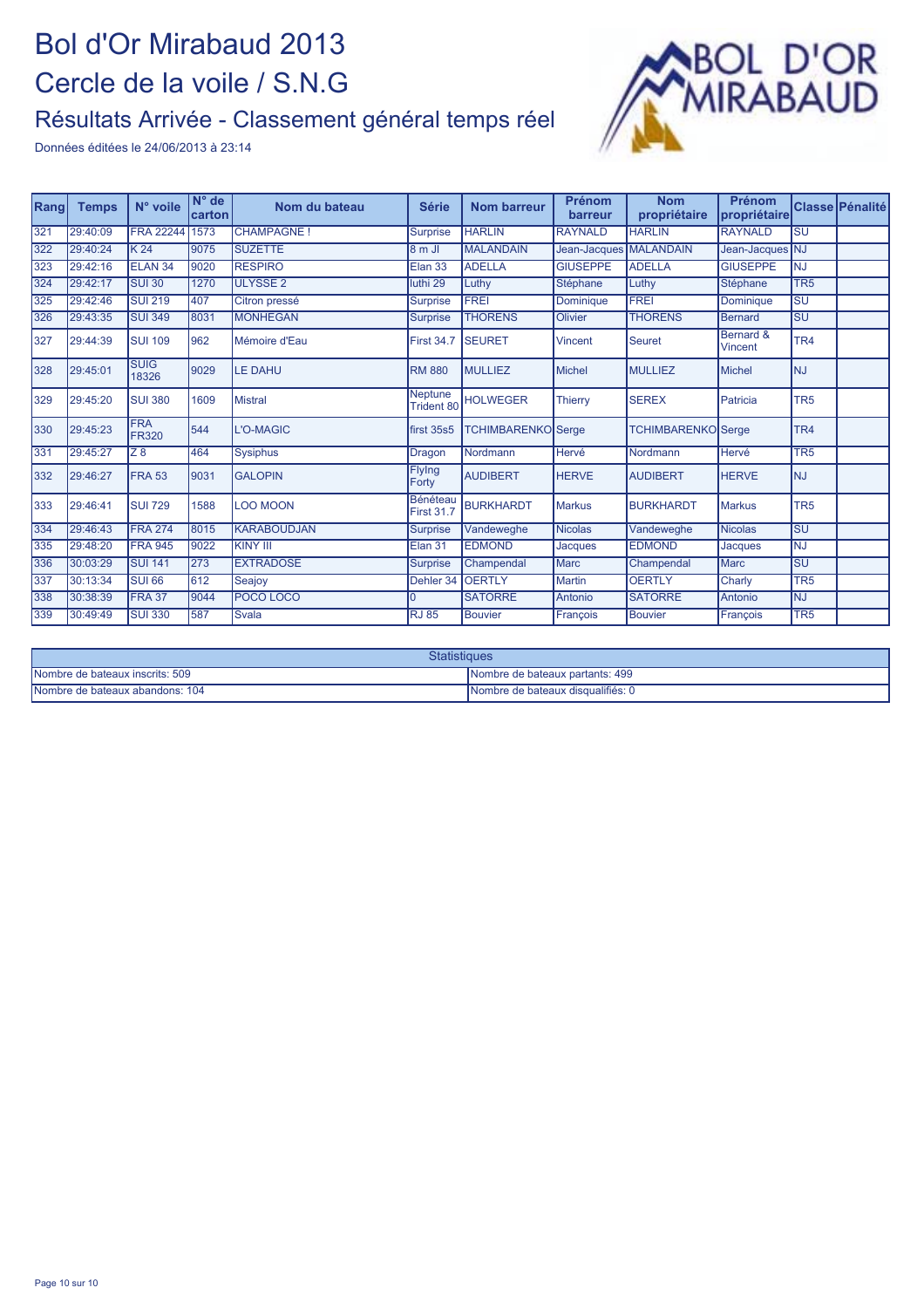#### Résultats Arrivée - Classement général temps compensé



| Rang            | <b>Temps</b> | N° voile          | $N°$ de carton   | Nom du bateau                          | <b>Série</b>          | <b>Barreur</b>    | Propriétaire           | <b>Pénalité</b> |
|-----------------|--------------|-------------------|------------------|----------------------------------------|-----------------------|-------------------|------------------------|-----------------|
| $\overline{1}$  | 22:07:21     | SUI <sub>1</sub>  | 756              | <b>CANOPUS 3</b>                       | Luthi 38'2            | Matthey           | <b>Matthey</b>         |                 |
| $\overline{2}$  | 22:42:18     | <b>SUI 73</b>     | 130              | <b>NAUTI-RUN</b>                       | <b>Moser M2</b>       | <b>NAUTI-FUN</b>  | <b>NAUTI-FUN</b>       |                 |
| $\overline{3}$  | 23:02:11     | SUI2              | 164              | Yemanjá                                | Luthi 33              | <b>BAAS</b>       | van Leeuwen            |                 |
| $\vert 4$       | 23:12:44     | <b>SUI 304</b>    | 297              | Olympic                                | Mumm 30               | <b>FREDERIC</b>   | <b>ERI Bancaire SA</b> |                 |
| $\overline{5}$  | 23:14:49     | <b>SUI 17701</b>  | 55               | <b>METEORITE</b>                       | Modulo 105            | <b>PARIDANT</b>   | <b>Buholzer</b>        |                 |
| $\overline{6}$  | 23:20:26     | <b>FRA 138</b>    | 291              | <b>PRO YACHTING</b>                    | Luthi 34              | <b>SEGURET</b>    | <b>SEGURET</b>         |                 |
| 7               | 23:25:07     | <b>SUI 230</b>    | 1242             | <b>Nitrick</b>                         | Farr30                | Ducommun          | Ducommun               |                 |
| $\overline{8}$  | 23:27:36     | <b>SUI 990</b>    | 191              | K                                      | Luthi 990             | <b>Bals</b>       | <b>Bals</b>            |                 |
| 9               | 23:29:58     | <b>SUI 9699</b>   | 330              | <b>Ventcoulis</b>                      | Luthi 33 Cruiser      | Lerch             | Lerch                  |                 |
| 10              | 23:30:28     | <b>SUI 104</b>    | 1252             | <b>Top l'Esse</b>                      | <b>Esse 850</b>       | <b>Dubuis</b>     | <b>Dubuis</b>          |                 |
| $\overline{11}$ | 23:35:42     | <b>SUI 741</b>    | 1512             | Mirabaud 1                             | <b>Surprise</b>       | <b>PALMA</b>      | S.N.G.                 |                 |
| $\overline{12}$ | 23:50:45     | <b>SUI 9902</b>   | 1448             | <b>ESSEN'CIEL</b>                      | <b>Esse 990</b>       | Kerr              | Kerr                   |                 |
| 13              | 23:52:22     | <b>FRA 10</b>     | 259              | <b>MORPHO BY KURT</b><br><b>SALMON</b> | <b>Grand Surprise</b> | <b>MECHELANY</b>  | <b>MECHELANY</b>       |                 |
| 14              | 24:04:36     | $\overline{SU12}$ | 260              | Syneco                                 | Luthi 870             | Zbinden           | Zbinden                |                 |
| $\overline{15}$ | 24:08:35     | <b>SUI 01</b>     | 1629             | <b>FURIA</b>                           | Luthi F10             | <b>BIEDERMANN</b> | <b>BIEDERMANN</b>      |                 |
| 16              | 24:09:53     | <b>FRA 46</b>     | 439              | Passetougrain V                        | <b>Toucan</b>         | <b>MAGNIN</b>     | Chapuy                 |                 |
| $\overline{17}$ | 24:11:51     | <b>SUI 79</b>     | 525              | <b>Gaston III</b>                      | <b>Toucan</b>         | Soreau            | Soreau                 |                 |
| 18              | 24:14:36     | <b>SUI 100</b>    | 417              | <b>Nicolas</b>                         | $6.5m$ SI             | Hostettler        | <b>Hostettler</b>      |                 |
| 19              | 24:15:10     | <b>SUI 060</b>    | 1001             | excess                                 | <b>Esse 850</b>       | Fornet            | Fornet                 |                 |
| 20              | 24:15:35     | <b>SUI 163</b>    | 234              | <b>GB WAYPOINT 1</b>                   | Sprinto quillard      | <b>HERVO</b>      | <b>Brucchietti</b>     |                 |
| $\overline{21}$ | 24:16:03     | <b>SUI 3037</b>   | 267              | 5 ème Elément                          | J <sub>24</sub>       | <b>Bodmer</b>     | <b>Bodmer</b>          |                 |
| $\overline{22}$ | 24:19:02     | <b>SUI 114</b>    | 1434             | <b>Seeking Alpha</b>                   | Mumm 30               | <b>ZUCCONI</b>    | <b>HAMILTON</b>        |                 |
| $\overline{23}$ | 24:21:09     | <b>SUI 29</b>     | 226              | <b>TAKATA</b>                          | <b>Grand Surprise</b> | Jutzi             | Jutzi                  |                 |
| $\overline{24}$ | 24:23:16     | $SUI$ 1           | 322              | <b>TAILLEVENTII</b>                    | ACC <sub>60</sub>     | <b>ENGEL</b>      | <b>ENGEL</b>           |                 |
| $\overline{25}$ | 24:24:35     | <b>SUI 909</b>    | 1672             | Luna                                   | <b>Surprise</b>       | stitelmann        | stitelmann             |                 |
| 26              | 24:26:22     | <b>SUI 542</b>    | 7                | La Marieflo                            | <b>Surprise</b>       | <b>Moerch</b>     | <b>Moerch</b>          |                 |
| $\overline{27}$ | 24:28:31     | <b>SUI 750</b>    | 356              | <b>TEO JAKOB</b>                       | <b>Surprise</b>       | <b>DUNAND</b>     | <b>GANZ</b>            |                 |
| 28              | 24:35:33     | <b>SUI 643</b>    | 383              | <b>Petit Tabac</b>                     | <b>Surprise</b>       | Reinhardt         | Reinhardt              |                 |
| 29              | 24:37:21     | <b>SUI 154</b>    | 1445             | <b>Blue Beat</b>                       | <b>Surprise</b>       | brunel            | brunel                 |                 |
| 30              | 24:37:37     | <b>SUI 725</b>    | $\overline{743}$ | <b>CER 3 APROTEC</b>                   | <b>Surprise</b>       | <b>DEUTSCH</b>    | <b>METTRAUX</b>        |                 |
| 31              | 24:37:53     | <b>SUI 747</b>    | 971              | <b>D.I. HOME</b>                       | 747 One Design        | <b>BACHY</b>      | <b>BACHY</b>           |                 |
| 32              | 24:38:14     | <b>SUI 360</b>    | 154              | <b>COCAINE</b>                         | <b>Surprise</b>       | Toso              | <b>Toso</b>            |                 |
| 33              | 24:41:38     | <b>FRA 1639</b>   | 1139             | ivalau                                 | <b>Surprise</b>       | Doerenbecher      | Doerenbecher           |                 |
| 34              | 24:43:45     | <b>SUI 03</b>     | 1670             | <b>TRIUMVIRAT</b>                      | Luthi F10             | <b>TOURNIER</b>   | sauvin                 |                 |
| 35              | 24:47:29     | <b>FRA 15710</b>  | 747              | <b>illico</b>                          | 747 One Design        | <b>LEONE</b>      | <b>LEONE</b>           |                 |
| 36              | 24:57:34     | <b>FRA 125</b>    | 63               | <b>PETREL</b>                          | 6.5 m SI              | Laval             | Laval                  |                 |
| $\overline{37}$ | 24:58:57     | <b>SUI 126</b>    | 500              | S.A.S.                                 | <b>Esse 850</b>       | <b>GABELLA</b>    | Gaillard               |                 |
| 38              | 24:59:17     | <b>FRA 112</b>    | 64               | <b>MERRY II</b>                        | Aphrodite 101         | Carpe             | Carpe                  |                 |
| 39              | 25:08:22     | <b>SUI 006</b>    | 1118             | <b>Birkibi</b>                         | <b>Speed Feet 18</b>  | <b>Dixon</b>      | <b>Dixon</b>           |                 |
| 40              | 25:14:55     | <b>SUI 1497</b>   | 677              | <b>Blue Note</b>                       | <b>Suspens</b>        | <b>EGGLI</b>      | <b>EGGLI</b>           |                 |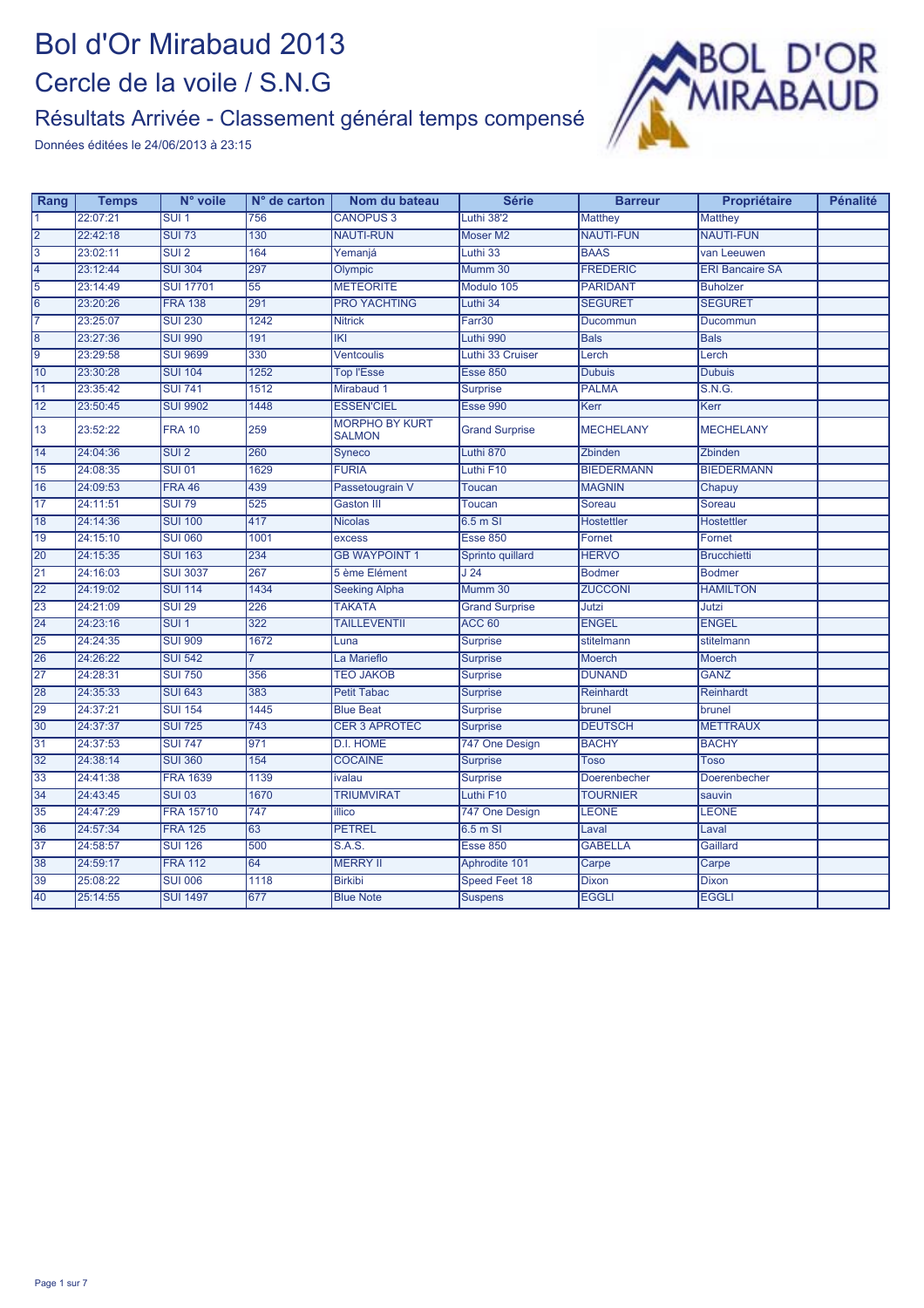#### Résultats Arrivée - Classement général temps compensé



| 25:15:19<br><b>SUI 1525</b><br><b>Proto ABC</b><br>41<br>320<br><b>Verbel - Poopy Express</b><br><b>Milliquet</b><br><b>Milliquet</b>        |  |
|----------------------------------------------------------------------------------------------------------------------------------------------|--|
|                                                                                                                                              |  |
| 25:18:43<br><b>FRA 22181</b><br>8013<br>42<br>esprit'sail<br><b>Surprise</b><br>poirier<br>poirier                                           |  |
| CUST 2 - Ecole de<br><b>SUI 632</b><br>118<br><b>REY CHANTAL</b><br>43<br>25:19:33<br><b>Surprise</b><br><b>HALDIMANN</b><br>régate Lausanne |  |
| 44<br>25:20:33<br><b>SUI 342</b><br>174<br><b>Escape</b><br><b>Surprise</b><br><b>Fallot</b><br>Fallot                                       |  |
| <b>VELASCO-USHIP-Port</b><br>25:20:52<br><b>FRA 1708</b><br>1396<br>Machado<br>Machado<br>45<br><b>Surprise</b><br>de SCIEZ                  |  |
| 46<br>25:21:19<br><b>SUI 742</b><br>1513<br><b>MIRABAUD 2</b><br><b>DORESTE</b><br>S.N.G.<br><b>Surprise</b>                                 |  |
| 25:23:13<br><b>SUI 179</b><br>680<br>47<br>CHOCO-BOOM<br><b>POCHELON</b><br>kauffmann<br><b>Surprise</b>                                     |  |
| 179<br>25:23:46<br><b>SUI 319</b><br><b>MOSQUITO</b><br>48<br><b>Surprise</b><br><b>Baer</b><br><b>Baer</b>                                  |  |
| 25:27:04<br><b>FRA 19936</b><br>8010<br>49<br><b>Bleu Citron</b><br>Nitro 80<br><b>NIEUWBOURG</b><br><b>Duffard</b>                          |  |
| 763<br>25:29:46<br><b>FRA 1486</b><br><b>WHILE WIND</b><br>50<br><b>Surprise</b><br>Ragot-Bujadoux<br>Ragot-Bujadoux                         |  |
| 25:30:55<br><b>FRA 1340</b><br>1254<br>$\overline{51}$<br><b>COSTANTINI</b><br>Licorne <sub>2</sub><br><b>Surprise</b><br>costantini         |  |
| 1412<br>25:31:02<br><b>SUI 780</b><br><b>T780</b><br><b>Näf</b><br><b>Näf</b><br>52<br>vuvuzela                                              |  |
| 25:31:14<br>53<br><b>SUI 34</b><br>103<br><b>PERCHETTE</b><br>Luthi 34<br>Patry<br>Patry                                                     |  |
| $\overline{54}$<br>25:31:16<br><b>SUI 7625</b><br>1080<br><b>Chasse Spleen</b><br>Projection 762<br>Sancosme<br>Sancosme                     |  |
| <b>SUI 24</b><br>1078<br><b>RIGAUD</b><br><b>RIGAUD</b><br>$\overline{55}$<br>25:34:01<br><b>String</b><br><b>Toucan</b>                     |  |
| 56<br>25:35:43<br><b>SUI 96</b><br>299<br>Scoubidou<br><b>BUGNON</b><br><b>BUGNON</b><br>Fun open                                            |  |
| 25:36:06<br><b>LE FORT</b><br>57<br><b>SUI 304</b><br>659<br>Carré d'As<br><b>LE FORT</b><br><b>Surprise</b>                                 |  |
| 412<br>$\overline{58}$<br>25:36:27<br><b>SUI 21</b><br>Gétaz<br><b>Toucan</b><br>Gétaz<br><b>Expsaros</b>                                    |  |
| <b>SUI 435</b><br>59<br>25:36:27<br>1214<br><b>Miss Tick</b><br><b>Surprise</b><br>Henry<br>Henry                                            |  |
| 60<br>25:39:12<br><b>FRA 19935</b><br>1592<br><b>DUPONT</b><br>Bouffi du Lac<br>Nitro 80<br><b>Dupont</b>                                    |  |
| 61<br>25:41:10<br><b>FRA 1003</b><br>1596<br>K 650<br>Montmasson<br>Montmasson<br>karma                                                      |  |
| 62<br><b>SUI 102</b><br>349<br><b>BORTER</b><br>25:42:45<br><b>Little Nemo II</b><br><b>Grand Surprise</b><br><b>BORTER</b>                  |  |
| 8028<br>63<br>25:44:49<br>FRA 389763<br>A 27<br><b>LEGLOAHEC</b><br>alchimiste<br>Legloahec                                                  |  |
| 64<br><b>SUI 497</b><br>$\overline{79}$<br><b>SCHMIDT</b><br><b>SCHMIDT</b><br>25:46:39<br><b>Surprise</b><br>Avocado                        |  |
| 65<br>25:47:39<br><b>SUI 22</b><br>331<br><b>Body &amp; Soul</b><br>Luthi 1150<br><b>BOTTGE</b><br><b>Syndict AZP</b>                        |  |
| 66<br>25:48:22<br><b>SUI 25</b><br>1541<br><b>TWISTER</b><br>A 31<br>Deryng<br>Deryng                                                        |  |
| 25:48:39<br>SUI <sub>4</sub><br><b>TOBLER</b><br><b>TOBLER</b><br>67<br>1658<br><b>Serafina</b><br><b>SAPHIRE FM27OD</b>                     |  |
| <b>SUI 524</b><br>S.N.G.<br>68<br>25:50:03<br>15<br>Mirabaud 4<br><b>SAGUIER</b><br><b>Surprise</b>                                          |  |
| 25:51:17<br>69<br><b>SUI 653</b><br>1329<br>Satori<br><b>PITTELOUD</b><br><b>Surprise</b><br><b>Bosshart</b>                                 |  |
| 1057<br>70<br>25:51:38<br><b>SUI 656</b><br><b>KLEMM</b><br><b>KLEMM</b><br><b>Nelson</b><br><b>Surprise</b>                                 |  |
| $\overline{71}$<br>25:52:49<br><b>SUI 723</b><br>741<br><b>CER 1 Signaterre</b><br><b>MOSER</b><br><b>METTRAUX</b><br><b>Surprise</b>        |  |
| $\overline{72}$<br>25:55:12<br><b>SUI 505</b><br>1441<br><b>LOLA</b><br><b>HANHART</b><br><b>Strölin</b><br><b>Surprise</b>                  |  |
| 25:55:30<br><b>SUI 964</b><br>295<br><b>DT AGENTIL</b><br>$\overline{73}$<br><b>Surprise</b><br>De Carlo<br>De Carlo                         |  |
| $\overline{53}$<br>$\overline{74}$<br>25:55:39<br><b>SUI 270</b><br><b>COQ T'ELLE</b><br><b>Noble</b><br><b>Noble</b><br><b>Surprise</b>     |  |
| $\overline{75}$<br>25:56:04<br><b>SUI 671</b><br>1199<br>LANZ<br>LANZ<br><b>Malice</b><br><b>Surprise</b>                                    |  |
| 76<br>25:56:16<br><b>FRA 1707</b><br>1426<br><b>Miles of Blue</b><br><b>PETIBON</b><br><b>Schmittbuhl</b><br><b>Surprise</b>                 |  |
| Luthi 870<br>$\overline{77}$<br>25:56:58<br>SUI <sub>9</sub><br>1177<br><b>Hofer</b><br><b>Hofer</b><br><b>Tahuata</b>                       |  |
| 78<br>25:57:23<br><b>FRA 1699</b><br>261<br><b>GAILLARD</b><br><b>GAILLARD</b><br>Love Again<br><b>Suspens</b>                               |  |
| 79<br>25:57:43<br><b>SUI 682</b><br>1296<br><b>Mordicus Girod Piscines</b><br><b>Surprise</b><br>Girod<br>Girod                              |  |
| 80<br>25:58:18<br>351<br><b>SUI 688</b><br>valhalla<br><b>Naef</b><br><b>Naef</b><br><b>Surprise</b>                                         |  |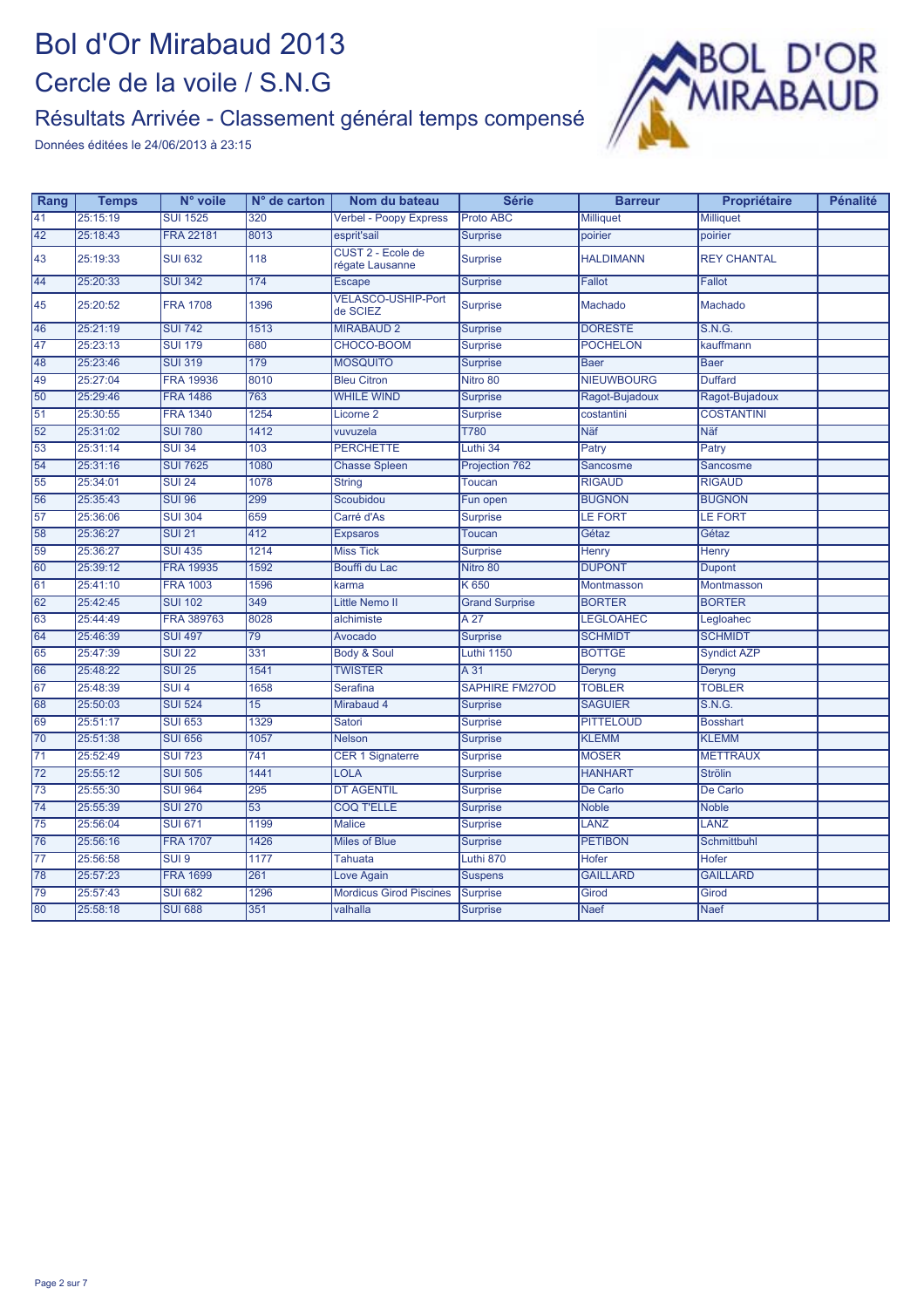#### Résultats Arrivée - Classement général temps compensé



| 81<br>25:58:24<br>8026<br><b>SUI 77</b><br><b>SAM</b><br><b>Surprise</b><br>sottovia<br>sottovia<br>82<br>1517<br>25:58:33<br><b>SUI 441</b><br><b>Henry</b><br><b>HydroMel</b><br><b>Surprise</b><br>Henry<br>83<br>25:58:52<br><b>SUI 595</b><br>44<br><b>MAYER OPTICIENS</b><br><b>Surprise</b><br>Chatagny<br>Chatagny<br>84<br>26:00:14<br><b>FRA 1582</b><br>1644<br><b>TAHOE</b><br><b>Surprise</b><br><b>Hincker</b><br><b>Hincker</b><br>85<br>26:05:34<br><b>SUI 500</b><br>475<br><b>MERMOUD</b><br>Waventin<br><b>Surprise</b><br>Daulte-Mermoud |    |
|--------------------------------------------------------------------------------------------------------------------------------------------------------------------------------------------------------------------------------------------------------------------------------------------------------------------------------------------------------------------------------------------------------------------------------------------------------------------------------------------------------------------------------------------------------------|----|
|                                                                                                                                                                                                                                                                                                                                                                                                                                                                                                                                                              |    |
|                                                                                                                                                                                                                                                                                                                                                                                                                                                                                                                                                              |    |
|                                                                                                                                                                                                                                                                                                                                                                                                                                                                                                                                                              |    |
|                                                                                                                                                                                                                                                                                                                                                                                                                                                                                                                                                              |    |
|                                                                                                                                                                                                                                                                                                                                                                                                                                                                                                                                                              |    |
| 86<br>1020<br><b>CARTIER</b><br>26:07:19<br><b>SUI 531</b><br>Cartier<br>Jawa<br><b>Surprise</b>                                                                                                                                                                                                                                                                                                                                                                                                                                                             |    |
| 87<br>1461<br>26:09:54<br><b>SUI 114</b><br><b>Lof Machine</b><br>$6.5m$ SI<br>Reymond<br>Reymond                                                                                                                                                                                                                                                                                                                                                                                                                                                            |    |
| 88<br>26:11:13<br>SUI6<br>161<br><b>Nanook</b><br>Jeudi 12<br>Gerber<br>Gerber                                                                                                                                                                                                                                                                                                                                                                                                                                                                               |    |
| 89<br>26:11:55<br>FRA 8<br>859<br><b>Flophil IV</b><br>A35<br>Fichard<br>Fichard                                                                                                                                                                                                                                                                                                                                                                                                                                                                             |    |
| 90<br>26:12:28<br><b>FRA 65008</b><br>423<br><b>SMACK</b><br><b>RAYMOND</b><br><b>RAYMOND</b><br>Mach 6.50                                                                                                                                                                                                                                                                                                                                                                                                                                                   |    |
| 91<br>26:12:47<br><b>SUI 372</b><br>1307<br>37°2<br><b>Surprise</b><br><b>Cialente</b><br>Cialente                                                                                                                                                                                                                                                                                                                                                                                                                                                           |    |
| 92<br>26:13:37<br><b>SUI 54</b><br>390<br>$\times 99$<br><b>VAUCHER</b><br><b>VAUCHER</b><br><b>Deep Blue</b>                                                                                                                                                                                                                                                                                                                                                                                                                                                |    |
| 93<br>26:14:31<br><b>SUI 561</b><br>166<br><b>MANGO</b><br><b>SCHAFFNER</b><br><b>SCHAFFNER</b><br><b>Surprise</b>                                                                                                                                                                                                                                                                                                                                                                                                                                           |    |
| 94<br>571<br><b>GRYFFINDOR</b><br>26:15:29<br><b>SUI 42</b><br><b>Grand Surprise</b><br><b>Vaharis</b><br><b>Vaharis</b>                                                                                                                                                                                                                                                                                                                                                                                                                                     |    |
| 95<br>1360<br>26:15:37<br><b>FRA 1699</b><br><b>Tchouk Tchouk Nougat</b><br><b>Surprise</b><br>Davy<br>Davy                                                                                                                                                                                                                                                                                                                                                                                                                                                  |    |
| 96<br>26:16:59<br><b>SUI 8713</b><br>$\overline{143}$<br><b>SURFIN</b><br>Finngulf 31<br>Aschwanden<br>Aschwanden                                                                                                                                                                                                                                                                                                                                                                                                                                            |    |
| 97<br>26:17:11<br><b>FRA 770</b><br>1099<br>Luthi 770<br><b>Titinou</b><br><b>Saint Laurent</b><br><b>Saint Laurent</b>                                                                                                                                                                                                                                                                                                                                                                                                                                      |    |
| 98<br>26:19:11<br><b>SUI 557</b><br>$\overline{58}$<br><b>MERKLI</b><br><b>CNM</b><br><b>CNM Voiles Gautier</b><br><b>Surprise</b>                                                                                                                                                                                                                                                                                                                                                                                                                           |    |
| 99<br>704<br>26:20:10<br><b>SUI 677</b><br><b>BOMMOTTET</b> Bommottet<br><b>Blue Spirit</b><br><b>First Class 8</b>                                                                                                                                                                                                                                                                                                                                                                                                                                          |    |
| 100<br>26:22:36<br><b>GAY</b><br><b>GAY</b><br><b>SUI 200</b><br>Flash<br><b>Grand Surprise</b><br>1                                                                                                                                                                                                                                                                                                                                                                                                                                                         |    |
| 101<br>26:23:54<br><b>SUI 131</b><br>995<br><b>ENGEL</b><br><b>ROUSSELLE</b><br>$6.5m$ SI<br>Coriace                                                                                                                                                                                                                                                                                                                                                                                                                                                         |    |
| 102<br>26:28:20<br><b>FRA 1030</b><br>1691<br><b>MEGEVAND</b><br><b>MEGEVAND</b><br><b>PAPYACHT</b><br><b>Surprise</b>                                                                                                                                                                                                                                                                                                                                                                                                                                       |    |
| 103<br>26:28:55<br><b>SUI 739</b><br>1510<br><b>GAVROCHE</b><br><b>PFYFFER</b><br><b>Surprise</b><br>Guignard                                                                                                                                                                                                                                                                                                                                                                                                                                                | 60 |
| 104<br>26:30:02<br>324<br><b>ROUSSELLE</b><br><b>ROUSSELLE</b><br><b>GBR 1328L</b><br>$6.5m$ SI<br><b>3D Nexus - Coriace2</b>                                                                                                                                                                                                                                                                                                                                                                                                                                |    |
| 105<br>26:30:27<br>858<br>Wetter<br><b>SUI 590</b><br>L'Octave<br>Wetter<br><b>Surprise</b>                                                                                                                                                                                                                                                                                                                                                                                                                                                                  |    |
| 106<br>26:32:07<br><b>AGEPoly</b><br><b>SUI 71</b><br>264<br><b>AGEPOLY IV</b><br><b>Surprise</b><br><b>BOCKEL</b>                                                                                                                                                                                                                                                                                                                                                                                                                                           |    |
| 1454<br>107<br>26:32:19<br><b>SUI 418</b><br>Rochat<br><b>Nitro</b><br><b>Surprise</b><br>Rochat                                                                                                                                                                                                                                                                                                                                                                                                                                                             |    |
| 108<br>26:34:29<br><b>FRA 1509</b><br>1576<br><b>TOKOLOC</b><br><b>MENNRATH</b><br><b>MENNRATH</b><br><b>Surprise</b>                                                                                                                                                                                                                                                                                                                                                                                                                                        |    |
| <b>GENEVA 18FOOTER</b><br>997<br>109<br>26:35:54<br><b>SUI 32</b><br>Peyrot<br>Peyrot<br><b>SAILING TEAM</b>                                                                                                                                                                                                                                                                                                                                                                                                                                                 |    |
| 110<br>720<br>26:36:34<br><b>SUI 398</b><br>First Class 8 (Open)<br><b>Trolliet</b><br><b>Trolliet</b><br><b>Bora</b>                                                                                                                                                                                                                                                                                                                                                                                                                                        |    |
| 111<br>26:36:41<br>358<br><b>LUTHI</b><br><b>GAUDIN</b><br>$SUI$ <sub>5</sub><br>wanted<br>qaudin-berdoz                                                                                                                                                                                                                                                                                                                                                                                                                                                     |    |
| <b>FRENCH CONNECTION</b><br>87<br><b>FRA 2001</b><br>112<br>26:37:28<br>Proto<br><b>VULLIEZ</b><br><b>BATAL</b><br><b>PROYACHTING</b>                                                                                                                                                                                                                                                                                                                                                                                                                        |    |
| 113<br>26:38:51<br><b>SUI 15</b><br>1062<br><b>Beausobre</b><br>6 m JI<br><b>GUEX</b><br>Guex                                                                                                                                                                                                                                                                                                                                                                                                                                                                |    |
| 114<br>26:39:15<br><b>SUI 377</b><br>784<br><b>PISTARA</b><br>Surprise<br>Giovanetti<br>www.kheops-constructions.ch                                                                                                                                                                                                                                                                                                                                                                                                                                          |    |
| 115<br>26:40:07<br>702<br><b>SUI 180</b><br><b>Grand Surprise</b><br>Vandini<br>Vandini<br>Pump-it-up                                                                                                                                                                                                                                                                                                                                                                                                                                                        |    |
| 116<br>26:41:41<br>689<br><b>BIERI</b><br><b>BIERI</b><br><b>SUI 71</b><br>Anthea<br>Sélection 37                                                                                                                                                                                                                                                                                                                                                                                                                                                            |    |
| 117<br>26:43:03<br><b>SUI 581</b><br>$\overline{34}$<br><b>CROSS SYSTEMS</b><br><b>First 40.7</b><br><b>ARNULF</b><br><b>Arnulf</b>                                                                                                                                                                                                                                                                                                                                                                                                                          |    |
| 118<br>FRA <sub>3</sub><br>1614<br><b>LION</b><br>26:43:33<br><b>PARA BELLUM</b><br><b>ARCHAMBAULT A 27</b><br><b>LION</b>                                                                                                                                                                                                                                                                                                                                                                                                                                   |    |
| 119<br>26:46:23<br><b>SUI 16</b><br>336<br>Luthi 870<br><b>Sharky</b><br>Guignard<br>Guignard                                                                                                                                                                                                                                                                                                                                                                                                                                                                |    |
| 120<br>26:49:46<br><b>FRA 65006</b><br>8021<br><b>Némo</b><br>Mach 6.5<br>Guedon<br>Guedon                                                                                                                                                                                                                                                                                                                                                                                                                                                                   |    |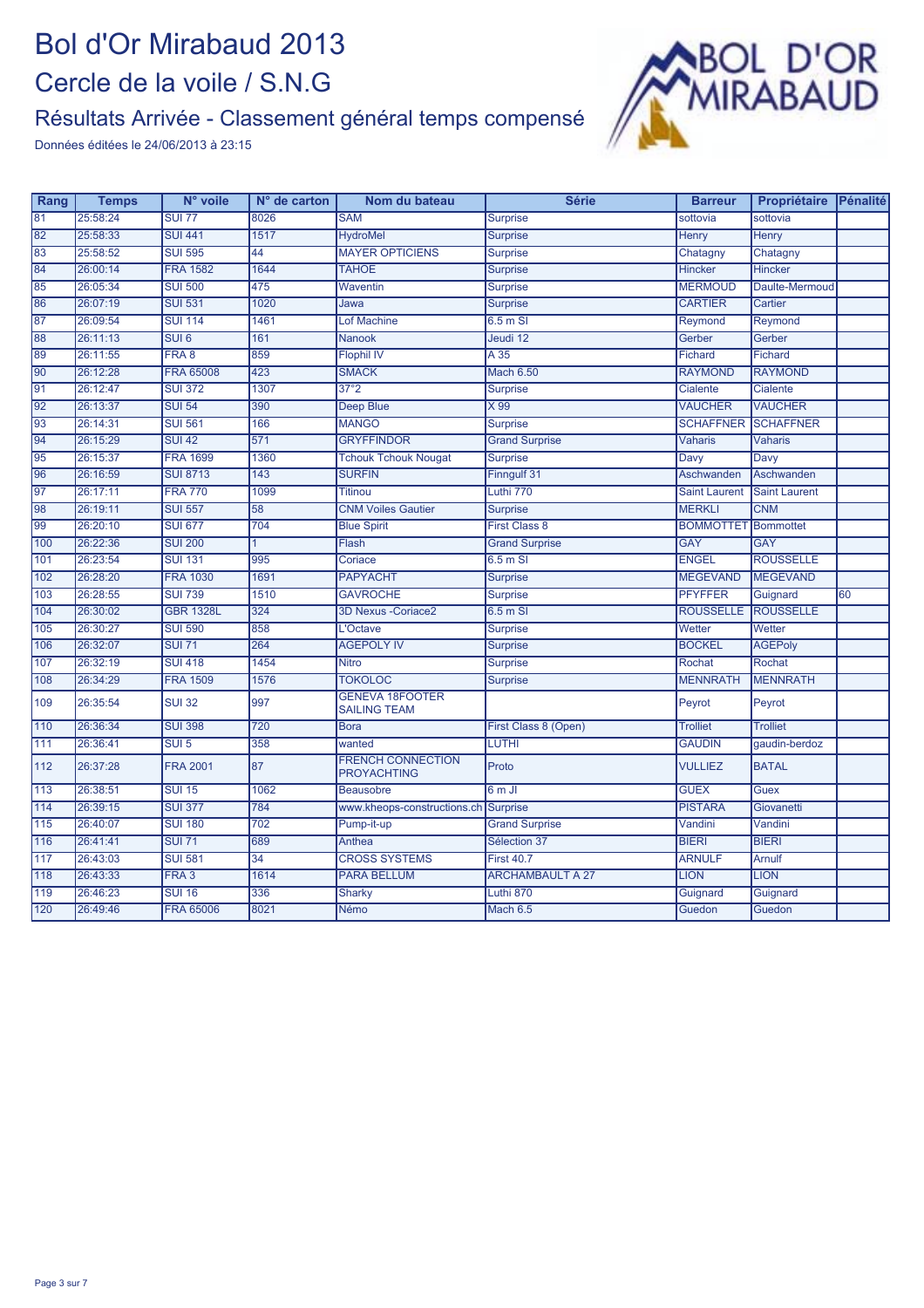#### Résultats Arrivée - Classement général temps compensé



| Rang          | <b>Temps</b> | N° voile         | $No$ de carton | Nom du bateau             | <b>Série</b>              | <b>Barreur</b>                | Propriétaire                                | <b>Pénalité</b> |
|---------------|--------------|------------------|----------------|---------------------------|---------------------------|-------------------------------|---------------------------------------------|-----------------|
| 121           | 26:50:22     | <b>SUI 380</b>   | 1609           | <b>Mistral</b>            | <b>Neptune Trident 80</b> | <b>HOLWEGER</b>               | <b>SEREX</b>                                |                 |
| 122           | 26:51:01     | <b>SUI 20</b>    | 101            | <b>BELLE IROISE</b>       | Kompromiss W30            | Bonjour                       | <b>Bonjour</b>                              |                 |
| 123           | 26:51:03     | <b>SUI 263</b>   | 1211           | Pile ou face              | <b>Surprise</b>           | Mermoud                       | Mermoud                                     | 60              |
| 124           | 26:52:11     | <b>SUI 018</b>   | 1410           | <b>Crazy Diamond</b>      | <b>Onyx 850</b>           | <b>Michel</b>                 | <b>Michel</b>                               |                 |
| 125           | 26:53:19     | <b>FRA 33</b>    | 562            | <b>THIRSTY THREE</b>      | <b>Grand Surprise</b>     | <b>GASCOIN</b>                | <b>GASCOIN</b><br><b>/BARTOLINI /BONDOT</b> |                 |
| 126           | 26:54:49     | SUI <sub>1</sub> | 744            | <b>JULIE</b>              | Luthi 850                 | <b>JACCARD</b>                | Schaerrer                                   |                 |
| $\boxed{127}$ | 26:58:05     | <b>SUI 2279</b>  | 392            | <b>Virus</b>              | X 372                     | <b>MENETREY</b>               | <b>MENETREY</b>                             |                 |
| 128           | 27:01:19     | <b>SUI 39</b>    | 1314           | <b>Exodus</b>             | Xyacht 362                | <b>KRUGER</b>                 | <b>KRUGER</b>                               |                 |
| 129           | 27:01:22     | <b>FRA 60</b>    | 429            | Salubido                  | <b>Tetras</b>             | <b>MEYNET</b>                 | <b>Meynet</b>                               |                 |
| 130           | 27:02:20     | SUI2             | 974            | Cléo IV                   | Schwalbe II               | Roman                         | Roman                                       |                 |
| 131           | 27:02:24     | <b>SUI 10</b>    | 265            | Anytime                   | Arcona 340                | <b>GASSER</b>                 | <b>GASSER</b>                               |                 |
| 132           | 27:03:22     | <b>SUI 11</b>    | 1244           | Maki                      | Luthi 870                 | <b>Dériaz</b>                 | <b>Dériaz</b>                               |                 |
| 133           | 27:03:34     | <b>SUI 551</b>   | 1446           | ener-J                    | $\overline{J80}$          | <b>BUXTORF</b>                | <b>Buxtorf</b>                              |                 |
| 134           | 27:04:55     | FRA <sub>1</sub> | 374            | Tixway                    | <b>Grand Surprise</b>     | <b>RAPHOZ</b>                 | <b>RAPHOZ</b>                               |                 |
| 135           | 27:05:41     | <b>FRA 185</b>   | 157            | Fantôme                   | MELGES 20                 | LACEY                         | Lacey                                       |                 |
| 136           | 27:05:57     | SUI6             | 442            | <b>Halloween</b>          | <b>Luthi 10.50</b>        | <b>METTRAUX</b>               | <b>METTRAUX</b>                             |                 |
| 137           | 27:06:20     | <b>SUI 117</b>   | 709            | Tonnerre du Crétacé       | Sprint 95                 | <b>BONJOUR</b>                | <b>Berset</b>                               |                 |
| 138           | 27:08:15     | <b>SUI 222</b>   | 896            | <b>Wahoo Two</b>          | <b>Grand Surprise</b>     | SÉCHAUD /<br><b>CARDINAUX</b> | <b>CARDINAUX</b>                            |                 |
| 139           | 27:08:49     | <b>SUI 109</b>   | 452            | Prest'eau                 | <b>Grand Surprise</b>     | <b>SOUCAS</b>                 | <b>SOUCAS</b>                               |                 |
| 140           | 27:09:04     | SUI <sub>3</sub> | 861            | <b>Wicked Awesome II</b>  | Luthi 990                 | <b>IRMINGER</b>               | <b>IRMINGER</b>                             |                 |
| 141           | 27:09:54     | Z 570            | 303            | Cracoucass                | Rêve de Mer               | <b>DESLEX</b>                 | <b>DESLEX</b>                               |                 |
| 142           | 27:14:33     | <b>SUI 77</b>    | 305            | Proksi                    | $\times 99$               | Desgraz                       | Desgraz                                     |                 |
| 143           | 27:18:17     | <b>SUI 2084</b>  | 263            | <b>Jaisalmer</b>          | Banner 33                 | <b>HUBER</b>                  | <b>HUBER</b>                                |                 |
| 144           | 27:20:50     | <b>SUI 221</b>   | 943            | <b>MEA HUNA - ALCADIS</b> | <b>Grand Surprise</b>     | Haegi                         | Haegi                                       |                 |
| 145           | 27:21:18     | <b>SUI 381</b>   | 51             | <b>Christelle</b>         | $\times 99$               | Ducommun                      | Ducommun                                    |                 |
| 146           | 27:21:43     | <b>FRA 174</b>   | 319            | <b>TIPSY ONE</b>          | <b>Grand Surprise</b>     | <b>FREDRIGUCCI</b>            | <b>FAVRE</b>                                |                 |
| 147           | 27:22:32     | <b>SUI 254</b>   | 254            | <b>THALIA</b>             | <b>DUFOUR 34E</b>         | <b>REY</b>                    | <b>REY</b>                                  |                 |
| 148           | 27:22:43     | <b>SUI 245</b>   | 1070           | <b>Découvertes</b>        | <b>Grand Surprise</b>     | <b>WAGEN</b>                  | Wagen                                       |                 |
| 149           | 27:25:08     | <b>SUI 38</b>    | 1700           | Stockholm                 | <b>Blu26</b>              | <b>WOLLKOPF</b>               | <b>SNG</b>                                  |                 |
| 150           | 27:26:56     | SUI <sub>9</sub> | 388            | <b>Baloo</b>              | <b>Toucan</b>             | <b>Martin</b>                 | <b>Martin</b>                               |                 |
| 151           | 27:29:08     | <b>SUI 51</b>    | 505            | <b>Twinky</b>             | Moser M2                  | <b>JORDAN</b>                 | <b>Boucherba</b>                            |                 |
| 152           | 27:30:14     | <b>SUI 72</b>    | 559            | Zephyros                  | Toucan                    | <b>POURNARAS</b>              | <b>Pournaras</b>                            |                 |
| 153           | 27:30:51     | <b>SUI 341</b>   | 855            | Yasmine                   | Luthi 990                 | <b>CIVITILLO</b>              | <b>CIVITILLO</b>                            |                 |
| 154           | 27:30:59     | <b>SUI 77</b>    | 1146           | <b>JAMEZ</b>              | J-BOAT 92S                | <b>LANZREIN</b>               | <b>LANZREIN</b>                             |                 |
| 155           | 27:33:02     | <b>SUI 34</b>    | 104            | <b>SORC'HENN</b>          | <b>Toucan</b>             | <b>VERNEZ</b>                 | <b>Borgatta</b>                             |                 |
| 156           | 27:33:02     | <b>FRA 818</b>   | 8025           | <b>Tchikk</b>             | Longtze                   | Piot                          | Piot                                        |                 |
| 157           | 27:34:48     | <b>SUI 1802</b>  | 1483           | <b>Virus</b>              | <b>Surprise</b>           | <b>KERRISON</b>               | Kerrison                                    |                 |
| 158           | 27:35:14     | <b>SUI 46</b>    | 378            | Apsara                    | <b>Grand Surprise</b>     | <b>GIRARDET</b>               | <b>GIRARDET</b>                             |                 |
| 159           | 27:35:57     | <b>SUI 032</b>   | 1014           | <b>ZERC</b>               | Esse 850                  | Pfister                       | Pfister                                     |                 |
| 160           | 27:37:35     | <b>SUI 47</b>    | 276            | <b>Anubis</b>             | <b>Toucan</b>             | <b>WILHEM</b>                 | <b>WILHEM</b>                               |                 |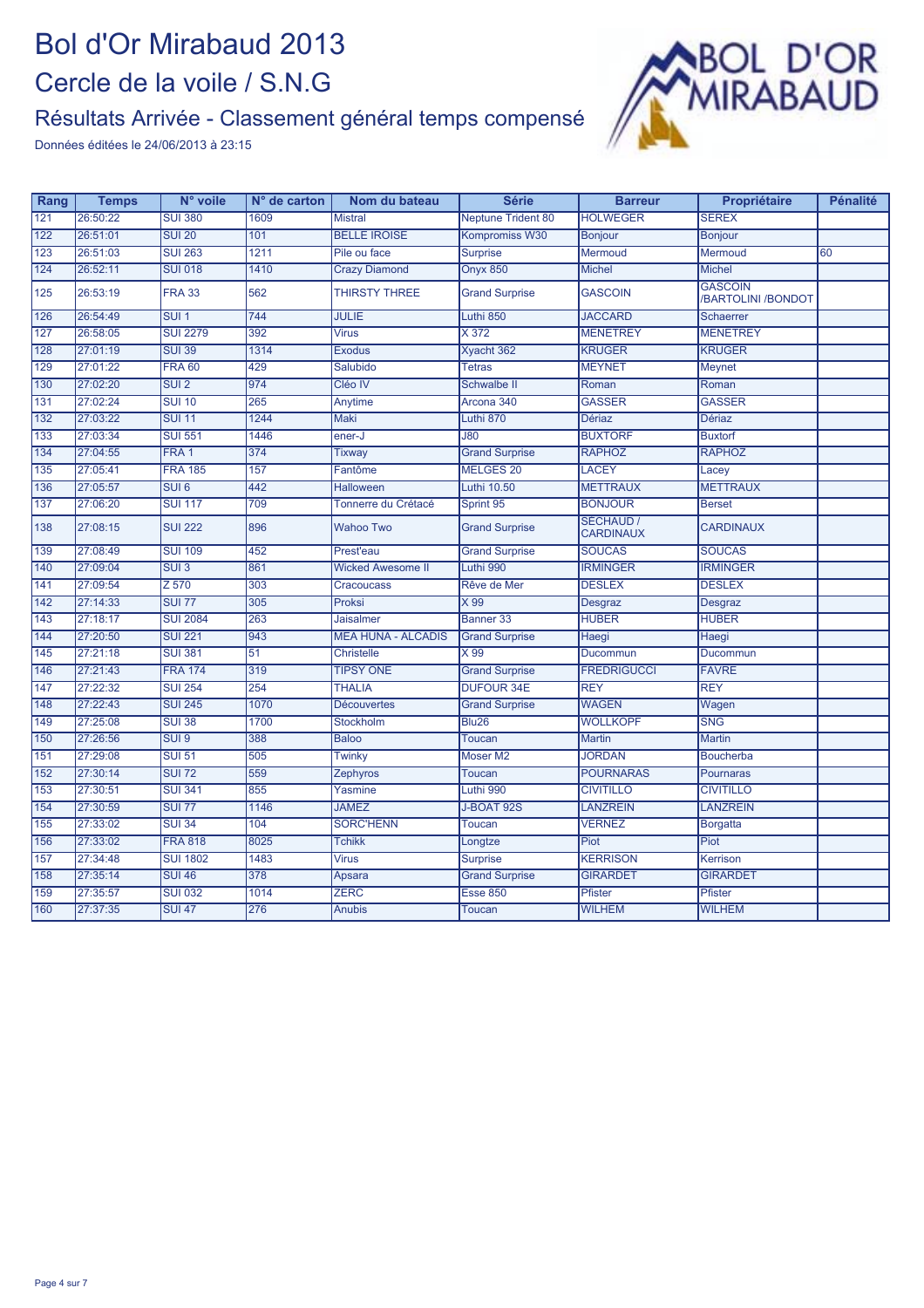#### Résultats Arrivée - Classement général temps compensé



| Rang | <b>Temps</b> | N° voile         | N° de carton | Nom du bateau        | <b>Série</b>          | <b>Barreur</b>             | Propriétaire               | <b>Pénalité</b> |
|------|--------------|------------------|--------------|----------------------|-----------------------|----------------------------|----------------------------|-----------------|
| 161  | 27:38:47     | <b>SUI 830</b>   | 242          | AssT'ko              | <b>T830</b>           | <b>TCHO</b>                | Syfrig                     |                 |
| 162  | 27:42:48     | <b>SUI 37</b>    | 1589         | <b>LULEA</b>         | <b>Blu26</b>          | <b>QUIRI</b>               | S.N.G.                     |                 |
| 163  | 27:45:24     | <b>SUI 13</b>    | 1323         | <b>Ulysse</b>        | Luthi 870             | <b>Richard</b>             | Richard                    |                 |
| 164  | 27:47:26     | <b>SUI 33</b>    | 56           | <b>DEFI</b>          | LUTHI                 | Frei                       | Frei                       |                 |
| 165  | 27:47:34     | <b>SUI 36</b>    | 1566         | <b>Vire Vent IV</b>  | Swan 44Mkll           | <b>DA CRUZ</b>             | <b>Bory</b>                |                 |
| 166  | 27:48:23     | SUI <sub>7</sub> | 1485         | Sébast & Pol         | Sprint 95             | Mayenzet                   | Mayenzet                   |                 |
| 167  | 27:50:46     | <b>SUI 742</b>   | 1494         | <b>Jolly Jumper</b>  |                       | D'Ambrosio                 | <b>D'Ambrosio</b>          |                 |
| 168  | 27:52:32     | <b>SUI 1008</b>  | 277          | Maurablia            | Luthi 28              | <b>POUJOULAT</b>           | <b>POUJOULAT</b>           |                 |
| 169  | 27:54:52     | <b>FRA 16112</b> | 1620         | Oxygene              | 11 M One design       | <b>RICHARDT</b>            | <b>OXYGENE</b>             |                 |
| 170  | 27:59:56     | <b>SUI 1316</b>  | 37           | Farmiente            | <b>Farr 727</b>       | <b>Booth</b>               | <b>Booth</b>               |                 |
| 171  | 27:59:57     | <b>SUI 211</b>   | 630          | <b>Jevimavi</b>      | Gib Sea 312           | <b>BERNSTEIN</b>           | <b>BERNSTEIN</b>           |                 |
| 172  | 28:04:57     | <b>SUI 95</b>    | 593          | <b>Jubilation</b>    | Shamrock 9.5 Proto    | Fayet                      | Fayet                      |                 |
| 173  | 28:06:39     | <b>FRA 237</b>   | 989          | <b>Objectif Lune</b> | <b>Grand Surprise</b> | Pommeret                   | Pommeret                   |                 |
| 174  | 28:07:06     | <b>SUI 184</b>   | 182          | <b>Blue Moon</b>     | <b>Grand Surprise</b> | Haenggeli                  | Haenggeli                  |                 |
| 175  | 28:08:48     | <b>FRA 153</b>   | 54           | <b>NORA</b>          | First 29              | Ackermann                  | Ackermann                  |                 |
| 176  | 28:10:29     | <b>ITA 042</b>   | 1678         | <b>SKYFALL</b>       | <b>UFO 28 OD</b>      | <b>CURSCHELLAS</b>         | <b>CURSCHELLAS</b>         |                 |
| 177  | 28:10:37     | <b>FRA 264</b>   | 782          | Illawarra            | <b>Grand Surprise</b> | Mounié                     | Mounié                     |                 |
| 178  | 28:11:12     | <b>SUI 137</b>   | 898          | <b>WHITUBY</b>       | <b>Grand Surprise</b> | <b>THEUNINCK</b>           | <b>Theuninck</b>           |                 |
| 179  | 28:11:37     | SUI <sub>1</sub> | 767          | <b>Terrific</b>      | Dufour 36 Performance | Ott                        | Ott                        |                 |
| 180  | 28:11:42     | <b>SUI 143</b>   | 595          | <b>NEXUS</b>         | <b>Grand Surprise</b> | <b>Yannick Muller</b>      | <b>MULLER</b>              |                 |
| 181  | 28:12:41     | <b>SUI 278</b>   | 176          | Sibuya II            | <b>Grand Surprise</b> | De Groote                  | De Groote                  |                 |
| 182  | 28:14:55     | <b>SUI 25</b>    | 1407         | <b>The FireFly</b>   | <b>VMG 25</b>         | Geiser                     | Geiser                     |                 |
| 183  | 28:16:10     | <b>FRA 276</b>   | 611          | <b>AIVEUNZDOR</b>    | <b>Grand Surprise</b> | <b>BARNOUD</b>             | <b>BARNOUD</b>             |                 |
| 184  | 28:17:25     | <b>SUI 131</b>   | 1319         | <b>Filochard VII</b> | <b>Grand Surprise</b> | <b>PASCHOUD</b>            | <b>PASCHOUD</b>            |                 |
| 185  | 28:21:53     | <b>SUI 2095</b>  | 794          | Pop Corn             | X 95                  | <b>PFIRTER</b>             | <b>PFIRTER</b>             |                 |
| 186  | 28:22:36     | <b>SUI 14372</b> | 82           | didisteam too        | dod 30                | <b>Didisheim</b>           | <b>Didisheim</b>           |                 |
| 187  | 28:24:27     | <b>SUI 365</b>   | 1442         | Plan B               | fun                   | Rothhardt                  | <b>Rothhardt</b>           |                 |
| 188  | 28:26:25     | <b>NED 52</b>    | 8017         | Crash V              | <b>Dyas</b>           | <b>Bouwmeester</b>         | <b>Bouwmeester</b>         |                 |
| 189  | 28:26:29     | <b>SUI 639</b>   | 807          | Du Pont à la Voile   | <b>Surprise</b>       | <b>Dupont Sailing Club</b> | <b>Dupont Sailing Club</b> |                 |
| 190  | 28:27:08     | <b>SUI 2720</b>  | 129          | <b>ARDIZIO</b>       | Luthi 33              | <b>BEAUSSE</b>             | <b>BEAUSSE</b>             |                 |
| 191  | 28:33:15     | <b>SUI 140</b>   | 1185         | <b>OUTSIDER</b>      | <b>Grand Surprise</b> | <b>Bopp</b>                | <b>Bopp</b>                |                 |
| 192  | 28:39:29     | <b>FRA 1433</b>  | 8004         | Thoxa 5              | <b>Surprise</b>       | <b>DELORY</b>              | <b>DELORY</b>              |                 |
| 193  | 28:40:22     | FRA 4            | 556          | Y2K                  | <b>Grand Surprise</b> | <b>Zwibel</b>              | Zwibel                     |                 |
| 194  | 28:40:43     | <b>SUI 703</b>   | 237          | windward             | Birbaum Vidygo 701    | <b>WOLFENDER</b>           | <b>WOLFENDER</b>           |                 |
| 195  | 28:41:15     | <b>SUI 3313</b>  | 551          | Nénuphar             | <b>First Class 10</b> | <b>REBEAUD</b>             | <b>REBEAUD</b>             |                 |
| 196  | 28:42:17     | <b>SUI 465</b>   | 123          | Corto                | <b>Surprise</b>       | Mayor                      | Mayor                      |                 |
| 197  | 28:43:29     | <b>SUI 666</b>   | 899          | <b>Vade Retro</b>    | <b>Surprise</b>       | Rinolfi                    | Rinolfi                    |                 |
| 198  | 28:44:07     | <b>FRA 34</b>    | 1557         | <b>ABRICOTINE</b>    | Monotype 7,50         | Lacheray                   | Lacheray                   |                 |
| 199  | 28:45:45     | <b>SUI 436</b>   | 1534         | Peter Pan            | <b>Surprise</b>       | Scherer                    | <b>Scherer</b>             |                 |
| 200  | 28:46:01     | <b>SUI 2011</b>  | 1559         | <b>Unig</b>          | quant28               | <b>VALENTE</b>             | <b>FERT</b>                |                 |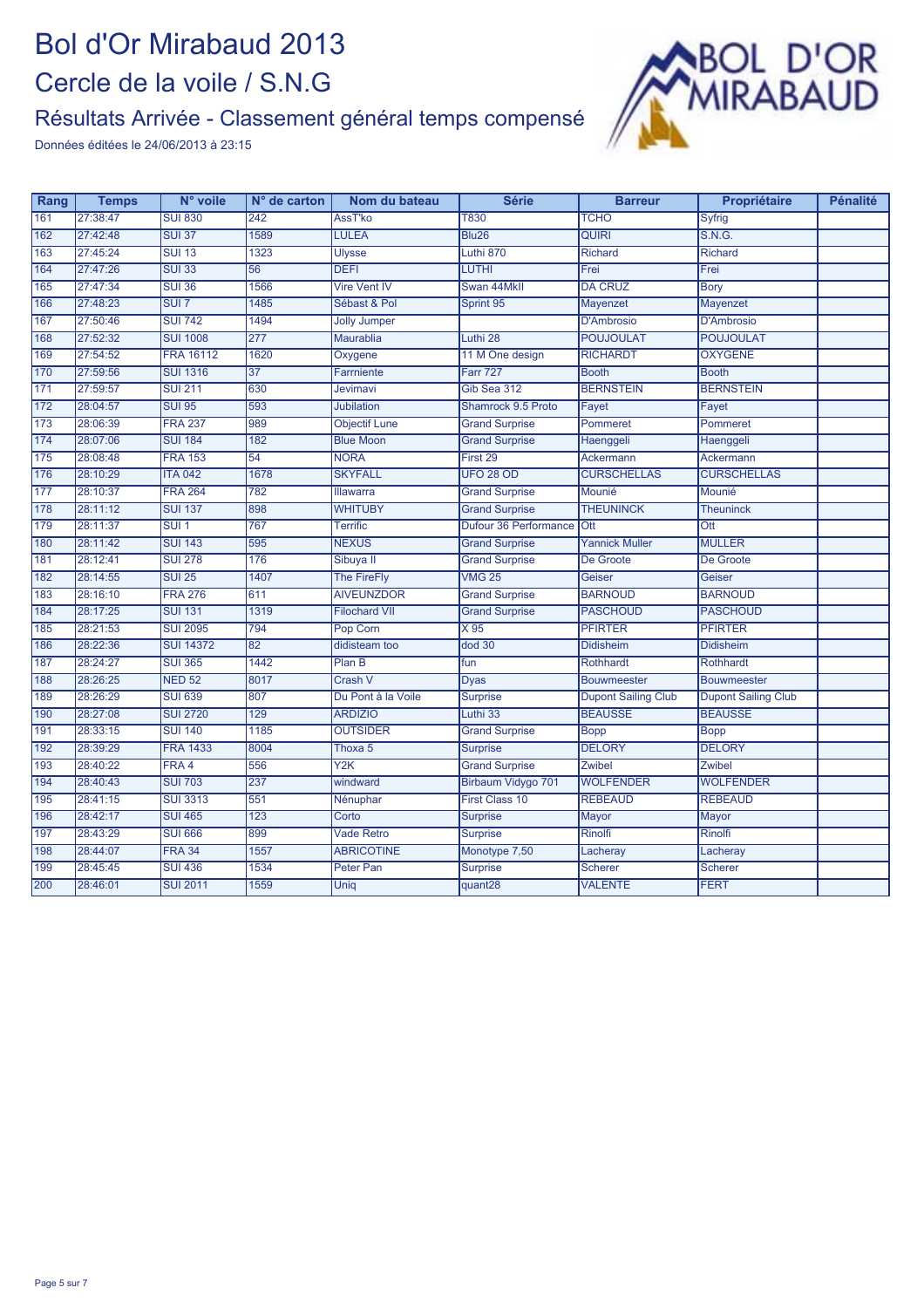#### Résultats Arrivée - Classement général temps compensé



| Rang | <b>Temps</b> | N° voile         | N° de carton   | Nom du bateau                        | <b>Série</b>                 | <b>Barreur</b>         | Propriétaire     | <b>Pénalité</b> |
|------|--------------|------------------|----------------|--------------------------------------|------------------------------|------------------------|------------------|-----------------|
| 201  | 28:47:15     | <b>FRA 751</b>   | 163            | <b>NAUSIKAA</b>                      | <b>Surprise</b>              | <b>Steiner</b>         | <b>Steiner</b>   |                 |
| 202  | 28:48:23     | <b>FRA 0138</b>  | 1684           | lo Team                              | <b>Grand Surprise</b>        | <b>Braghi</b>          | <b>Braghi</b>    |                 |
| 203  | 28:48:26     | <b>FRA 1403</b>  | $\overline{4}$ | <b>Bubíta</b>                        | <b>Surprise</b>              | Puls                   | Puls             |                 |
| 204  | 28:48:47     | <b>FRA 176</b>   | 506            | <b>Ad Maiora</b>                     | <b>Grand Surprise</b>        | <b>RAMES</b>           | <b>MORELLE</b>   |                 |
| 205  | 28:50:45     | <b>SUI 230</b>   | 395            | <b>Mic Mac</b>                       | <b>Surprise</b>              | <b>MORRIS</b>          | <b>CERN</b>      |                 |
| 206  | 28:51:39     | <b>SUI 3791</b>  | 122            | CUST 3 - Ecole de<br>régate Lausanne | <b>Surprise</b>              | <b>PACHE</b>           | <b>CUST</b>      |                 |
| 207  | 28:55:07     | <b>SUI 330</b>   | 587            | Svala                                | <b>RJ 85</b>                 | <b>Bouvier</b>         | <b>Bouvier</b>   |                 |
| 208  | 28:55:40     | <b>SUI 601</b>   | 721            | <b>Ringle</b>                        | <b>Surprise</b>              | <b>LUEDTKE</b>         | <b>LUEDTKE</b>   |                 |
| 209  | 28:56:09     | <b>SUI 9952</b>  | 50             | Jabulani                             | Asso 99                      | <b>Rudaz</b>           | <b>Rudaz</b>     |                 |
| 210  | 28:56:29     | <b>FRA 712</b>   | 1526           | tac tic toc                          | <b>Surprise</b>              | morvan                 | morvan           |                 |
| 211  | 28:58:11     | <b>SUI 551</b>   | 1036           | Grain de Sel                         | <b>First Class 8</b>         | <b>Blanc</b>           | <b>Blanc</b>     |                 |
| 212  | 28:58:28     | <b>SUI 80</b>    | 536            | <b>Nicolus</b>                       | <b>Flying Forty</b>          | <b>DIDISHEIM</b>       | <b>DIDISHEIM</b> |                 |
| 213  | 29:00:52     | <b>FRA 1588</b>  | 1105           | <b>Surprise Party III</b>            | <b>Surprise</b>              | <b>LACHARME</b>        | <b>RILLIET</b>   |                 |
| 214  | 29:03:12     | <b>SUI 702</b>   | 982            | <b>Mamma Mia</b>                     | <b>Surprise</b>              | <b>KASTERINE</b>       | <b>CERN</b>      |                 |
| 215  | 29:03:44     | <b>SUI 233</b>   | 608            | <b>ARACHNOPHOBIA</b>                 | <b>Surprise</b>              | <b>Hesener</b>         | <b>Hesener</b>   |                 |
| 216  | 29:04:38     | <b>SUI 54</b>    | 445            | <b>Atalante</b>                      | <b>Toucan</b>                | <b>Naville</b>         | <b>Naville</b>   |                 |
| 217  | 29:06:08     | <b>SUI 518</b>   | 1660           | <b>SKYRIM</b>                        | <b>Surprise</b>              | <b>FABRE</b>           | <b>FABRE</b>     |                 |
| 218  | 29:06:31     | <b>SUI 134</b>   | 175            | <b>OLAYM</b>                         | <b>Grand Surprise</b>        | <b>De Preter</b>       | <b>De Preter</b> |                 |
| 219  | 29:07:30     | <b>FRA 1374</b>  | 8003           | <b>KRISS</b>                         | <b>Surprise</b>              | <b>CLAVEAU</b>         | <b>BERTRAND</b>  |                 |
| 220  | 29:07:56     | <b>SUI 2000</b>  | 67             | <b>MAGICOPAPACARLO</b>               | Frers 32                     | <b>Baumann</b>         | <b>Baumann</b>   |                 |
| 221  | 29:08:26     | <b>SUI 932</b>   | 966            | Phénix                               | <b>Surprise</b>              | Nordhof                | Nordhof          |                 |
| 222  | 29:08:44     | <b>SUI 49</b>    | 102            | <b>Dopamine</b>                      | <b>Toucan</b>                | Wildi                  | Wildi            |                 |
| 223  | 29:09:25     | <b>SUI 611</b>   | 1151           | ça n'existe pas                      | Surprise (Open)              | Dieter Graser          | Graser           |                 |
| 224  | 29:09:52     | <b>SUI 157</b>   | 531            | Nanouk 4                             | <b>Surprise</b>              | <b>ROGNER</b>          | <b>Dorenbos</b>  |                 |
| 225  | 29:11:25     | <b>SUI 1385</b>  | 632            | 2 Minutes                            | Dulia 30                     | <b>PICENNI</b>         | <b>PICENNI</b>   |                 |
| 226  | 29:13:00     | <b>SUI 743</b>   | 1514           | Mirabaud 3                           | <b>Surprise</b>              | <b>FAUCHIER-MAGNAN</b> | S.N.G.           |                 |
| 227  | 29:13:02     | <b>SUI 50</b>    | 541            | Protos                               | Ex-Toucan                    | Pinget                 | Pinget           |                 |
| 228  | 29:19:39     | <b>SUI 654</b>   | 1017           | LA RIVALE 3                          | <b>Surprise</b>              | <b>Pictet</b>          | <b>Pictet</b>    |                 |
| 229  | 29:21:09     | <b>FRA 1368</b>  | 470            | Apolo                                | <b>Surprise</b>              | <b>REDUREAU</b>        | <b>CAMPS</b>     |                 |
| 230  | 29:21:21     | <b>SUI 213</b>   | 880            | <b>MARWILL</b>                       | <b>Surprise</b>              | Klausch                | Klausch          |                 |
| 231  | 29:21:43     | <b>SUI 729</b>   | 1455           | <b>Teenwork</b>                      | <b>Surprise Proto</b>        | assal                  | assal            |                 |
| 232  | 29:22:14     | <b>SUI 1994</b>  | 817            | <b>Blue Sea</b>                      | Jeanneau Sun<br>Odyssey 36.2 | <b>Delarue</b>         | <b>Delarue</b>   |                 |
| 233  | 29:22:42     | <b>FRA 402</b>   | 1677           | <b>Bonne Mine</b>                    | <b>Surprise</b>              | courtois               | courtois         |                 |
| 234  | 29:24:44     | <b>SUI 250</b>   | 194            | <b>ECOLE DE VOILE CNM</b>            | <b>Surprise</b>              | <b>LACHAIZE</b>        | <b>CNM</b>       |                 |
| 235  | 29:24:57     | <b>SUI 29</b>    | 1243           | <b>POMME</b>                         | <b>Surprise</b>              | <b>Sulzer</b>          | <b>Sulzer</b>    |                 |
| 236  | 29:25:48     | $\overline{Z8}$  | 464            | <b>Sysiphus</b>                      | Dragon                       | Nordmann               | Nordmann         |                 |
| 237  | 29:31:54     | <b>FRA 019</b>   | 8014           | Testez pour nous                     | Open 750                     | <b>Theet</b>           | <b>Theet</b>     |                 |
| 238  | 29:40:09     | <b>FRA 22244</b> | 1573           | <b>CHAMPAGNE!</b>                    | <b>Surprise</b>              | <b>HARLIN</b>          | <b>HARLIN</b>    |                 |
| 239  | 29:41:43     | <b>SUI 55</b>    | 484            | Célofan                              | Dehler 31                    | <b>Bamat</b>           | <b>Bamat</b>     |                 |
| 240  | 29:42:46     | <b>SUI 219</b>   | 407            | Citron pressé                        | <b>Surprise</b>              | <b>FREI</b>            | <b>FREI</b>      |                 |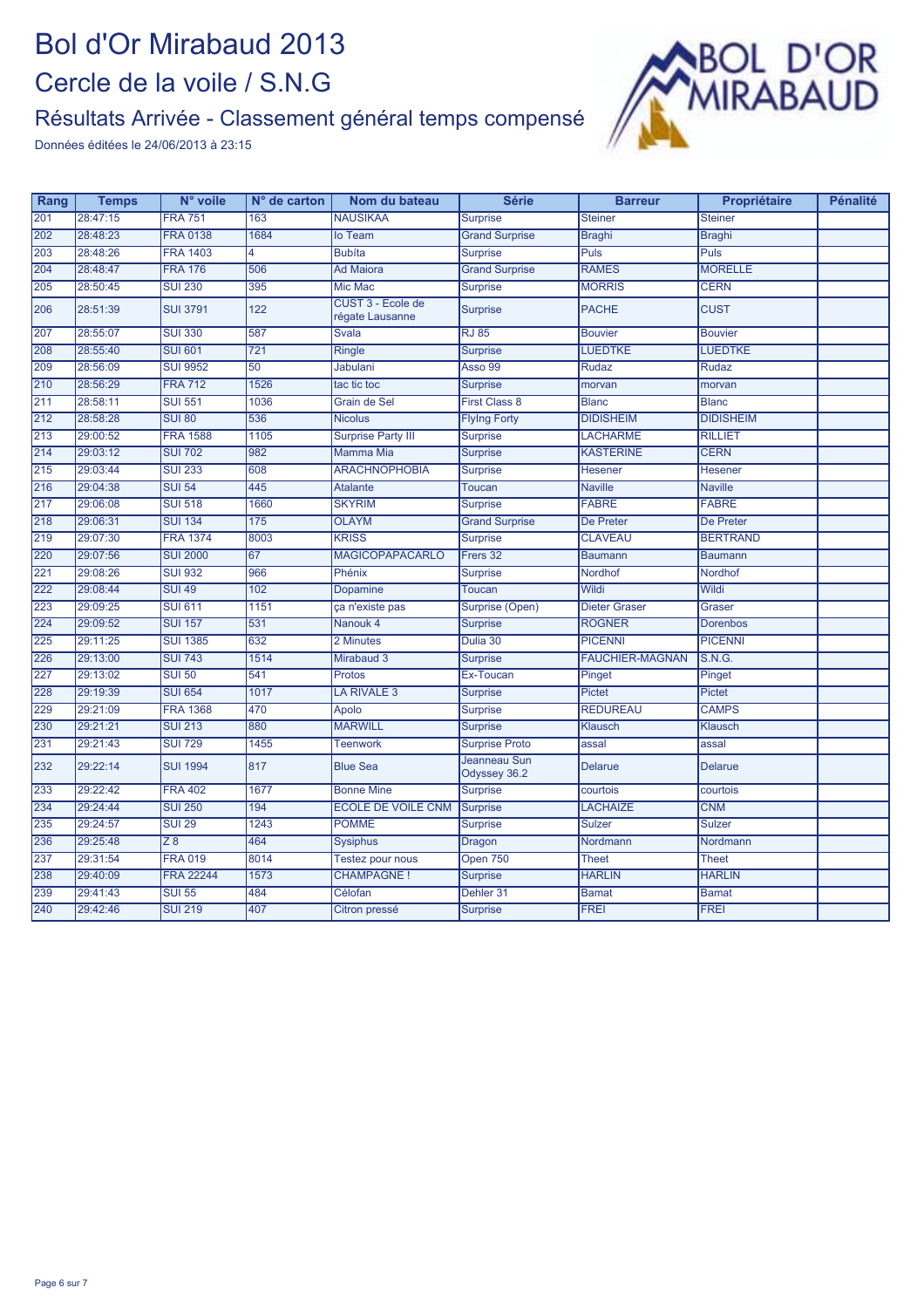#### Résultats Arrivée - Classement général temps compensé



| Rang | <b>Temps</b> | N° voile         | $N°$ de carton | Nom du bateau       | <b>Série</b>          | <b>Barreur</b>      | Propriétaire        | <b>Pénalité</b> |
|------|--------------|------------------|----------------|---------------------|-----------------------|---------------------|---------------------|-----------------|
| 241  | 29:43:28     | <b>FRA 21864</b> | 1659           | avel                | helium                | Raymond             | Raymond             |                 |
| 242  | 29:43:35     | <b>SUI 349</b>   | 8031           | <b>MONHEGAN</b>     | <b>Surprise</b>       | <b>THORENS</b>      | <b>THORENS</b>      |                 |
| 243  | 29:44:31     | <b>SUI 2338</b>  | 660            | Daphnis             | Dehler 36 CWS         | <b>Bleicken</b>     | <b>Bleicken</b>     |                 |
| 244  | 29:45:29     | <b>SUI 58</b>    | 139            | <b>Devi</b>         | Toucan                | <b>RENEVIER</b>     | <b>Barbé</b>        |                 |
| 245  | 29:46:43     | <b>FRA 274</b>   | 8015           | <b>KARABOUDJAN</b>  | <b>Surprise</b>       | Vandeweghe          | Vandeweghe          |                 |
| 246  | 29:47:17     | Z 1198           | 1694           | As de coeur         | <b>Macareux</b>       | <b>Hiltbrand</b>    | <b>Hiltbrand</b>    |                 |
| 247  | 29:47:50     | <b>SUI 15</b>    | 1433           | <b>Anaïs</b>        | <b>Toucan</b>         | <b>EGGIMANN</b>     | <b>EGGIMANN</b>     |                 |
| 248  | 29:50:21     | <b>SUI 48</b>    | 878            | <b>Run</b>          | <b>Toucan</b>         | Monnard             | <b>Monnard</b>      |                 |
| 249  | 29:52:14     | <b>SUI 830</b>   | 1162           | <b>Flow</b>         | TBoat 830             | <b>STRUBY</b>       | <b>WOOG</b>         |                 |
| 250  | 29:54:07     | <b>SUI 300</b>   | 141            | <b>OYSTER Funds</b> | Psaros 40             | <b>HOULMANN</b>     | <b>CLOCHE</b>       |                 |
| 251  | 29:57:41     | <b>SUI 76</b>    | 490            | <b>Aquarius</b>     | Toucan                | <b>BANNA</b>        | <b>Bordier</b>      |                 |
| 252  | 30:00:10     | <b>SUI 44</b>    | 1643           | Arcandide           | Granada 35            | <b>Dittus</b>       | <b>Dittus</b>       |                 |
| 253  | 30:00:43     | <b>SUI 89</b>    | 513            | <b>Rock Me Baby</b> | Suspens               | <b>WALKER</b>       | <b>WALKER</b>       |                 |
| 254  | 30:02:32     | <b>SUI 001</b>   | 1249           | <b>Dingo</b>        | <b>Open 7.50</b>      | Floquet             | Floquet             |                 |
| 255  | 30:03:29     | <b>SUI 141</b>   | 273            | <b>EXTRADOSE</b>    | <b>Surprise</b>       | Champendal          | Champendal          |                 |
| 256  | 30:11:11     | <b>SUI 141</b>   | 1689           | Octoputzy           | First 30              | Willimann           | Willimann           |                 |
| 257  | 30:12:34     | <b>SUI 30</b>    | 1270           | <b>ULYSSE 2</b>     | luthi 29              | Luthy               | Luthy               |                 |
| 258  | 30:15:48     | <b>SUI 32</b>    | 1662           | <b>OroSol</b>       | Django 770            | <b>Stüssi</b>       | <b>Stüssi</b>       |                 |
| 259  | 30:21:38     | SUI <sub>9</sub> | 1366           | Ô                   | <b>DOD 24.5</b>       | <b>Midgley</b>      | <b>Midgley</b>      |                 |
| 260  | 30:25:46     | <b>SUI 65</b>    | 1053           | Cormoran            | Toucan                | Projahn             | Projahn             |                 |
| 261  | 30:25:59     | <b>SUI 729</b>   | 1588           | <b>LOO MOON</b>     | Bénéteau First 31.7   | <b>BURKHARDT</b>    | <b>BURKHARDT</b>    |                 |
| 262  | 30:26:48     | <b>SUI 24</b>    | 189            | <b>Baliste II</b>   | Sprint 98             | <b>Boulian</b>      | <b>Boulian</b>      |                 |
| 263  | 30:30:44     | <b>SUI 108</b>   | 313            | <b>DNDi</b>         | Modulo 108            | <b>NAIMI</b>        | <b>NAIMI</b>        |                 |
| 264  | 30:38:20     | <b>SUI 18</b>    | 663            | <b>Askaro</b>       | <b>Toucan</b>         | <b>Malsot</b>       | <b>Malsot</b>       |                 |
| 265  | 30:50:24     | <b>SUI 132</b>   | 1452           | melges24            | Melges 24             | <b>Bichelmeier</b>  | <b>Bichelmeier</b>  |                 |
| 266  | 30:53:04     | <b>FRA 127</b>   | 8012           | <b>BANZAI</b>       | <b>MELDGES 24</b>     | <b>ROSSSIGNOL</b>   | <b>Boulay</b>       |                 |
| 267  | 30:58:54     | <b>SUI 66</b>    | 612            | Seajoy              | Dehler 34             | <b>OERTLY</b>       | <b>OERTLY</b>       |                 |
| 268  | 31:00:46     | <b>SUI 030</b>   | 638            | <b>ITASKA</b>       | ioker                 | <b>ROMELLI</b>      | <b>ROMELLI</b>      |                 |
| 269  | 31:12:05     | <b>SUI 109</b>   | 962            | Mémoire d'Eau       | <b>First 34.7</b>     | <b>SEURET</b>       | <b>Seuret</b>       |                 |
| 270  | 31:18:52     | SUI <sub>1</sub> | 1060           | Chinook             | $im@x-25$             | <b>Ciletti</b>      | <b>Ciletti</b>      |                 |
| 271  | 31:40:44     | <b>SUI 76</b>    | 335            | <b>MUSCADET 7</b>   | <b>Grand Surprise</b> | <b>BRICHET</b>      | <b>BRICHET</b>      |                 |
| 272  | 31:59:17     | FRA FR320        | 544            | L'O-MAGIC           | first 35s5            | <b>TCHIMBARENKO</b> | <b>TCHIMBARENKO</b> |                 |
| 273  | 32:43:55     | <b>SUI38</b>     | 1701           | <b>BlackSwan</b>    | <b>Grand Surprise</b> | <b>PEREGO</b>       | <b>PEREGO</b>       |                 |
| 274  | 33:44:56     | <b>SUI 71</b>    | 8027           | 2X3                 | <b>Toucan</b>         | <b>Briaux</b>       | <b>Briaux</b>       |                 |
| 275  | 33:47:37     | $SUI -$          | 998            | <b>MIRABAUD LX</b>  | Foiler proto          | <b>RAVONEL</b>      | Jundt               |                 |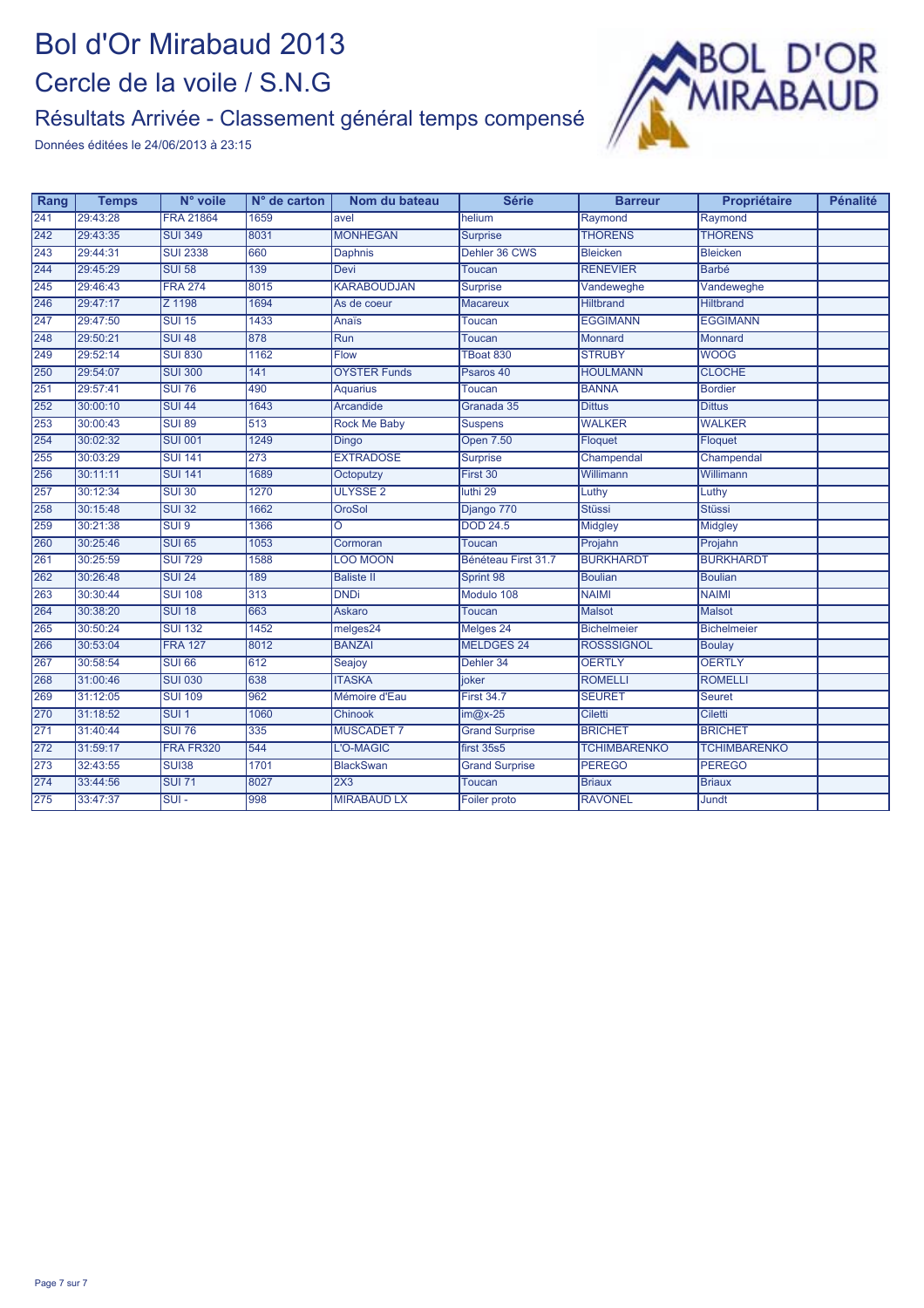Données éditées le 24/06/2013 à 23:16



#### ACVL : M1

| Rang            | <b>Temps</b> | N° voile                  | $N°$ de carton | Nom du bateau              | <b>Série</b>         | <b>Barreur</b>       | Propriétaire                   | <b>Pénalité</b> |
|-----------------|--------------|---------------------------|----------------|----------------------------|----------------------|----------------------|--------------------------------|-----------------|
|                 | 12:30:29     | <b>SUI2</b>               | 1313           | Zenith Fresh!              | Ventilo M1           | <b>Bucher</b>        | <b>Bucher</b>                  |                 |
| $\overline{2}$  | 14:27:27     | <b>SUI 009</b>            | 909            | <b>TEAM SUI-9</b>          | Décision 35          | <b>WAHL</b>          | <b>MICHEL</b>                  |                 |
| 3               | 14:28:07     | <b>SUI1</b>               | 901            | Alinghi 1                  | Décision 35          | <b>Bertarelli</b>    | Bertarelli                     |                 |
| 14              | 14:29:41     | <b>SUI 7</b>              | 907            | <b>Realstone Sailing</b>   | Décision 35          | <b>CLERC</b>         | <b>CLERC</b>                   |                 |
| 5               | 14:29:56     | <b>SUI 10</b>             | 910            | Ladycat                    | Décision 35          | <b>Bertarelli</b>    | Bertarelli                     |                 |
| 6               | 14:30:55     | $\overline{\text{SUI 2}}$ | 902            | Okalys-Corum               | Décision 35          | Grange               | Grange                         |                 |
|                 | 14:31:41     | SUI <sub>4</sub>          | 904            | Zen Too                    | Décision 35          | <b>LE PEUTREC</b>    | de Picciotto                   |                 |
| 8               | 14:32:30     | SUI <sub>5</sub>          | 905            | <b>Team Tilt</b>           | Décision 35          | <b>PSAROFAGHIS</b>   | <b>Schneiter</b>               |                 |
| l9              | 14:34:03     | GER <sub>1</sub>          | 8030           | <b>BLACK JACK</b>          | Multihull M1 - SL 33 | <b>HEMMETER</b>      | <b>LABEK</b>                   |                 |
| 10              | 14:35:07     | <b>SUI 8</b>              | 908            | Romandie.com               | Décision 35          | <b>MOURA</b>         | REP. DU<br><b>PROPRIÉTAIRE</b> |                 |
| $\overline{11}$ | 14:41:18     | <b>SUI 11</b>             | 1309           | <b>VELTIGROUP</b>          | Décision 35          | <b>VG Challenges</b> | <b>VG Challenges</b>           |                 |
| 12              | 14:42:20     | <b>SUI 6</b>              | 906            | Ylliam-Comptoir Immobilier | Décision 35          | <b>DEMOLE</b>        | <b>DEMOLE</b>                  |                 |
| 13              | 14:52:48     | SUI <sub>3</sub>          | 903            | <b>ORYX</b>                | Décision 35          | <b>BACKES</b>        | <b>DELAYE</b>                  |                 |
| 14              | 15:37:52     | <b>SUI3</b>               | 9023           | <b>MARWIN</b>              | GC 32                | <b>MARAZZI</b>       | <b>MARAZZI</b>                 |                 |
| 15              | 16:11:34     | <b>ITA 007</b>            | 8019           | <b>HÄGAR III</b>           | Cat marstrom 32      | <b>STIMPFL</b>       | <b>STIMPFL TADDEI</b>          |                 |
| 16              | 16:25:22     | NED <sub>1</sub>          | 1695           | <b>SPAX Solution</b>       | GC32                 | Lenne                | Lenne                          |                 |
| 17              | 16:49:47     | <b>SUI 69</b>             | 931            | <b>Force Cash</b>          | Dérogation Art 8     | <b>NUOFFER</b>       | <b>De Rothshild</b>            |                 |
| 18              | 18:40:14     | <b>SUI 330</b>            | 1331           | Dentuso 4                  | Seacart 30GP         | Gallimard            | Gallimard                      |                 |
| 19              | 28:31:08     | <b>SUI 218</b>            | 1218           | Olakala                    | Corsair 28CC         | Gremaud              | Gremaud                        |                 |

| Statistiques pour la classe M1     |                                   |  |  |  |
|------------------------------------|-----------------------------------|--|--|--|
| Nombre de bateaux partants: 19     | INombre de bateaux arrivés: 19    |  |  |  |
| Nombre d'abandons ou Hors temps: 0 | Nombre de bateaux disqualifiés: 0 |  |  |  |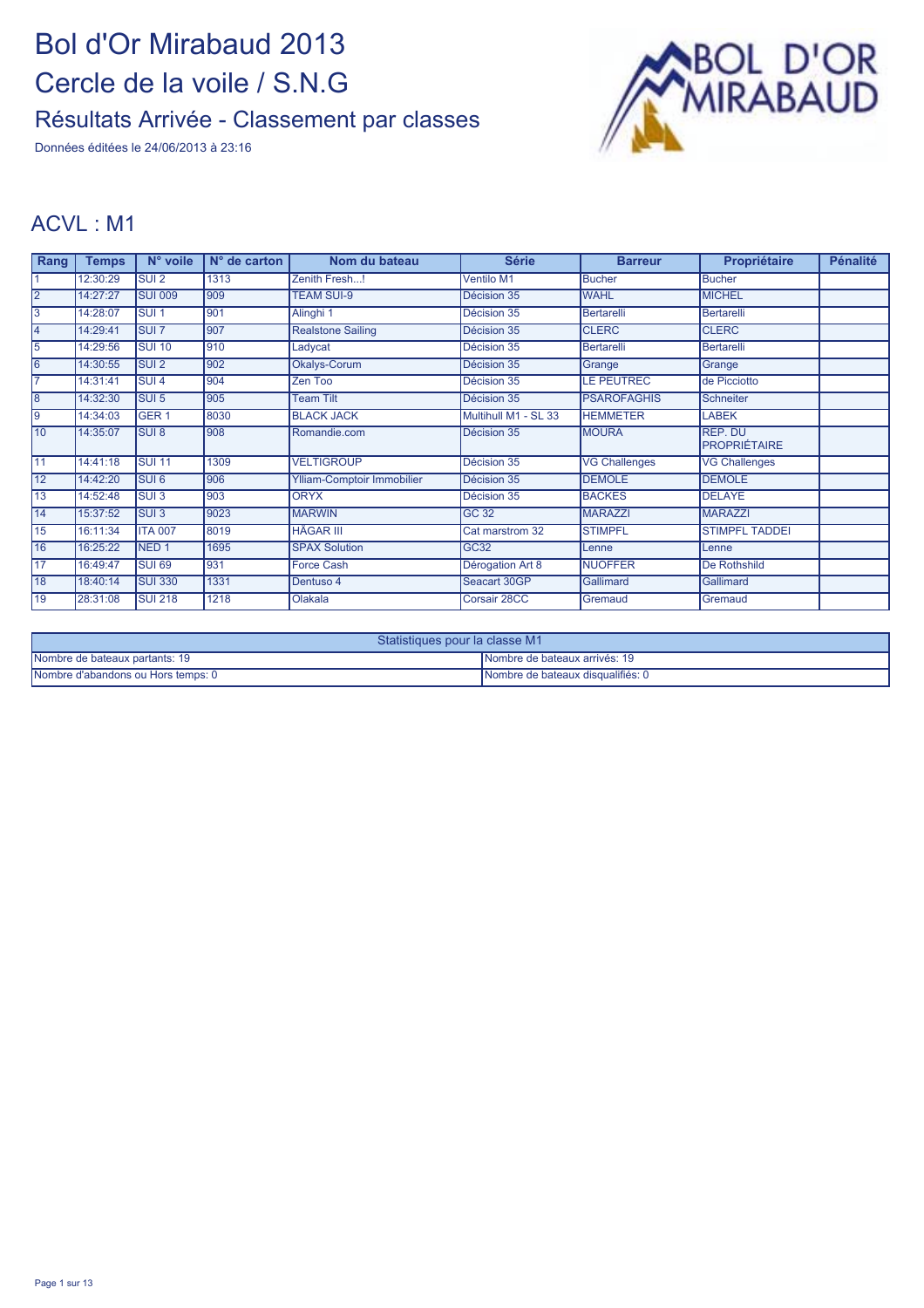Données éditées le 24/06/2013 à 23:16



#### ACVL : M2

| Rang            | <b>Temps</b> | N° voile          | $N^{\circ}$ de carton | Nom du bateau           | <b>Série</b>      | <b>Barreur</b>         | Propriétaire                                       | <b>Pénalité</b> |
|-----------------|--------------|-------------------|-----------------------|-------------------------|-------------------|------------------------|----------------------------------------------------|-----------------|
|                 | 14:33:45     | <b>SUI 20</b>     | 796                   | <b>Teamwork</b>         | <b>Ventilo M2</b> | <b>Thorens</b>         | <b>Thorens</b>                                     |                 |
| $\overline{2}$  | 14:34:23     | <b>SUI 666</b>    | 913                   | <b>SAFRAM</b>           | Ventilo M2        | <b>LAURIOT PREVOST</b> | <b>GAUTIER MEYER</b>                               |                 |
| 3               | 14:34:38     | <b>SUI 33</b>     | 81                    | <b>GSMN Genolier</b>    | Ventilo M2        | <b>VAUCHER</b>         | <b>GSMN Genolier</b>                               |                 |
| 14              | 14:53:28     | <b>SUI 66</b>     | 1422                  | valruz-creation         | Ventilo M2        | <b>YVAN</b>            | berger                                             |                 |
| 5               | 14:57:02     | <b>SUI 75</b>     | 923                   | Bol d'Or Mirabaud 75ème | Ventilo M2        | Schenker               | Schenker                                           |                 |
| l6              | 15:17:33     | SUI <sub>24</sub> | 1266                  | <b>PATRIMONIUM</b>      | Ventilo M2        | <b>ROSSIER</b>         | <b>PATRIMONIUM</b>                                 |                 |
|                 | 15:18:00     | <b>SUI 7</b>      | 927                   | <b>Team Parmigiani</b>  | Ventilo M2        | <b>GEISER</b>          | Geiser & Stamm                                     |                 |
| l8              | 15:18:47     | <b>SUI 17</b>     | 934                   | <b>Team Tilt</b>        | <b>Ventilo M2</b> | <b>SCHNEITER</b>       | Schneiter                                          |                 |
| l9              | 15:25:36     | <b>SUI 8</b>      | 1536                  | <b>SPAM</b>             | Ventilo M2        | <b>THORENS</b>         | <b>AMSLER</b>                                      |                 |
| 10              | 15:40:37     | SUI 16            | 937                   | <b>Flying carpet</b>    | Ventilo M2        | <b>BACHELIN</b>        | <b>BACHELIN</b>                                    |                 |
| $\overline{11}$ | 15:56:41     | <b>SUI 23</b>     | 1299                  | <b>JOBUP.CH</b>         | <b>Ventilo M2</b> | <b>PAQUET</b>          | <b>PAQUET</b>                                      |                 |
| $\overline{12}$ | 16:02:02     | <b>SUI 21</b>     | 1183                  | <b>CelsiusPro</b>       | <b>Ventilo M2</b> | <b>DENERVAUD</b>       | <b>Ducrot</b>                                      |                 |
| 13              | 16:06:59     | <b>SUI 26</b>     | 323                   | <b>VICTORINOX</b>       | Ventilo M2        | <b>MONNIER</b>         | <b>MONNIER</b>                                     |                 |
| 14              | 16:09:16     | <b>SUI2</b>       | 994                   | <b>SCCP Group</b>       | <b>Ventilo M2</b> | Quinodoz               | Quinodoz                                           |                 |
| 15              | 16:16:22     | <b>SUI4</b>       | 914                   | <b>Flam</b>             | Ventilo M2        | <b>Mustad</b>          | Mustad                                             |                 |
| 16              | 16:17:03     | <b>SUI 11</b>     | 183                   | <b>Gouzer Huîtres</b>   | Ventilo M2        | <b>LAMBERT</b>         | <b>GOUZER</b>                                      |                 |
| 17              | 18:55:02     | <b>SUI 28</b>     | 1085                  | Gonet&cie               | pi28 Foiler       | <b>SCHILLER</b>        | <b>SCHILLER.</b><br>QUINODOZ.<br><b>VERWILGEN,</b> |                 |
| 18              | 25:44:46     | <b>SUI 163</b>    | 938                   | Calopteryx              | Dragonfly 800 Tri | Jobé                   | Jobé                                               |                 |

| Statistiques pour la classe M2     |                                   |  |  |  |
|------------------------------------|-----------------------------------|--|--|--|
| Nombre de bateaux partants: 22     | INombre de bateaux arrivés: 18    |  |  |  |
| Nombre d'abandons ou Hors temps: 2 | Nombre de bateaux disqualifiés: 0 |  |  |  |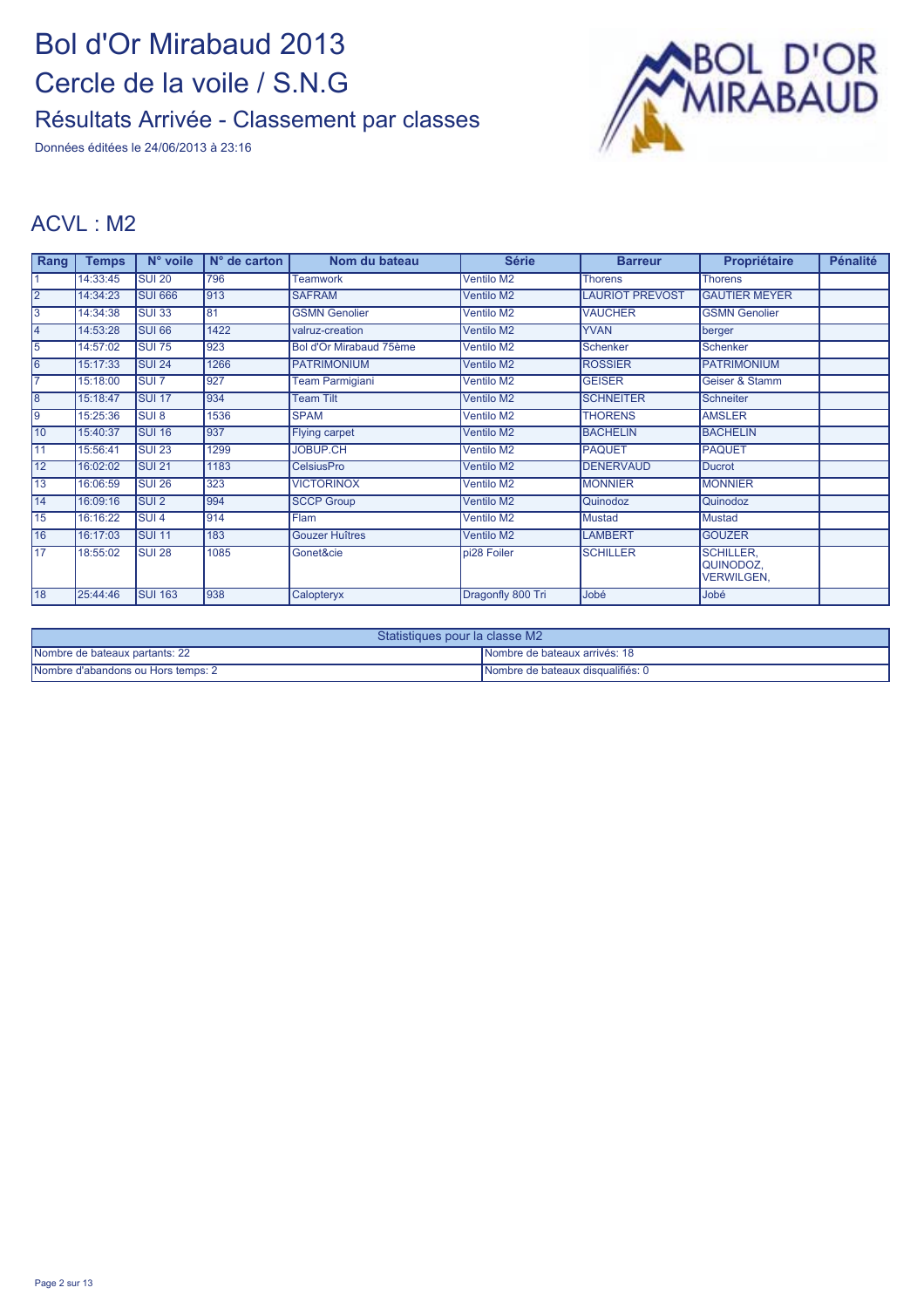Données éditées le 24/06/2013 à 23:16



#### ACVL : SU

| Rang            | <b>Temps</b> | N° voile         | $N°$ de carton | Nom du bateau                  | <b>Série</b>    | <b>Barreur</b>   | Propriétaire       | <b>Pénalité</b> |
|-----------------|--------------|------------------|----------------|--------------------------------|-----------------|------------------|--------------------|-----------------|
|                 | 23:35:42     | <b>SUI 741</b>   | 1512           | Mirabaud 1                     | <b>Surprise</b> | <b>PALMA</b>     | S.N.G.             |                 |
| $\overline{2}$  | 24:24:35     | <b>SUI 909</b>   | 1672           | Luna                           | <b>Surprise</b> | stitelmann       | stitelmann         |                 |
| 3               | 24:26:22     | <b>SUI 542</b>   |                | La Marieflo                    | <b>Surprise</b> | Moerch           | <b>Moerch</b>      |                 |
| 4               | 24:28:31     | <b>SUI 750</b>   | 356            | <b>TEO JAKOB</b>               | <b>Surprise</b> | <b>DUNAND</b>    | <b>GANZ</b>        |                 |
| $\overline{5}$  | 24:35:33     | <b>SUI 643</b>   | 383            | <b>Petit Tabac</b>             | <b>Surprise</b> | Reinhardt        | Reinhardt          |                 |
| 6               | 24:37:21     | <b>SUI 154</b>   | 1445           | <b>Blue Beat</b>               | <b>Surprise</b> | brunel           | brunel             |                 |
| 17              | 24:37:37     | <b>SUI 725</b>   | 743            | <b>CER 3 APROTEC</b>           | <b>Surprise</b> | <b>DEUTSCH</b>   | <b>METTRAUX</b>    |                 |
| $\overline{8}$  | 24:38:14     | <b>SUI 360</b>   | 154            | <b>COCAINE</b>                 | <b>Surprise</b> | <b>Toso</b>      | Toso               |                 |
| 9               | 24:41:38     | <b>FRA 1639</b>  | 1139           | ivalau                         | <b>Surprise</b> | Doerenbecher     | Doerenbecher       |                 |
| 10              | 25:18:43     | <b>FRA 22181</b> | 8013           | esprit'sail                    | <b>Surprise</b> | poirier          | poirier            |                 |
| 11              | 25:19:33     | <b>SUI 632</b>   | 118            | CUST 2 - Ecole de régate Lausa | Surprise        | <b>HALDIMANN</b> | <b>REY CHANTAL</b> |                 |
| 12              | 25:20:33     | <b>SUI 342</b>   | 174            | <b>Escape</b>                  | <b>Surprise</b> | Fallot           | <b>Fallot</b>      |                 |
| 13              | 25:20:52     | <b>FRA 1708</b>  | 1396           | VELASCO-USHIP-Port de SCIEZ    | Surprise        | Machado          | Machado            |                 |
| 14              | 25:21:19     | <b>SUI 742</b>   | 1513           | <b>MIRABAUD 2</b>              | <b>Surprise</b> | <b>DORESTE</b>   | S.N.G.             |                 |
| 15              | 25:23:13     | <b>SUI 179</b>   | 680            | CHOCO-BOOM                     | <b>Surprise</b> | <b>POCHELON</b>  | kauffmann          |                 |
| 16              | 25:23:46     | <b>SUI 319</b>   | 179            | <b>MOSQUITO</b>                | <b>Surprise</b> | Baer             | <b>Baer</b>        |                 |
| $\overline{17}$ | 25:29:46     | <b>FRA 1486</b>  | 763            | <b>WHILE WIND</b>              | <b>Surprise</b> | Ragot-Bujadoux   | Ragot-Bujadoux     |                 |
| 18              | 25:30:55     | <b>FRA 1340</b>  | 1254           | Licorne <sub>2</sub>           | <b>Surprise</b> | costantini       | <b>COSTANTINI</b>  |                 |
| 19              | 25:36:06     | <b>SUI 304</b>   | 659            | Carré d'As                     | <b>Surprise</b> | <b>LE FORT</b>   | LE FORT            |                 |
| 20              | 25:36:27     | <b>SUI 435</b>   | 1214           | <b>Miss Tick</b>               | <b>Surprise</b> | <b>Henry</b>     | <b>Henry</b>       |                 |
| 21              | 25:46:39     | <b>SUI 497</b>   | 79             | Avocado                        | <b>Surprise</b> | <b>SCHMIDT</b>   | <b>SCHMIDT</b>     |                 |
| 22              | 25:50:03     | <b>SUI 524</b>   | 15             | Mirabaud 4                     | Surprise        | <b>SAGUIER</b>   | S.N.G.             |                 |
| 23              | 25:51:17     | <b>SUI 653</b>   | 1329           | Satori                         | <b>Surprise</b> | <b>PITTELOUD</b> | <b>Bosshart</b>    |                 |
| 24              | 25:51:38     | <b>SUI 656</b>   | 1057           | <b>Nelson</b>                  | <b>Surprise</b> | <b>KLEMM</b>     | <b>KLEMM</b>       |                 |
| 25              | 25:52:49     | <b>SUI 723</b>   | 741            | <b>CER 1 Signaterre</b>        | <b>Surprise</b> | <b>MOSER</b>     | <b>METTRAUX</b>    |                 |
| 26              | 25:55:12     | <b>SUI 505</b>   | 1441           | <b>LOLA</b>                    | <b>Surprise</b> | <b>HANHART</b>   | <b>Strölin</b>     |                 |
| 27              | 25:55:30     | <b>SUI 964</b>   | 295            | <b>DT AGENTIL</b>              | <b>Surprise</b> | De Carlo         | De Carlo           |                 |
| 28              | 25:55:39     | <b>SUI 270</b>   | 53             | <b>COQ T'ELLE</b>              | <b>Surprise</b> | <b>Noble</b>     | <b>Noble</b>       |                 |
| 29              | 25:56:04     | <b>SUI 671</b>   | 1199           | <b>Malice</b>                  | <b>Surprise</b> | LANZ             | <b>LANZ</b>        |                 |
| 30              | 25:56:16     | <b>FRA 1707</b>  | 1426           | <b>Miles of Blue</b>           | <b>Surprise</b> | <b>PETIBON</b>   | Schmittbuhl        |                 |
| 31              | 25:57:43     | <b>SUI 682</b>   | 1296           | <b>Mordicus Girod Piscines</b> | <b>Surprise</b> | Girod            | Girod              |                 |
| 32              | 25:58:18     | <b>SUI 688</b>   | 351            | valhalla                       | <b>Surprise</b> | <b>Naef</b>      | <b>Naef</b>        |                 |
| 33              | 25:58:24     | <b>SUI 77</b>    | 8026           | <b>SAM</b>                     | <b>Surprise</b> | sottovia         | sottovia           |                 |
| 34              | 25:58:33     | <b>SUI 441</b>   | 1517           | <b>HydroMel</b>                | Surprise        | Henry            | <b>Henry</b>       |                 |
| 35              | 25:58:52     | <b>SUI 595</b>   | 44             | <b>MAYER OPTICIENS</b>         | <b>Surprise</b> | Chatagny         | Chatagny           |                 |
| 36              | 26:00:14     | <b>FRA 1582</b>  | 1644           | <b>TAHOE</b>                   | <b>Surprise</b> | Hincker          | <b>Hincker</b>     |                 |
| 37              | 26:05:34     | <b>SUI 500</b>   | 475            | Waventin                       | <b>Surprise</b> | <b>MERMOUD</b>   | Daulte-Mermoud     |                 |
| 38              | 26:07:19     | <b>SUI 531</b>   | 1020           | Jawa                           | <b>Surprise</b> | <b>CARTIER</b>   | Cartier            |                 |
| 39              | 26:12:47     | <b>SUI 372</b>   | 1307           | 37°2                           | <b>Surprise</b> | <b>Cialente</b>  | Cialente           |                 |
| 40              | 26:14:31     | <b>SUI 561</b>   | 166            | <b>MANGO</b>                   | <b>Surprise</b> | <b>SCHAFFNER</b> | <b>SCHAFFNER</b>   |                 |
| 41              | 26:15:37     | <b>FRA 1699</b>  | 1360           | <b>Tchouk Tchouk Nougat</b>    | <b>Surprise</b> | Davy             | Davy               |                 |
| 42              | 26:19:11     | <b>SUI 557</b>   | 58             | <b>CNM Voiles Gautier</b>      | <b>Surprise</b> | <b>MERKLI</b>    | <b>CNM</b>         |                 |
| 43              | 26:28:20     | <b>FRA 1030</b>  | 1691           | <b>PAPYACHT</b>                | <b>Surprise</b> | <b>MEGEVAND</b>  | <b>MEGEVAND</b>    |                 |
| 44              | 26:28:55     | <b>SUI 739</b>   | 1510           | <b>GAVROCHE</b>                | Surprise        | <b>PFYFFER</b>   | Guignard           | 60              |
| 45              | 26:30:27     | <b>SUI 590</b>   | 858            | L'Octave                       | <b>Surprise</b> | Wetter           | Wetter             |                 |
| 46              | 26:32:07     | <b>SUI 71</b>    | 264            | <b>AGEPOLY IV</b>              | <b>Surprise</b> | <b>BOCKEL</b>    | <b>AGEPoly</b>     |                 |
| 47              | 26:32:19     | <b>SUI 418</b>   | 1454           | <b>Nitro</b>                   | <b>Surprise</b> | Rochat           | Rochat             |                 |
| 48              | 26:34:29     | <b>FRA 1509</b>  | 1576           | <b>TOKOLOC</b>                 | <b>Surprise</b> | <b>MENNRATH</b>  | <b>MENNRATH</b>    |                 |
| 49              | 26:39:15     | <b>SUI 377</b>   | 784            | www.kheops-constructions.ch    | <b>Surprise</b> | <b>PISTARA</b>   | Giovanetti         |                 |
| 50              | 26:51:03     | <b>SUI 263</b>   | 1211           | Pile ou face                   | <b>Surprise</b> | <b>Mermoud</b>   | Mermoud            | 60              |
|                 |              |                  |                |                                |                 |                  |                    |                 |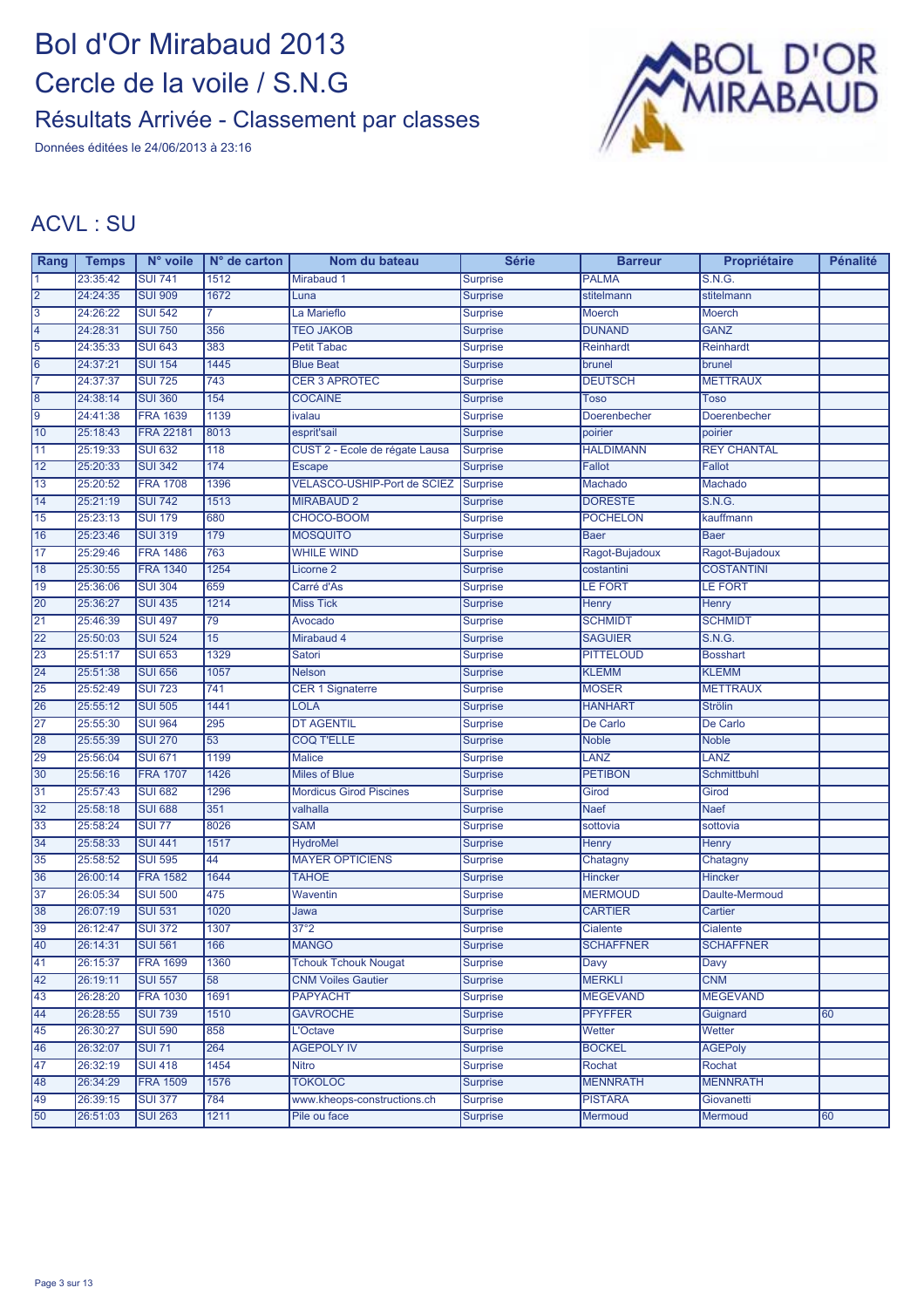Données éditées le 24/06/2013 à 23:16



#### ACVL : SU

| Rang            | <b>Temps</b> | N° voile         | $N°$ de carton | Nom du bateau                  | <b>Série</b>    | <b>Barreur</b>             | Propriétaire               | <b>Pénalité</b> |
|-----------------|--------------|------------------|----------------|--------------------------------|-----------------|----------------------------|----------------------------|-----------------|
| $\overline{51}$ | 27:34:48     | <b>SUI 1802</b>  | 1483           | <b>Virus</b>                   | <b>Surprise</b> | <b>KERRISON</b>            | Kerrison                   |                 |
| 52              | 28:26:29     | <b>SUI 639</b>   | 807            | Du Pont à la Voile             | <b>Surprise</b> | <b>Dupont Sailing Club</b> | <b>Dupont Sailing Club</b> |                 |
| 53              | 28:39:29     | <b>FRA 1433</b>  | 8004           | Thoxa 5                        | <b>Surprise</b> | <b>DELORY</b>              | <b>DELORY</b>              |                 |
| 54              | 28:42:17     | <b>SUI 465</b>   | 123            | Corto                          | <b>Surprise</b> | Mayor                      | <b>Mayor</b>               |                 |
| 55              | 28:43:29     | <b>SUI 666</b>   | 899            | <b>Vade Retro</b>              | <b>Surprise</b> | <b>Rinolfi</b>             | <b>Rinolfi</b>             |                 |
| 56              | 28:45:45     | <b>SUI 436</b>   | 1534           | <b>Peter Pan</b>               | <b>Surprise</b> | <b>Scherer</b>             | <b>Scherer</b>             |                 |
| 57              | 28:47:15     | <b>FRA 751</b>   | 163            | <b>NAUSIKAA</b>                | <b>Surprise</b> | <b>Steiner</b>             | <b>Steiner</b>             |                 |
| 58              | 28:48:26     | <b>FRA 1403</b>  | l4             | <b>Bubíta</b>                  | <b>Surprise</b> | <b>Puls</b>                | <b>Puls</b>                |                 |
| 59              | 28:50:45     | <b>SUI 230</b>   | 395            | <b>Mic Mac</b>                 | <b>Surprise</b> | <b>MORRIS</b>              | <b>CERN</b>                |                 |
| 60              | 28:51:39     | <b>SUI 3791</b>  | 122            | CUST 3 - Ecole de régate Lausa | Surprise        | <b>PACHE</b>               | <b>CUST</b>                |                 |
| 61              | 28:55:40     | <b>SUI 601</b>   | 721            | Ringle                         | <b>Surprise</b> | <b>LUEDTKE</b>             | <b>LUEDTKE</b>             |                 |
| 62              | 28:56:29     | <b>FRA 712</b>   | 1526           | tac tic toc                    | <b>Surprise</b> | morvan                     | morvan                     |                 |
| 63              | 29:00:52     | <b>FRA 1588</b>  | 1105           | <b>Surprise Party III</b>      | <b>Surprise</b> | <b>LACHARME</b>            | <b>RILLIET</b>             |                 |
| 64              | 29:03:12     | <b>SUI 702</b>   | 982            | <b>Mamma Mia</b>               | <b>Surprise</b> | <b>KASTERINE</b>           | <b>CERN</b>                |                 |
| 65              | 29:03:44     | <b>SUI 233</b>   | 608            | <b>ARACHNOPHOBIA</b>           | <b>Surprise</b> | Hesener                    | Hesener                    |                 |
| 66              | 29:06:08     | <b>SUI 518</b>   | 1660           | <b>SKYRIM</b>                  | Surprise        | <b>FABRE</b>               | <b>FABRE</b>               |                 |
| 67              | 29:07:30     | <b>FRA 1374</b>  | 8003           | <b>KRISS</b>                   | <b>Surprise</b> | <b>CLAVEAU</b>             | <b>BERTRAND</b>            |                 |
| 68              | 29:08:26     | <b>SUI 932</b>   | 966            | Phénix                         | <b>Surprise</b> | Nordhof                    | Nordhof                    |                 |
| 69              | 29:09:52     | <b>SUI 157</b>   | 531            | Nanouk 4                       | Surprise        | <b>ROGNER</b>              | <b>Dorenbos</b>            |                 |
| 70              | 29:13:00     | <b>SUI 743</b>   | 1514           | Mirabaud 3                     | <b>Surprise</b> | <b>FAUCHIER-MAGNAN</b>     | <b>S.N.G.</b>              |                 |
| $\overline{71}$ | 29:19:39     | <b>SUI 654</b>   | 1017           | LA RIVALE 3                    | <b>Surprise</b> | Pictet                     | Pictet                     |                 |
| $\overline{72}$ | 29:21:09     | <b>FRA 1368</b>  | 470            | Apolo                          | Surprise        | <b>REDUREAU</b>            | <b>CAMPS</b>               |                 |
| $\overline{73}$ | 29:21:21     | <b>SUI 213</b>   | 880            | <b>MARWILL</b>                 | <b>Surprise</b> | Klausch                    | <b>Klausch</b>             |                 |
| $\overline{74}$ | 29:22:42     | <b>FRA 402</b>   | 1677           | <b>Bonne Mine</b>              | <b>Surprise</b> | courtois                   | courtois                   |                 |
| 75              | 29:24:44     | <b>SUI 250</b>   | 194            | <b>ECOLE DE VOILE CNM</b>      | <b>Surprise</b> | <b>LACHAIZE</b>            | <b>CNM</b>                 |                 |
| 76              | 29:24:57     | <b>SUI 29</b>    | 1243           | <b>POMME</b>                   | <b>Surprise</b> | <b>Sulzer</b>              | <b>Sulzer</b>              |                 |
| 77              | 29:40:09     | <b>FRA 22244</b> | 1573           | <b>CHAMPAGNE!</b>              | <b>Surprise</b> | <b>HARLIN</b>              | <b>HARLIN</b>              |                 |
| 78              | 29:42:46     | <b>SUI 219</b>   | 407            | Citron pressé                  | Surprise        | <b>FREI</b>                | <b>FREI</b>                |                 |
| 79              | 29:43:35     | <b>SUI 349</b>   | 8031           | <b>MONHEGAN</b>                | <b>Surprise</b> | <b>THORENS</b>             | <b>THORENS</b>             |                 |
| 80              | 29:46:43     | <b>FRA 274</b>   | 8015           | <b>KARABOUDJAN</b>             | <b>Surprise</b> | Vandeweghe                 | Vandeweghe                 |                 |
| 81              | 30:03:29     | <b>SUI 141</b>   | 273            | <b>EXTRADOSE</b>               | Surprise        | Champendal                 | Champendal                 |                 |

| Statistiques pour la classe SU      |                                      |  |  |  |
|-------------------------------------|--------------------------------------|--|--|--|
| Nombre de bateaux partants: 100     | <b>Nombre de bateaux arrivés: 81</b> |  |  |  |
| Nombre d'abandons ou Hors temps: 14 | Nombre de bateaux disqualifiés: 0    |  |  |  |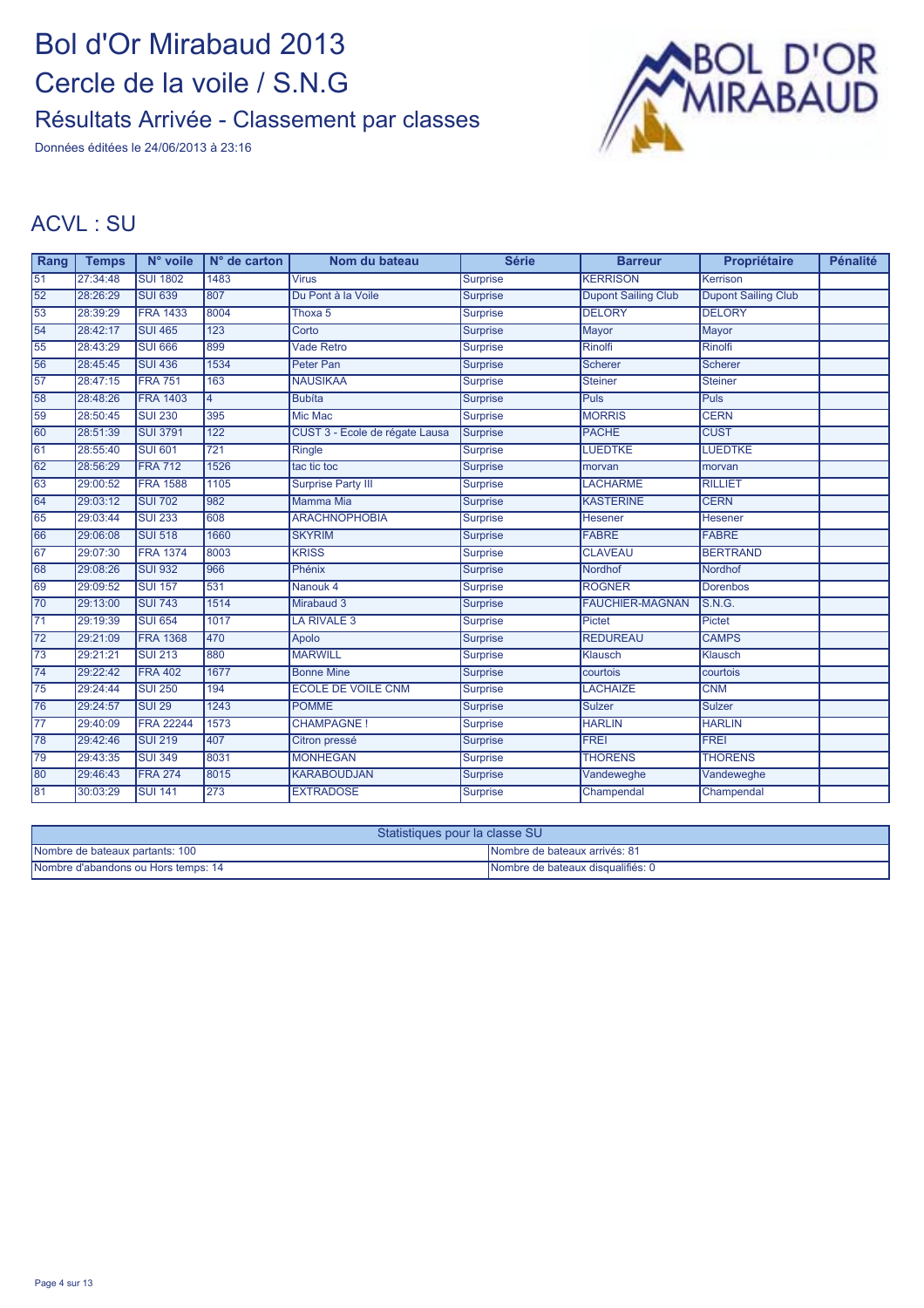Données éditées le 24/06/2013 à 23:16



#### ACVL : GS

| Rang            | <b>Temps</b> | N° voile         | $N°$ de carton | Nom du bateau                | <b>Série</b>          | <b>Barreur</b>                | Propriétaire                         | <b>Pénalité</b> |
|-----------------|--------------|------------------|----------------|------------------------------|-----------------------|-------------------------------|--------------------------------------|-----------------|
|                 | 21:26:57     | <b>FRA 10</b>    | 259            | <b>MORPHO BY KURT SALMON</b> | <b>Grand Surprise</b> | <b>MECHELANY</b>              | <b>MECHELANY</b>                     |                 |
| $ 2\rangle$     | 21:52:49     | <b>SUI 29</b>    | 226            | <b>TAKATA</b>                | <b>Grand Surprise</b> | Jutzi                         | Jutzi                                |                 |
| Ι3              | 23:06:08     | <b>SUI 102</b>   | 349            | <b>Little Nemo II</b>        | <b>Grand Surprise</b> | <b>BORTER</b>                 | <b>BORTER</b>                        |                 |
| 4               | 23:35:32     | <b>SUI 42</b>    | 571            | <b>GRYFFINDOR</b>            | <b>Grand Surprise</b> | <b>Vaharis</b>                | <b>Vaharis</b>                       |                 |
| 15              | 23:41:56     | <b>SUI 200</b>   |                | Flash                        | <b>Grand Surprise</b> | <b>GAY</b>                    | <b>GAY</b>                           |                 |
| $\overline{6}$  | 23:57:40     | <b>SUI 180</b>   | 702            | Pump-it-up                   | <b>Grand Surprise</b> | Vandini                       | Vandini                              |                 |
| 17              | 24:09:32     | <b>FRA 33</b>    | 562            | <b>THIRSTY THREE</b>         | <b>Grand Surprise</b> | <b>GASCOIN</b>                | <b>GASCOIN</b><br>/BARTOLINI /BONDOT |                 |
| $\overline{8}$  | 24:19:57     | FRA <sub>1</sub> | 374            | <b>Tixway</b>                | <b>Grand Surprise</b> | <b>RAPHOZ</b>                 | <b>RAPHOZ</b>                        |                 |
| l9              | 24:22:57     | <b>SUI 222</b>   | 896            | <b>Wahoo Two</b>             | <b>Grand Surprise</b> | SÉCHAUD /<br><b>CARDINAUX</b> | <b>CARDINAUX</b>                     |                 |
| 10              | 24:23:27     | <b>SUI 109</b>   | 452            | Prest'eau                    | <b>Grand Surprise</b> | <b>SOUCAS</b>                 | <b>SOUCAS</b>                        |                 |
| 11              | 24:34:15     | <b>SUI 221</b>   | 943            | <b>MEA HUNA - ALCADIS</b>    | <b>Grand Surprise</b> | Haegi                         | Haegi                                |                 |
| 12              | 24:35:03     | <b>FRA 174</b>   | 319            | <b>TIPSY ONE</b>             | <b>Grand Surprise</b> | <b>FREDRIGUCCI</b>            | <b>FAVRE</b>                         |                 |
| 13              | 24:35:57     | <b>SUI 245</b>   | 1070           | <b>Découvertes</b>           | <b>Grand Surprise</b> | <b>WAGEN</b>                  | Wagen                                |                 |
| 14              | 24:47:11     | <b>SUI 46</b>    | 378            | Apsara                       | <b>Grand Surprise</b> | <b>GIRARDET</b>               | <b>GIRARDET</b>                      |                 |
| 15              | 25:15:25     | <b>FRA 237</b>   | 989            | <b>Objectif Lune</b>         | <b>Grand Surprise</b> | Pommeret                      | Pommeret                             |                 |
| 16              | 25:15:49     | <b>SUI 184</b>   | 182            | <b>Blue Moon</b>             | <b>Grand Surprise</b> | Haenggeli                     | Haenggeli                            |                 |
| $\overline{17}$ | 25:18:59     | <b>FRA 264</b>   | 782            | <b>Illawarra</b>             | <b>Grand Surprise</b> | Mounié                        | Mounié                               |                 |
| 18              | 25:19:30     | <b>SUI 137</b>   | 898            | <b>WHITUBY</b>               | <b>Grand Surprise</b> | <b>THEUNINCK</b>              | <b>Theuninck</b>                     |                 |
| 19              | 25:19:57     | <b>SUI 143</b>   | 595            | <b>NEXUS</b>                 | <b>Grand Surprise</b> | <b>Yannick Muller</b>         | <b>MULLER</b>                        |                 |
| $\overline{20}$ | 25:20:50     | <b>SUI 278</b>   | 176            | Sibuya II                    | <b>Grand Surprise</b> | De Groote                     | De Groote                            |                 |
| 21              | 25:23:58     | <b>FRA 276</b>   | 611            | <b>AIVEUNZDOR</b>            | <b>Grand Surprise</b> | <b>BARNOUD</b>                | <b>BARNOUD</b>                       |                 |
| 22              | 25:25:05     | <b>SUI 131</b>   | 1319           | <b>Filochard VII</b>         | <b>Grand Surprise</b> | <b>PASCHOUD</b>               | <b>PASCHOUD</b>                      |                 |
| 23              | 25:39:19     | <b>SUI 140</b>   | 1185           | <b>OUTSIDER</b>              | <b>Grand Surprise</b> | Bopp                          | <b>Bopp</b>                          |                 |
| $\overline{24}$ | 25:45:43     | FRA 4            | 556            | YZK                          | <b>Grand Surprise</b> | Zwibel                        | <b>Zwibel</b>                        |                 |
| 25              | 25:52:55     | <b>FRA 0138</b>  | 1684           | lo Team                      | <b>Grand Surprise</b> | <b>Braghi</b>                 | <b>Braghi</b>                        |                 |
| 26              | 25:53:16     | <b>FRA 176</b>   | 506            | <b>Ad Maiora</b>             | <b>Grand Surprise</b> | <b>RAMES</b>                  | <b>MORELLE</b>                       |                 |
| 27              | 26:09:12     | <b>SUI 134</b>   | 175            | <b>OLAYM</b>                 | <b>Grand Surprise</b> | De Preter                     | <b>De Preter</b>                     |                 |
| 28              | 28:27:46     | <b>SUI 76</b>    | 335            | <b>MUSCADET 7</b>            | <b>Grand Surprise</b> | <b>BRICHET</b>                | <b>BRICHET</b>                       |                 |
| 29              | 29:24:32     | <b>SUI38</b>     | 1701           | <b>BlackSwan</b>             | <b>Grand Surprise</b> | <b>PEREGO</b>                 | <b>PEREGO</b>                        |                 |

| Statistiques pour la classe GS     |                                   |  |  |  |
|------------------------------------|-----------------------------------|--|--|--|
| Nombre de bateaux partants: 34     | INombre de bateaux arrivés: 29    |  |  |  |
| Nombre d'abandons ou Hors temps: 3 | Nombre de bateaux disqualifiés: 0 |  |  |  |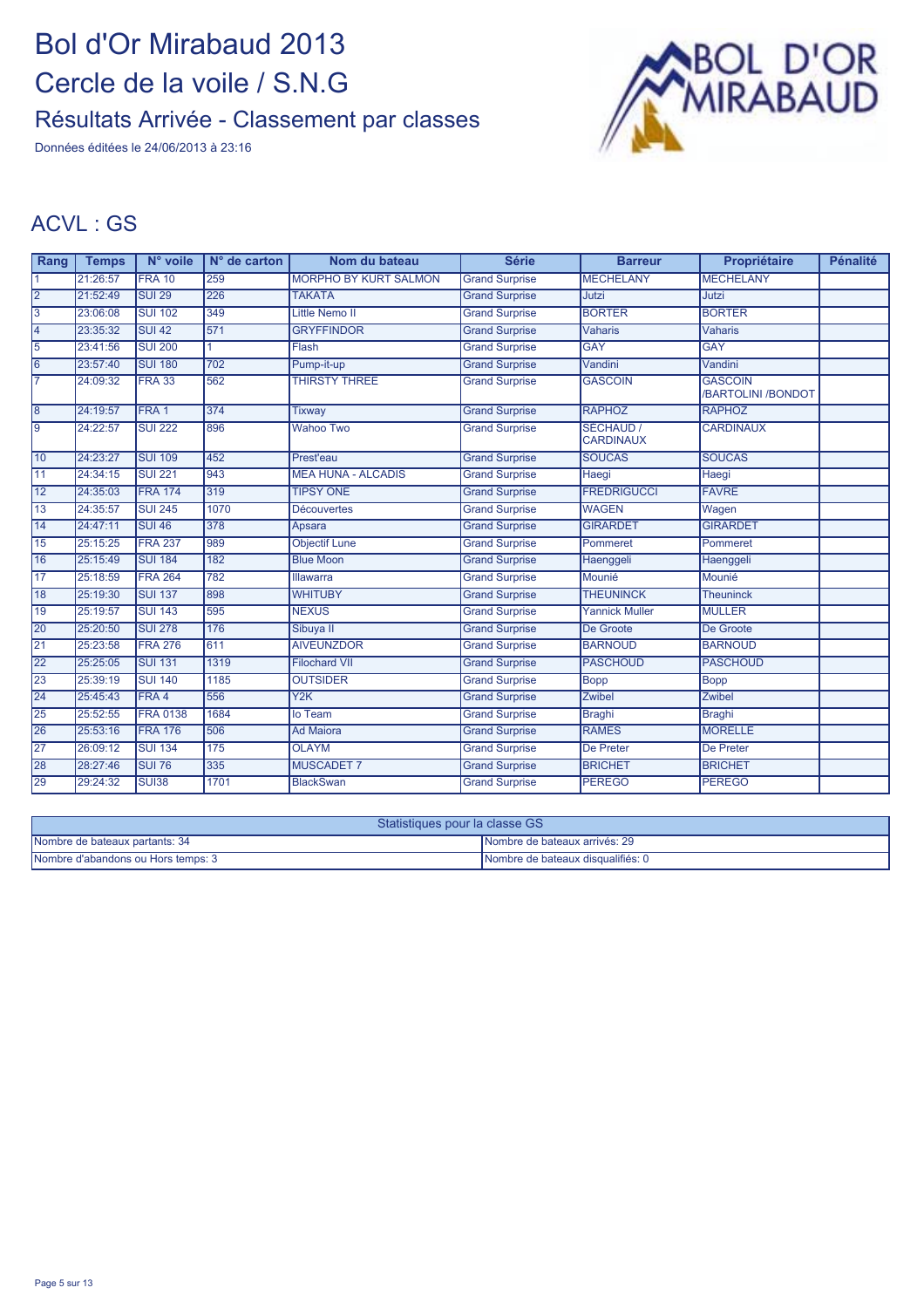Données éditées le 24/06/2013 à 23:16



#### ACVL : TO

| Rang            | <b>Temps</b> | N° voile          | $N°$ de carton | Nom du bateau     | <b>Série</b>  | <b>Barreur</b>   | Propriétaire    | <b>Pénalité</b> |
|-----------------|--------------|-------------------|----------------|-------------------|---------------|------------------|-----------------|-----------------|
|                 | 20:28:43     | FRA 46            | 439            | Passetougrain V   | Toucan        | <b>MAGNIN</b>    | Chapuy          |                 |
| $\overline{2}$  | 20:30:23     | <b>SUI 79</b>     | 525            | <b>Gaston III</b> | Toucan        | Soreau           | Soreau          |                 |
| 3               | 21:40:01     | SUI <sub>24</sub> | 1078           | <b>String</b>     | Toucan        | <b>RIGAUD</b>    | <b>RIGAUD</b>   |                 |
| 14              | 21:42:05     | <b>SUI 21</b>     | 412            | <b>Expsaros</b>   | Toucan        | Gétaz            | Gétaz           |                 |
| 5               | 23:15:43     | <b>SUI 9</b>      | 388            | <b>Baloo</b>      | Toucan        | <b>Martin</b>    | <b>Martin</b>   |                 |
| 6               | 23:18:31     | <b>SUI 72</b>     | 559            | <b>Zephyros</b>   | <b>Toucan</b> | <b>POURNARAS</b> | Pournaras       |                 |
| 17              | 23:20:53     | <b>SUI34</b>      | 104            | <b>SORC'HENN</b>  | Toucan        | <b>VERNEZ</b>    | <b>Borgatta</b> |                 |
| 8               | 23:24:44     | <b>SUI 47</b>     | 276            | <b>Anubis</b>     | Toucan        | <b>WILHEM</b>    | <b>WILHEM</b>   |                 |
| l9              | 24:38:31     | <b>SUI 54</b>     | 445            | Atalante          | <b>Toucan</b> | <b>Naville</b>   | <b>Naville</b>  |                 |
| 10              | 24:41:59     | <b>SUI 49</b>     | 102            | Dopamine          | Toucan        | Wildi            | <b>Wildi</b>    |                 |
| 11              | 25:13:08     | SUI 58            | 139            | Devi              | Toucan        | <b>RENEVIER</b>  | Barbé           |                 |
| $\overline{12}$ | 25:15:07     | <b>SUI 15</b>     | 1433           | Anaïs             | Toucan        | <b>EGGIMANN</b>  | <b>EGGIMANN</b> |                 |
| 13              | 25:17:15     | <b>SUI 48</b>     | 878            | Run               | Toucan        | <b>Monnard</b>   | Monnard         |                 |
| 14              | 25:23:28     | <b>SUI 76</b>     | 490            | <b>Aquarius</b>   | Toucan        | <b>BANNA</b>     | Bordier         |                 |
| 15              | 25:47:16     | SUI <sub>65</sub> | 1053           | Cormoran          | Toucan        | Projahn          | Projahn         |                 |
| 16              | 25:57:55     | <b>SUI 18</b>     | 663            | Askaro            | Toucan        | <b>Malsot</b>    | <b>Malsot</b>   |                 |
| <b>17</b>       | 28:36:03     | <b>SUI 71</b>     | 8027           | 2X3               | Toucan        | <b>Briaux</b>    | Briaux          |                 |

| Statistiques pour la classe TO     |                                   |  |  |  |
|------------------------------------|-----------------------------------|--|--|--|
| Nombre de bateaux partants: 20     | INombre de bateaux arrivés: 17    |  |  |  |
| Nombre d'abandons ou Hors temps: 3 | Nombre de bateaux disqualifiés: 0 |  |  |  |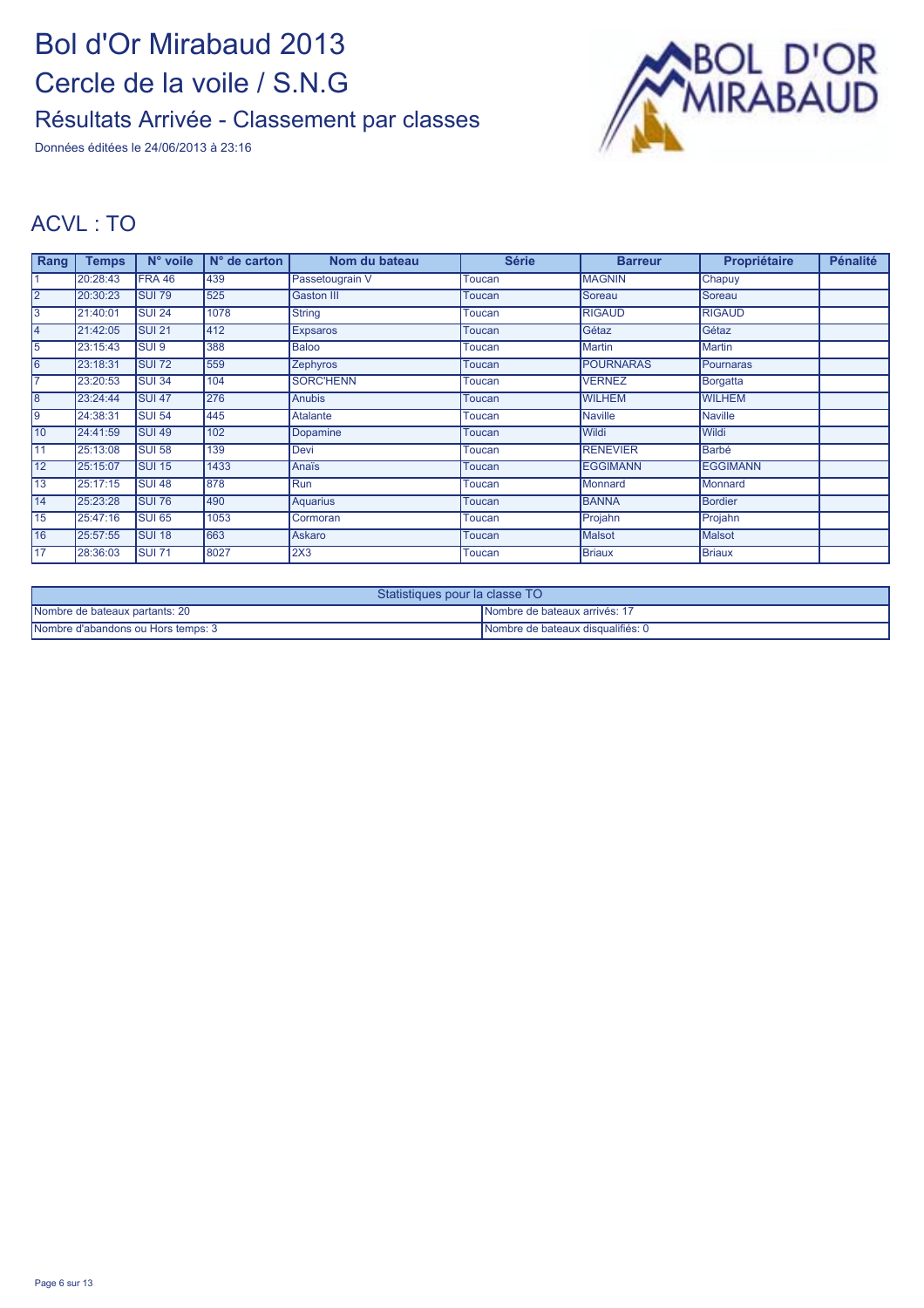Données éditées le 24/06/2013 à 23:16



#### ACVL : NJ

| Rang            | <b>Temps</b> | N° voile          | $N°$ de carton | Nom du bateau                                  | <b>Série</b>           | <b>Barreur</b>      | Propriétaire        | <b>Pénalité</b> |
|-----------------|--------------|-------------------|----------------|------------------------------------------------|------------------------|---------------------|---------------------|-----------------|
|                 | 15:01:44     | <b>HUN 92</b>     | 9060           | <b>RAFFICA</b>                                 | Libera Classica A      | <b>KIRÁLY</b>       | <b>KIRÁLY</b>       |                 |
| 2               | 16:21:13     | <b>SUI 200</b>    | 9042           | <b>RAIJIN</b>                                  | Psaros 33              | <b>BERTHERAT</b>    | <b>BERTHERAT</b>    |                 |
| 3               | 16:22:13     | <b>SUI 300</b>    | 9074           | <b>BANQUE PÂRIS BERTRAND</b><br><b>STURDZA</b> | Psaros 33              | <b>MUNIER</b>       | <b>MUNIER</b>       |                 |
| $\overline{4}$  | 16:31:07     | <b>SUI 100</b>    | 9056           | SYZ & CO                                       | Psaros 40              | <b>PSAROFAGHIS</b>  | <b>PSAROFAGHIS</b>  |                 |
| 5               | 17:26:05     | <b>SUI 100</b>    | 9054           | <b>FUJIN</b>                                   | Psaros 33              | <b>DURR</b>         | <b>VERMEIL</b>      |                 |
| 6               | 19:52:35     | <b>SUI 1012</b>   | 9063           | <b>BELOTTI</b>                                 | Mysphi 47              | <b>FERT</b>         | <b>FERT</b>         |                 |
| $\overline{7}$  | 25:28:43     | <b>FRA 1496</b>   | 9057           | <b>CNA VOILE</b>                               | <b>Surprise</b>        | <b>GUINOT</b>       | <b>GUINOT</b>       |                 |
| $\overline{8}$  | 25:53:03     | <b>FRA 1430</b>   | 9039           | <b>MARQUISES 3</b>                             | <b>Surprise</b>        | <b>HAUTEFAYE</b>    | <b>HAUTEFAYE</b>    |                 |
| l9              | 25:55:03     | <b>SUI 2028</b>   | 9078           | S                                              | <b>Streamline</b>      | <b>HAEGY</b>        | <b>HAEGY</b>        |                 |
| $\overline{10}$ | 26:01:15     | SUI <sub>9</sub>  | 9059           | <b>KIWIK</b>                                   | <b>Surprise</b>        | <b>LE GODEC</b>     | <b>LE GODEC</b>     |                 |
| 11              | 26:24:50     | <b>SUI 136</b>    | 9079           | <b>MATHE 4</b>                                 | Surprise (Open)        | <b>MAUGUÉ</b>       | <b>MAUGUÉ</b>       |                 |
| 12              | 26:32:08     | <b>FRA 000</b>    | 9025           | <b>VAIHERE II</b>                              | Dufour 34              | <b>SCHRANER</b>     | <b>SCHRANER</b>     |                 |
| 13              | 28:28:47     | SUI <sub>9</sub>  | 9003           | Joana                                          | <b>Suspens</b>         | <b>DUPASQUIER</b>   | <b>DUPASQUIER</b>   |                 |
| 14              | 29:00:48     | <b>SUI 371</b>    | 9041           | <b>FORTISSIMO</b>                              | <b>ALC 40</b>          | <b>ROCHAT</b>       | <b>ROCHAT</b>       |                 |
| 15              | 29:05:05     | <b>FRA 75117</b>  | 9085           | <b>KIWI JUNIOR</b>                             | <b>FIRST CLASS 7.5</b> | <b>DURAND</b>       | <b>DURAND</b>       |                 |
| 16              | 29:14:12     | <b>SUI 329</b>    | 9072           | <b>PATOOTIE</b>                                | confortina 32          | <b>SPIELMANN</b>    | <b>SPIELMANN</b>    |                 |
| $\overline{17}$ | 29:20:48     | SUI <sub>2</sub>  | 9094           | <b>DESMOISELLE</b>                             | Saphire 27             | <b>BAERISWYL</b>    | <b>SAILCOM</b>      |                 |
| 18              | 29:23:31     | <b>FRA 38725</b>  | 9064           | <b>CARANGUE BLEUE</b>                          | Speed Feet 18          | <b>ROL</b>          | <b>ROL</b>          |                 |
| 19              | 29:25:38     | <b>SUI 13</b>     | 9055           | <b>JASPER</b>                                  | 0                      | <b>PONCET</b>       | <b>PONCET</b>       |                 |
| 20              | 29:29:10     | <b>SUI 63</b>     | 9052           | <b>KALMAR</b>                                  | $\Omega$               | <b>BINDSCHEDLER</b> | <b>BINDSCHEDLER</b> |                 |
| 21              | 29:34:54     | <b>FRA 27922</b>  | 9080           | PUNCH COCO                                     | DJANGO 67              | <b>CHOLLET</b>      | <b>CHOLLET</b>      |                 |
| 22              | 29:40:24     | K <sub>24</sub>   | 9075           | <b>SUZETTE</b>                                 | 8mJ                    | <b>MALANDAIN</b>    | <b>MALANDAIN</b>    |                 |
| 23              | 29:42:16     | <b>ELAN 34</b>    | 9020           | <b>RESPIRO</b>                                 | Elan 33                | <b>ADELLA</b>       | <b>ADELLA</b>       |                 |
| 24              | 29:45:01     | <b>SUIG 18326</b> | 9029           | <b>LE DAHU</b>                                 | <b>RM 880</b>          | <b>MULLIEZ</b>      | <b>MULLIEZ</b>      |                 |
| 25              | 29:46:27     | FRA 53            | 9031           | <b>GALOPIN</b>                                 | <b>Flying Forty</b>    | <b>AUDIBERT</b>     | <b>AUDIBERT</b>     |                 |
| 26              | 29:48:20     | <b>FRA 945</b>    | 9022           | <b>KINY III</b>                                | Elan 31                | <b>EDMOND</b>       | <b>EDMOND</b>       |                 |
| 27              | 30:38:39     | FRA 37            | 9044           | POCO LOCO                                      | 0                      | <b>SATORRE</b>      | <b>SATORRE</b>      |                 |

| Statistiques pour la classe NJ      |                                    |  |  |
|-------------------------------------|------------------------------------|--|--|
| Nombre de bateaux partants: 92      | INombre de bateaux arrivés: 27     |  |  |
| Nombre d'abandons ou Hors temps: 41 | INombre de bateaux disqualifiés: 0 |  |  |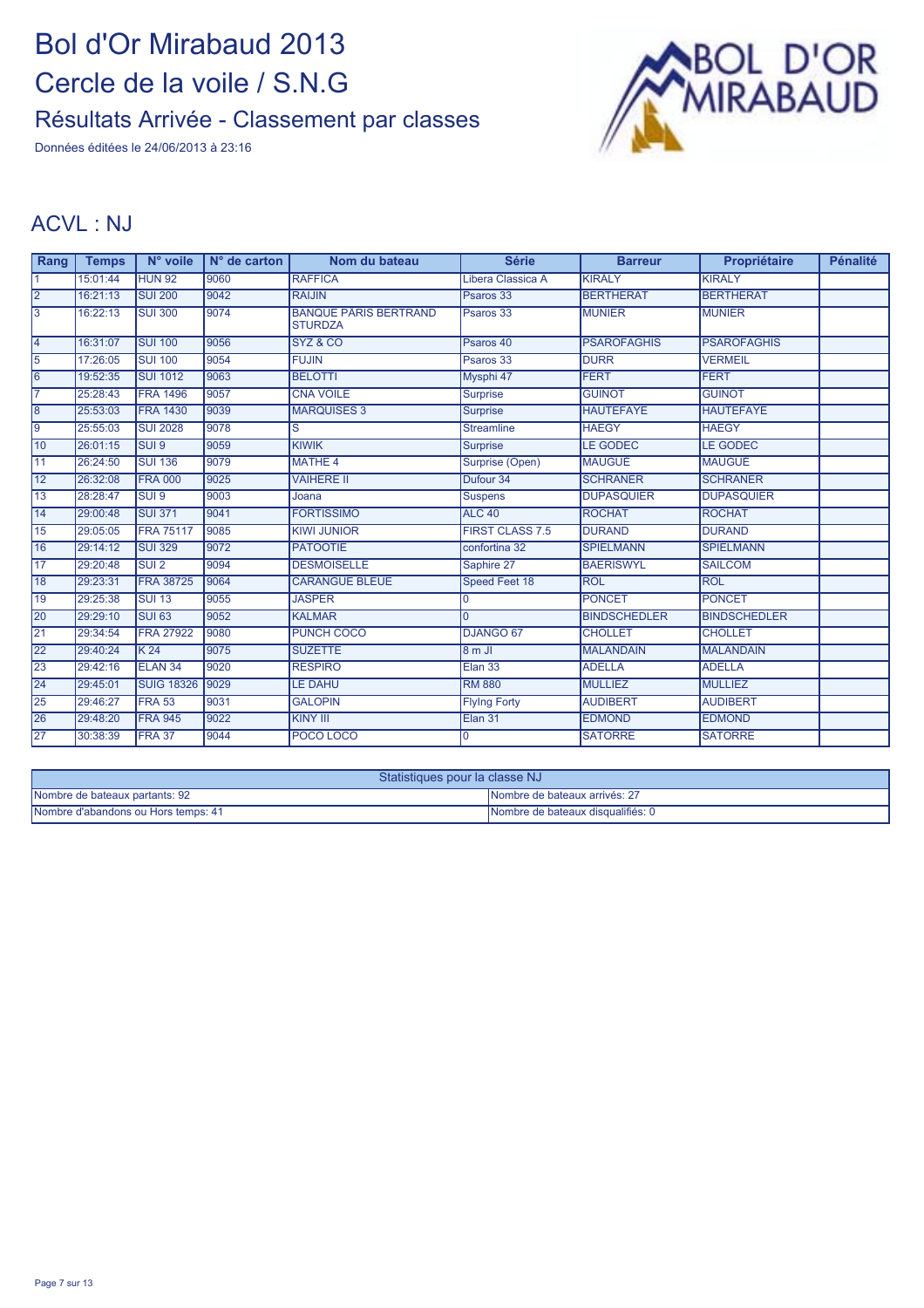Données éditées le 24/06/2013 à 23:16



| Rang           | <b>Temps</b> | N° voile        | $N°$ de carton | Nom du bateau                                  | <b>Série</b>      | <b>Barreur</b>    | Propriétaire      | <b>Pénalité</b> |
|----------------|--------------|-----------------|----------------|------------------------------------------------|-------------------|-------------------|-------------------|-----------------|
|                | 16:11:42     | <b>FRA 2001</b> | 87             | <b>FRENCH CONNECTION</b><br><b>PROYACHTING</b> | <b>Proto</b>      | <b>VULLIEZ</b>    | <b>BATAL</b>      |                 |
| $\overline{2}$ | 16:23:23     | <b>SUI1</b>     | 322            | <b>TAILLEVENTII</b>                            | ACC <sub>60</sub> | <b>ENGEL</b>      | <b>ENGEL</b>      |                 |
| $\overline{3}$ | 18:20:01     | <b>SUI 300</b>  | 141            | <b>OYSTER Funds</b>                            | Psaros 40         | <b>HOULMANN</b>   | <b>CLOCHE</b>     |                 |
| l4             | 18:25:58     | <b>SUI32</b>    | 997            | <b>IGENEVA 18FOOTER SAILING</b><br><b>TEAM</b> |                   | Peyrot            | Peyrot            |                 |
| 5              | 18:27:29     | <b>SUI 01</b>   | 1629           | <b>FURIA</b>                                   | Luthi F10         | <b>BIEDERMANN</b> | <b>BIEDERMANN</b> |                 |
| 6              | 18:54:22     | <b>SUI 03</b>   | 1670           | <b>TRIUMVIRAT</b>                              | Luthi F10         | <b>TOURNIER</b>   | Isauvin           |                 |
|                | 19:10:45     | ISUI -          | 998            | <b>MIRABAUD LX</b>                             | Foiler proto      | <b>RAVONEL</b>    | Jundt             |                 |
| 8              | 19:44:11     | <b>ISUI 108</b> | 313            | <b>IDNDi</b>                                   | Modulo 108        | <b>NAIMI</b>      | <b>NAIMI</b>      |                 |

| Statistiques pour la classe TR1    |                                      |  |  |  |
|------------------------------------|--------------------------------------|--|--|--|
| Nombre de bateaux partants: 8      | <b>INombre de bateaux arrivés: 8</b> |  |  |  |
| Nombre d'abandons ou Hors temps: 0 | INombre de bateaux disqualifiés: 0   |  |  |  |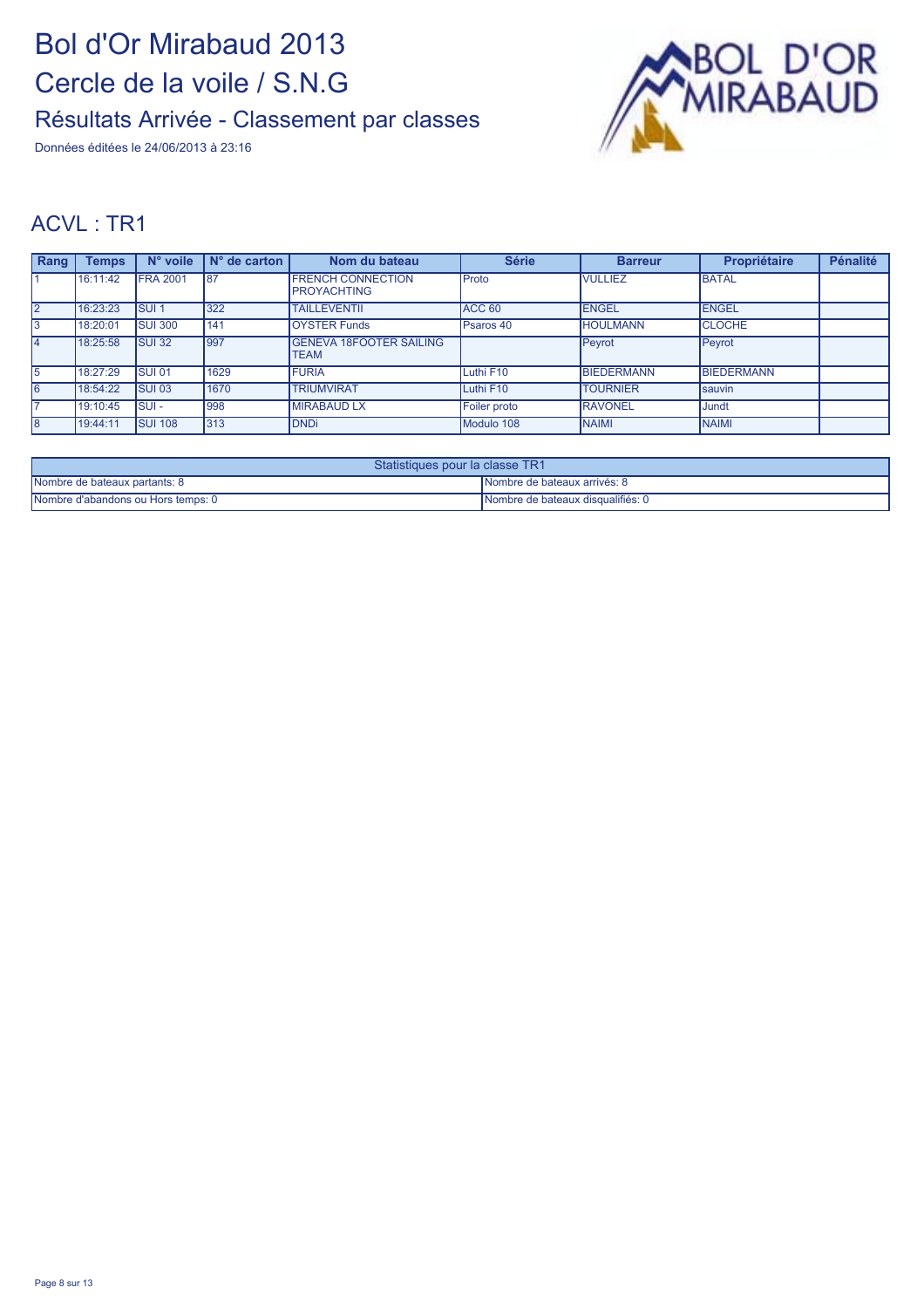Données éditées le 24/06/2013 à 23:16



| Rang           | <b>Temps</b> | N° voile         | N° de carton | Nom du bateau          | <b>Série</b>        | <b>Barreur</b>  | Propriétaire       | <b>Pénalité</b> |
|----------------|--------------|------------------|--------------|------------------------|---------------------|-----------------|--------------------|-----------------|
|                | 17:39:21     | SUI <sub>1</sub> | 756          | <b>CANOPUS 3</b>       | Luthi 38'2          | <b>Matthey</b>  | <b>Matthey</b>     |                 |
| $\overline{2}$ | 18:42:49     | <b>SUI2</b>      | 164          | Yemanjá                | Luthi 33            | <b>BAAS</b>     | van Leeuwen        |                 |
| 13             | 18:48:30     | <b>SUI 17701</b> | 55           | <b>METEORITE</b>       | Modulo 105          | <b>PARIDANT</b> | Buholzer           |                 |
| 4              | 18:50:18     | <b>FRA 138</b>   | 291          | <b>PRO YACHTING</b>    | Luthi 34            | <b>SEGURET</b>  | <b>SEGURET</b>     |                 |
| 5              | 20:25:23     | <b>SUI 22</b>    | 331          | <b>Body &amp; Soul</b> | Luthi 1150          | <b>BOTTGE</b>   | <b>Syndict AZP</b> |                 |
| 6              | 20:28:46     | <b>SUI 780</b>   | 1412         | <b>vuvuzela</b>        | T780                | <b>Näf</b>      | <b>Näf</b>         |                 |
|                | 20:29:55     | <b>SUI34</b>     | 103          | <b>PERCHETTE</b>       | Luthi 34            | Patry           | Patry              |                 |
| 8              | 22:52:02     | <b>SUI 2011</b>  | 1559         | <b>Unia</b>            | quant <sub>28</sub> | <b>VALENTE</b>  | <b>FERT</b>        |                 |
| Ι9             | 23:41:17     | <b>SUI 830</b>   | 1162         | <b>Flow</b>            | TBoat 830           | <b>STRUBY</b>   | <b>WOOG</b>        |                 |
| 10             | 24:18:26     | <b>SUI 50</b>    | 541          | Protos                 | <b>Ex-Toucan</b>    | Pinget          | Pinget             |                 |
| 11             | 25:16:01     | <b>ISUI 001</b>  | 1249         | Dingo                  | <b>Open 7.50</b>    | Floquet         | Floquet            |                 |

| Statistiques pour la classe TR2    |                                       |  |  |
|------------------------------------|---------------------------------------|--|--|
| Nombre de bateaux partants: 14     | <b>INombre de bateaux arrivés: 11</b> |  |  |
| Nombre d'abandons ou Hors temps: 1 | Nombre de bateaux disqualifiés: 0     |  |  |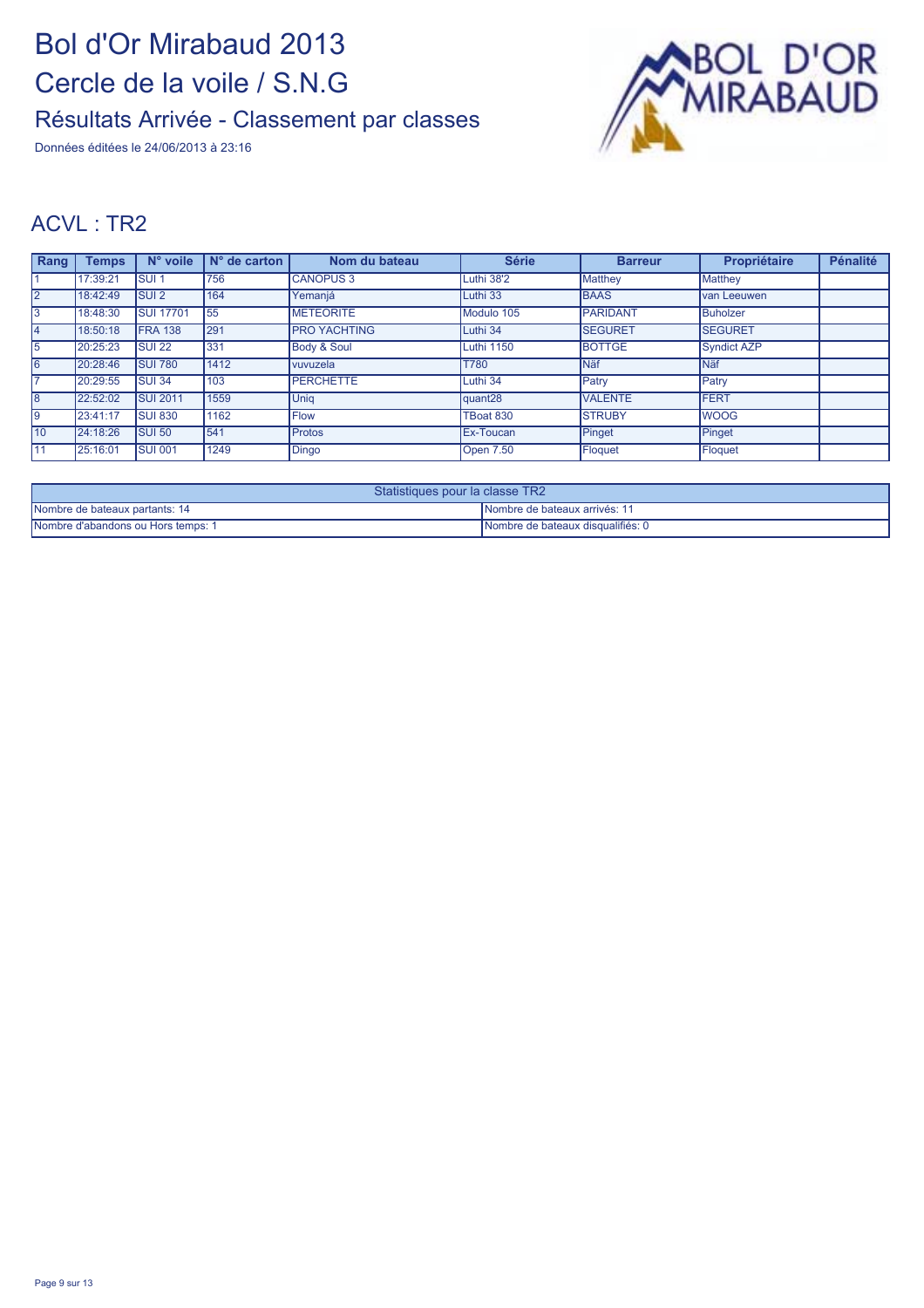Données éditées le 24/06/2013 à 23:16



| Rang            | <b>Temps</b> | N° voile         | $N°$ de carton | Nom du bateau            | <b>Série</b>       | <b>Barreur</b>     | Propriétaire           | <b>Pénalité</b> |
|-----------------|--------------|------------------|----------------|--------------------------|--------------------|--------------------|------------------------|-----------------|
| 11              | 20:29:15     | <b>SUI 304</b>   | 297            | Olympic                  | Mumm 30            | <b>FREDERIC</b>    | <b>ERI Bancaire SA</b> |                 |
| 2               | 20:33:40     | <b>SUI 990</b>   | 191            | IKI                      | Luthi 990          | <b>Bals</b>        | <b>Bals</b>            |                 |
| $\overline{3}$  | 20:36:37     | <b>SUI 9902</b>  | 1448           | <b>ESSEN'CIEL</b>        | <b>Esse 990</b>    | Kerr               | Kerr                   |                 |
| $\overline{4}$  | 20:40:05     | <b>SUI 9699</b>  | 330            | <b>Ventcoulis</b>        | Luthi 33 Cruiser   | Lerch              | Lerch                  |                 |
| 5               | 20:45:41     | <b>SUI 230</b>   | 1242           | <b>Nitrick</b>           | Farr30             | Ducommun           | Ducommun               |                 |
| 6               | 21:09:33     | <b>SUI 104</b>   | 1252           | <b>Top l'Esse</b>        | <b>Esse 850</b>    | <b>Dubuis</b>      | <b>Dubuis</b>          |                 |
| $\overline{7}$  | 21:31:11     | <b>SUI 114</b>   | 1434           | <b>Seeking Alpha</b>     | Mumm 30            | <b>ZUCCONI</b>     | <b>HAMILTON</b>        |                 |
| $\overline{8}$  | 21:49:47     | <b>SUI 060</b>   | 1001           | excess                   | <b>Esse 850</b>    | Fornet             | Fornet                 |                 |
| 9               | 22:29:12     | <b>SUI 126</b>   | 500            | <b>S.A.S.</b>            | <b>Esse 850</b>    | <b>GABELLA</b>     | Gaillard               |                 |
| 10              | 23:10:51     | <b>SUI5</b>      | 358            | wanted                   | <b>LUTHI</b>       | <b>GAUDIN</b>      | gaudin-berdoz          |                 |
| $\overline{11}$ | 23:25:45     | <b>SUI 830</b>   | 242            | AssT'ko                  | <b>T830</b>        | <b>TCHO</b>        | Syfrig                 |                 |
| $\overline{12}$ | 23:35:50     | <b>SUI 341</b>   | 855            | Yasmine                  | Luthi 990          | <b>CIVITILLO</b>   | <b>CIVITILLO</b>       |                 |
| $\overline{13}$ | 23:54:51     | <b>FRA 60</b>    | 429            | Salubido                 | <b>Tetras</b>      | <b>MEYNET</b>      | <b>Meynet</b>          |                 |
| 14              | 23:55:37     | <b>SUI 018</b>   | 1410           | <b>Crazy Diamond</b>     | <b>Onyx 850</b>    | <b>Michel</b>      | <b>Michel</b>          |                 |
| 15              | 23:58:49     | <b>SUI 25</b>    | 1407           | <b>The FireFly</b>       | <b>VMG 25</b>      | Geiser             | Geiser                 |                 |
| 16              | 24:00:18     | <b>SUI 581</b>   | 34             | <b>CROSS SYSTEMS</b>     | <b>First 40.7</b>  | <b>ARNULF</b>      | <b>Arnulf</b>          |                 |
| 17              | 24:16:17     | <b>SUI 33</b>    | 56             | <b>DEFI</b>              | <b>LUTHI</b>       | Frei               | Frei                   |                 |
| 18              | 24:17:41     | <b>FRA 16112</b> | 1620           | Oxygene                  | 11 M One design    | <b>RICHARDT</b>    | <b>OXYGENE</b>         |                 |
| 19              | 24:21:10     | <b>SUI 3313</b>  | 551            | Nénuphar                 | First Class 10     | <b>REBEAUD</b>     | <b>REBEAUD</b>         |                 |
| 20              | 24:25:00     | SUI <sub>3</sub> | 861            | <b>Wicked Awesome II</b> | Luthi 990          | <b>IRMINGER</b>    | <b>IRMINGER</b>        |                 |
| 21              | 24:32:34     | <b>SUI 9952</b>  | 50             | <b>Jabulani</b>          | <b>Asso 99</b>     | Rudaz              | Rudaz                  |                 |
| 22              | 24:32:57     | <b>SUI 2720</b>  | 129            | <b>ARDIZIO</b>           | Luthi 33           | <b>BEAUSSE</b>     | <b>BEAUSSE</b>         |                 |
| 23              | 24:50:31     | <b>SUI 032</b>   | 1014           | <b>ZERC</b>              | <b>Esse 850</b>    | Pfister            | Pfister                |                 |
| 24              | 25:04:10     | <b>FRA 019</b>   | 8014           | Testez pour nous         | Open 750           | <b>Theet</b>       | <b>Theet</b>           |                 |
| 25              | 25:09:27     | <b>SUI 2000</b>  | 67             | <b>MAGICOPAPACARLO</b>   | Frers 32           | <b>Baumann</b>     | <b>Baumann</b>         |                 |
| 26              | 25:10:43     | <b>ITA 042</b>   | 1678           | <b>SKYFALL</b>           | <b>UFO 28 OD</b>   | <b>CURSCHELLAS</b> | <b>CURSCHELLAS</b>     |                 |
| 27              | 25:11:10     | <b>SUI 95</b>    | 593            | <b>Jubilation</b>        | Shamrock 9.5 Proto | Fayet              | Fayet                  |                 |
| 28              | 25:14:36     | <b>SUI 36</b>    | 1566           | Vire Vent IV             | Swan 44MkII        | <b>DA CRUZ</b>     | Bory                   |                 |
| 29              | 25:31:40     | <b>FRA 65006</b> | 8021           | Némo                     | Mach 6.5           | Guedon             | Guedon                 |                 |
| 30              | 25:39:26     | <b>SUI 14372</b> | 82             | didisteam too            | $d$ od 30          | <b>Didisheim</b>   | <b>Didisheim</b>       |                 |

| Statistiques pour la classe TR3    |                                   |  |  |  |
|------------------------------------|-----------------------------------|--|--|--|
| Nombre de bateaux partants: 39     | Nombre de bateaux arrivés: 30     |  |  |  |
| Nombre d'abandons ou Hors temps: 7 | Nombre de bateaux disqualifiés: 0 |  |  |  |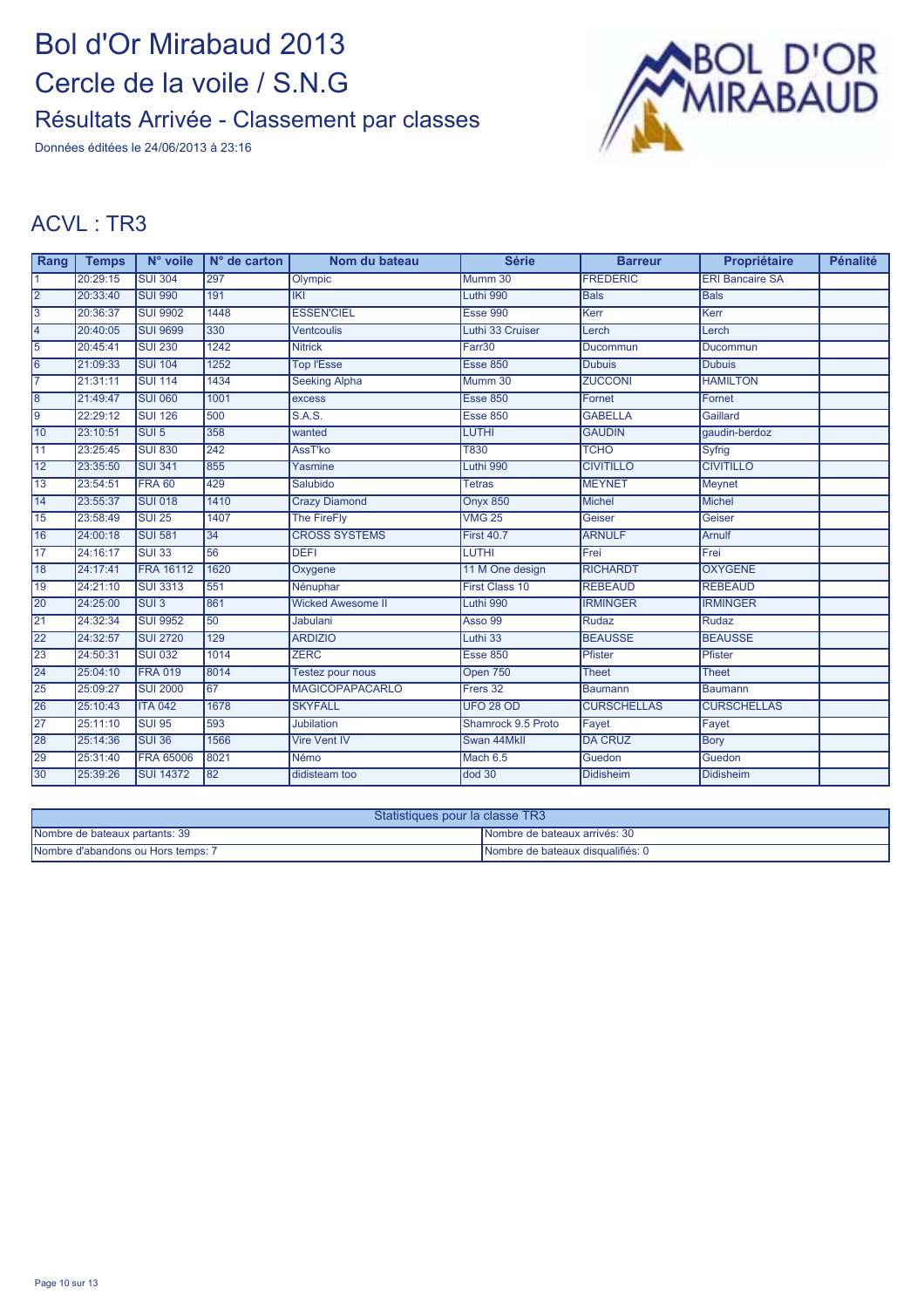Données éditées le 24/06/2013 à 23:16



| Rang            | <b>Temps</b> | N° voile         | $N°$ de carton | Nom du bateau                 | <b>Série</b>                 | <b>Barreur</b>       | Propriétaire         | <b>Pénalité</b> |
|-----------------|--------------|------------------|----------------|-------------------------------|------------------------------|----------------------|----------------------|-----------------|
|                 | 21:53:17     | SUI <sub>2</sub> | 260            | Syneco                        | Luthi 870                    | Zbinden              | <b>Zbinden</b>       |                 |
| 2               | 23:35:26     | SUI <sub>9</sub> | 1177           | <b>Tahuata</b>                | Luthi 870                    | Hofer                | <b>Hofer</b>         |                 |
| 3               | 23:42:50     | <b>SUI 1525</b>  | 320            | <b>Verbel - Poopy Express</b> | Proto ABC                    | <b>Milliquet</b>     | <b>Milliquet</b>     |                 |
| 4               | 23:56:20     | <b>SUI 25</b>    | 1541           | <b>TWISTER</b>                | A 31                         | Deryng               | Deryng               |                 |
| $\overline{5}$  | 23:59:22     | <b>FRA 1699</b>  | 261            | Love Again                    | <b>Suspens</b>               | <b>GAILLARD</b>      | <b>GAILLARD</b>      |                 |
| 6               | 24:00:38     | <b>FRA 19936</b> | 8010           | <b>Bleu Citron</b>            | Nitro 80                     | <b>NIEUWBOURG</b>    | <b>Duffard</b>       |                 |
| 17              | 24:02:46     | <b>FRA 15710</b> | 747            | illico                        | 747 One Design               | <b>LEONE</b>         | <b>LEONE</b>         |                 |
| $\overline{8}$  | 24:03:55     | <b>FRA 19935</b> | 1592           | Bouffi du Lac                 | Nitro 80                     | <b>DUPONT</b>        | <b>Dupont</b>        |                 |
| $\overline{9}$  | 24:16:50     | FRA 8            | 859            | <b>Flophil IV</b>             | $A \overline{35}$            | <b>Fichard</b>       | Fichard              |                 |
| 10              | 24:18:42     | <b>FRA 65008</b> | 423            | <b>SMACK</b>                  | <b>Mach 6.50</b>             | <b>RAYMOND</b>       | <b>RAYMOND</b>       |                 |
| 11              | 24:20:21     | <b>SUI 16</b>    | 336            | <b>Sharky</b>                 | Luthi 870                    | Guignard             | Guignard             |                 |
| 12              | 24:21:00     | SUI <sub>4</sub> | 1658           | <b>Serafina</b>               | <b>SAPHIRE FM27OD</b>        | <b>TOBLER</b>        | <b>TOBLER</b>        |                 |
| $\overline{13}$ | 24:23:42     | <b>SUI 1497</b>  | 677            | <b>Blue Note</b>              | <b>Suspens</b>               | <b>EGGLI</b>         | <b>EGGLI</b>         |                 |
| 14              | 24:25:20     | <b>SUI 7625</b>  | 1080           | <b>Chasse Spleen</b>          | Projection 762               | Sancosme             | Sancosme             |                 |
| 15              | 24:33:30     | <b>SUI 71</b>    | 689            | Anthea                        | Sélection 37                 | <b>BIERI</b>         | <b>BIERI</b>         |                 |
| 16              | 24:35:48     | <b>SUI 11</b>    | 1244           | Maki                          | Luthi 870                    | <b>Dériaz</b>        | <b>Dériaz</b>        |                 |
| $\overline{17}$ | 24:36:37     | <b>SUI 39</b>    | 1314           | <b>Exodus</b>                 | Xyacht 362                   | <b>KRUGER</b>        | <b>KRUGER</b>        |                 |
| 18              | 24:37:35     | <b>SUI 54</b>    | 390            | Deep Blue                     | X 99                         | <b>VAUCHER</b>       | <b>VAUCHER</b>       |                 |
| 19              | 24:39:30     | SUI <sub>6</sub> | 161            | <b>Nanook</b>                 | Jeudi 12                     | Gerber               | Gerber               |                 |
| 20              | 24:41:46     | <b>SUI 2279</b>  | 392            | <b>Virus</b>                  | X 372                        | <b>MENETREY</b>      | <b>MENETREY</b>      |                 |
| 21              | 24:47:37     | <b>FRA 1003</b>  | 1596           | karma                         | K 650                        | Montmasson           | Montmasson           |                 |
| 22              | 24:59:58     | SUI <sub>6</sub> | 442            | <b>Halloween</b>              | Luthi 10.50                  | <b>METTRAUX</b>      | <b>METTRAUX</b>      |                 |
| 23              | 25:04:08     | <b>FRA 818</b>   | 8025           | <b>Tchikk</b>                 | Longtze                      | Piot                 | Piot                 |                 |
| 24              | 25:06:23     | <b>FRA 770</b>   | 1099           | <b>Titinou</b>                | Luthi 770                    | <b>Saint Laurent</b> | <b>Saint Laurent</b> |                 |
| 25              | 25:07:03     | <b>SUI 131</b>   | 995            | Coriace                       | 6.5 m SI                     | <b>ENGEL</b>         | <b>ROUSSELLE</b>     |                 |
| 26              | 25:09:17     | <b>SUI 77</b>    | 305            | Proksi                        | X 99                         | Desgraz              | <b>Desgraz</b>       |                 |
| 27              | 25:12:53     | <b>GBR 1328L</b> | 324            | <b>3D Nexus - Coriace2</b>    | 6.5 m SI                     | <b>ROUSSELLE</b>     | <b>ROUSSELLE</b>     |                 |
| 28              | 25:14:00     | <b>SUI 13</b>    | 1323           | <b>Ulysse</b>                 | Luthi 870                    | <b>Richard</b>       | Richard              |                 |
| 29              | 25:29:08     | <b>SUI 10</b>    | 265            | Anytime                       | Arcona 340                   | <b>GASSER</b>        | <b>GASSER</b>        |                 |
| 30              | 25:49:52     | <b>SUI 381</b>   | 51             | <b>Christelle</b>             | X 99                         | Ducommun             | Ducommun             |                 |
| 31              | 25:52:01     | <b>SUI 38</b>    | 1700           | <b>Stockholm</b>              | <b>Blu26</b>                 | <b>WOLLKOPF</b>      | <b>SNG</b>           |                 |
| 32              | 25:52:30     | <b>SUI 254</b>   | 254            | <b>THALIA</b>                 | <b>DUFOUR 34E</b>            | <b>REY</b>           | <b>REY</b>           |                 |
| 33              | 25:53:33     | <b>SUI 20</b>    | 101            | <b>BELLE IROISE</b>           | Kompromiss W30               | Bonjour              | <b>Bonjour</b>       |                 |
| 34              | 25:54:49     | <b>SUI 117</b>   | 709            | Tonnerre du Crétacé           | Sprint 95                    | <b>BONJOUR</b>       | <b>Berset</b>        |                 |
| 35              | 25:55:50     | <b>SUI 2084</b>  | 263            | <b>Jaisalmer</b>              | Banner 33                    | <b>HUBER</b>         | <b>HUBER</b>         |                 |
| 36              | 25:57:32     | <b>SUI 77</b>    | 1146           | <b>JAMEZ</b>                  | J-BOAT 92S                   | <b>LANZREIN</b>      | <b>LANZREIN</b>      |                 |
| 37              | 25:58:08     | <b>SUI 551</b>   | 1446           | ener-J                        | $\overline{080}$             | <b>BUXTORF</b>       | <b>Buxtorf</b>       |                 |
| 38              | 25:59:06     | SUI <sub>1</sub> | 767            | <b>Terrific</b>               | <b>Dufour 36 Performance</b> | Ott                  | Ott                  |                 |
| 39              | 26:08:41     | <b>SUI 37</b>    | 1589           | LULEA                         | <b>Blu26</b>                 | <b>QUIRI</b>         | S.N.G.               |                 |
| 40              | 26:19:55     | SUI <sub>7</sub> | 1485           | Sébast & Pol                  | Sprint 95                    | Mayenzet             | Mayenzet             |                 |
| $\overline{41}$ | 28:28:28     | <b>SUI 89</b>    | 513            | <b>Rock Me Baby</b>           | <b>Suspens</b>               | <b>WALKER</b>        | <b>WALKER</b>        |                 |
| 42              | 28:30:20     | Z 1198           | 1694           | As de coeur                   | <b>Macareux</b>              | <b>Hiltbrand</b>     | <b>Hiltbrand</b>     |                 |
| 43              | 28:34:51     | <b>SUI 55</b>    | 484            | Célofan                       | Dehler 31                    | <b>Bamat</b>         | <b>Bamat</b>         |                 |
| 44              | 28:47:31     | <b>SUI 2338</b>  | 660            | <b>Daphnis</b>                | Dehler 36 CWS                | <b>Bleicken</b>      | <b>Bleicken</b>      |                 |
| 45              | 28:50:56     | <b>SUI 44</b>    | 1643           | Arcandide                     | Granada 35                   | <b>Dittus</b>        | <b>Dittus</b>        |                 |
| 46              | 28:54:54     | SUI <sub>9</sub> | 1366           | Ô                             | <b>DOD 24.5</b>              | Midgley              | <b>Midgley</b>       |                 |
| 47              | 28:58:11     | <b>SUI 141</b>   | 1689           | Octoputzy                     | First 30                     | Willimann            | Willimann            |                 |
| 48              | 28:59:17     | <b>SUI 32</b>    | 1662           | <b>OroSol</b>                 | Django 770                   | <b>Stüssi</b>        | <b>Stüssi</b>        |                 |
| 49              | 29:08:51     | <b>SUI 030</b>   | 638            | <b>ITASKA</b>                 | joker                        | <b>ROMELLI</b>       | <b>ROMELLI</b>       |                 |
| 50              | 29:09:49     | <b>SUI 24</b>    | 189            | <b>Baliste II</b>             | Sprint 98                    | <b>Boulian</b>       | <b>Boulian</b>       |                 |
|                 |              |                  |                |                               |                              |                      |                      |                 |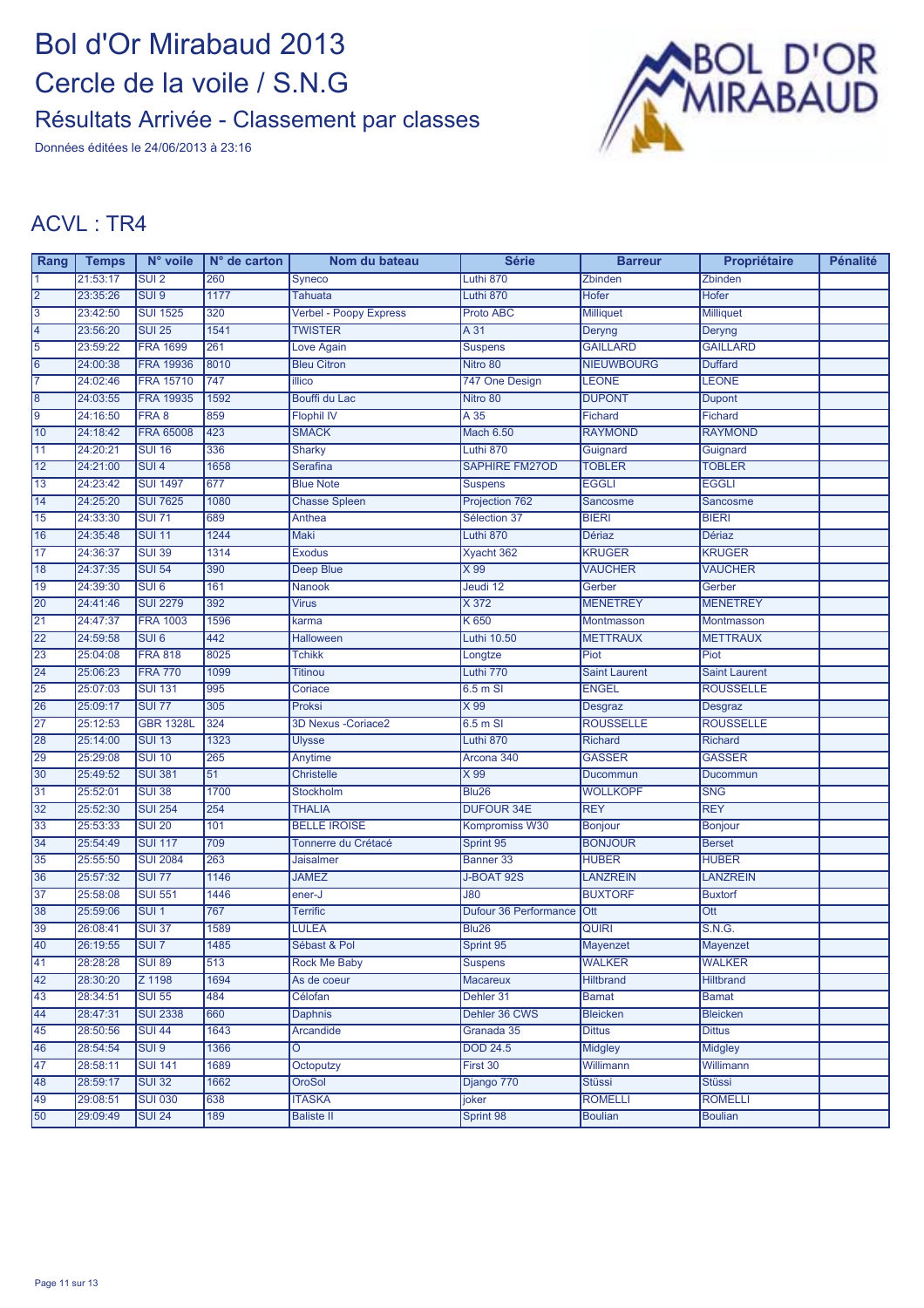Données éditées le 24/06/2013 à 23:16



| <b>Rang</b> | Temps    | $N^{\circ}$ voile | $N^{\circ}$ de carton | Nom du bateau  | <b>Série</b>       | <b>Barreur</b>      | Propriétaire        | Pénalité |
|-------------|----------|-------------------|-----------------------|----------------|--------------------|---------------------|---------------------|----------|
| 51          | 29:21:29 | <b>IFRA 127</b>   | 8012                  | <b>BANZAI</b>  | MELDGES 24         | <b>ROSSSIGNOL</b>   | IBoulav             |          |
| 52          | 29:23:58 | <b>SUI 132</b>    | 1452                  | melges24       | Melges 24          | Bichelmeier         | Bichelmeier         |          |
| 53          | 29:25:52 | <b>ISUI1</b>      | 1060                  | <b>Chinook</b> | $\mathsf{im@x-25}$ | <b>Ciletti</b>      | 'Ciletti            |          |
| 54          | 29:44:39 | <b>SUI 109</b>    | 962                   | Mémoire d'Eau  | First 34.7         | <b>SEURET</b>       | <b>Seuret</b>       |          |
| 55          | 29:45:23 | <b>FRA FR320</b>  | 544                   | L'O-MAGIC      | first 35s5         | <b>TCHIMBARENKO</b> | <b>TCHIMBARENKO</b> |          |

| Statistiques pour la classe TR4     |                                    |  |  |
|-------------------------------------|------------------------------------|--|--|
| Nombre de bateaux partants: 78      | INombre de bateaux arrivés: 55     |  |  |
| Nombre d'abandons ou Hors temps: 14 | INombre de bateaux disqualifiés: 0 |  |  |